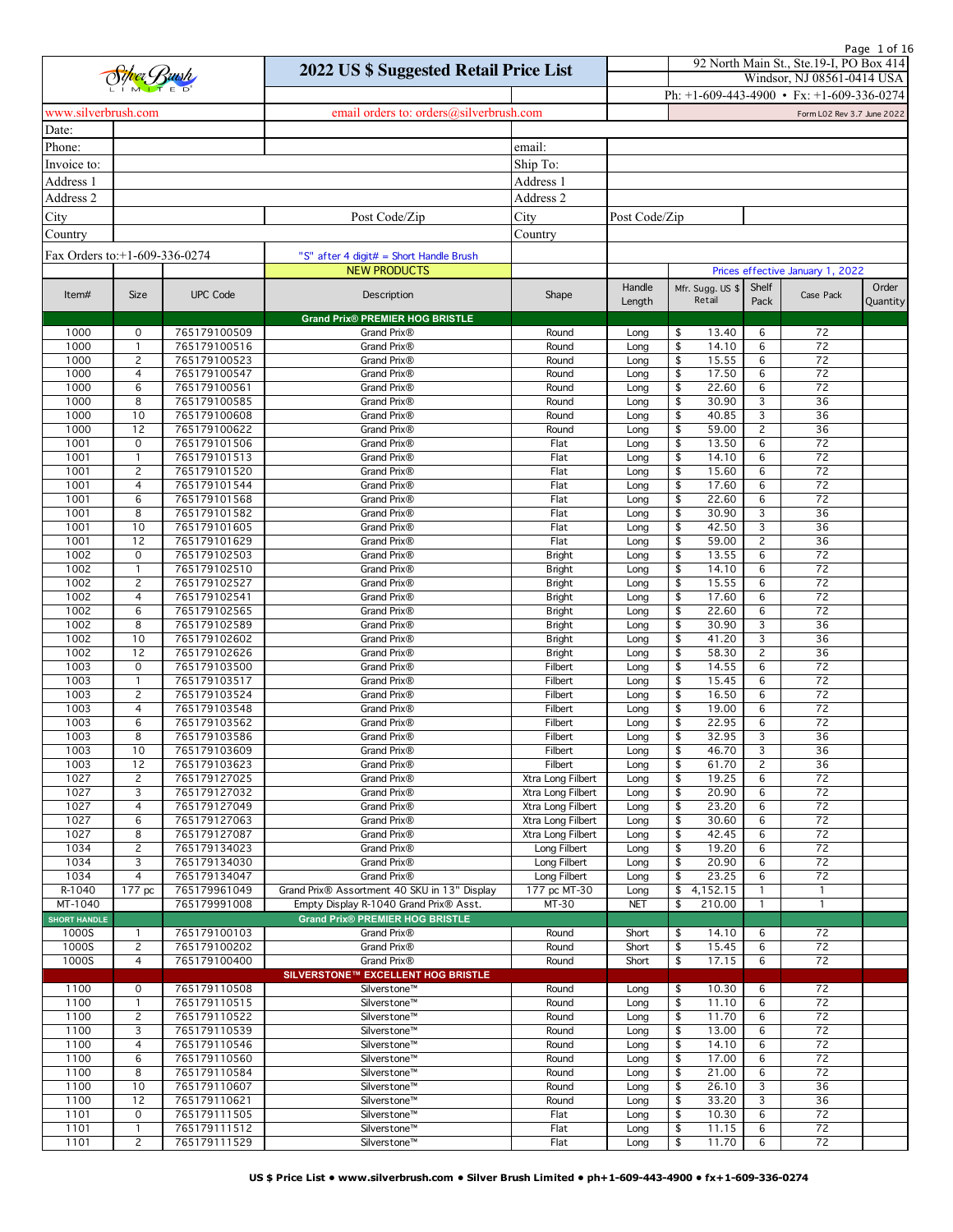|                     |                     |                              |                                                |                      |              |          |                  |                 |              | Page 2 of 16 |
|---------------------|---------------------|------------------------------|------------------------------------------------|----------------------|--------------|----------|------------------|-----------------|--------------|--------------|
|                     |                     |                              |                                                |                      | Handle       |          | Mfr. Sugg. US \$ | Shelf           |              | Order        |
| Item#               | Size                | <b>UPC Code</b>              | Description                                    | Shape                | Length       |          | Retail           | Pack            | Case Pack    | Quantity     |
| 1101                | 3                   | 765179111536                 | Silverstone™                                   | Flat                 | Long         | \$       | 13.00            | 6               | 72           |              |
| 1101                | 4                   | 765179111543                 | Silverstone™                                   | Flat                 | Long         | \$       | 14.10            | 6               | 72           |              |
| 1101                | 6                   | 765179111567                 | Silverstone™                                   | Flat                 | Long         | \$       | 17.00            | 6               | 72           |              |
| 1101                | 8                   | 765179111581                 | Silverstone™                                   | Flat                 | Long         | \$       | 20.70            | 6               | 72           |              |
| 1101                | 10                  | 765179111604                 | Silverstone™                                   | Flat                 | Long         | \$       | 26.10            | 3               | 36           |              |
| 1101                | 12                  | 765179111628                 | Silverstone™                                   | Flat                 | Long         | \$       | 33.20            | 3               | 36           |              |
| 1102                | $\mathbf 0$         | 765179112502                 | Silverstone™                                   | <b>Bright</b>        | Long         | \$       | 10.30            | 6               | 72           |              |
| 1102                | $\mathbf{1}$        | 765179112519                 | Silverstone™                                   | Bright               | Long         | \$       | 11.15            | 6               | 72           |              |
| 1102                | $\overline{c}$      | 765179112526                 | Silverstone™                                   | <b>Bright</b>        | Long         | \$       | 11.70            | 6               | 72           |              |
| 1102                | 3                   | 765179112533                 | Silverstone™                                   | <b>Bright</b>        | Long         | \$       | 13.00            | 6               | 72           |              |
| 1102                | $\overline{4}$      | 765179112540                 | Silverstone™                                   | <b>Bright</b>        | Long         | \$       | 14.10            | 6               | 72           |              |
| 1102                | 6                   | 765179112564                 | Silverstone™                                   | <b>Bright</b>        | Long         | \$       | 17.00            | 6               | 72           |              |
| 1102                | 8                   | 765179112588                 | Silverstone™                                   | <b>Bright</b>        | Long         | \$       | 20.30            | 6               | 72           |              |
| 1102                | 10                  | 765179112601                 | Silverstone™                                   | <b>Bright</b>        | Long         | \$       | 26.10            | 3               | 36           |              |
| 1102                | 12                  | 765179112625                 | Silverstone™                                   | <b>Bright</b>        | Long         | \$       | 33.20            | 3               | 36           |              |
| 1103                | $\mathbf 0$         | 765179113509                 | Silverstone™                                   | Filbert              | Long         | \$       | 11.25            | 6               | 72           |              |
| 1103                | $\mathbf{1}$        | 765179113516                 | Silverstone™                                   | Filbert              | Long         | \$       | 11.70            | 6               | 72           |              |
| 1103                | $\overline{c}$      | 765179113523                 | Silverstone™                                   | Filbert              | Long         | \$       | 12.30            | 6               | 72           |              |
| 1103                | 3                   | 765179113530                 | Silverstone™                                   | Filbert              | Long         | \$       | 13.00            | 6               | 72           |              |
| 1103                | 4                   | 765179113547                 | Silverstone™                                   | Filbert              | Long         | \$       | 14.10            | 6               | 72           |              |
| 1103                | 6                   | 765179113561                 | Silverstone™                                   | Filbert              | Long         | \$       | 16.80            | 6               | 72           |              |
| 1103                | 8                   | 765179113585                 | Silverstone™                                   | Filbert              | Long         | \$       | 20.90            | 6               | 72           |              |
| 1103                | 10                  | 765179113608                 | Silverstone™                                   | Filbert              | Long         | \$       | 26.95            | 6               | 36           |              |
| 1103                | 12                  | 765179113622                 | Silverstone™                                   | Filbert              | Long         | \$       | 34.00            | 3               | 36           |              |
| 1103                | 14                  | 765179113646                 | Silverstone™                                   | Filbert              | Long         | \$       | 55.65            | $\overline{c}$  | 36           |              |
| 1103                | 16                  | 765179113660                 | Silverstone™                                   | Filbert              | Long         | \$       | 69.45            | $\overline{c}$  | 36           |              |
| 1103                | 18                  | 765179113684                 | Silverstone™                                   | Filbert              | Long         | \$       | 86.00            | $\mathbf{1}$    | 36           |              |
| 1103                | 20                  | 765179113707                 | Silverstone™                                   | Filbert              | Long         | \$       | 107.80           | 1               | 36           |              |
| 1104                | $\mathbf{1}$        | 765179114513                 | Silverstone™                                   | Fan                  | Long         | \$       | 12.80            | 6               | 72           |              |
| 1104                | $\overline{c}$      | 765179114520                 | Silverstone™                                   | Fan                  | Long         | \$       | 13.50            | 6               | 72           |              |
| 1104                | $\overline{4}$      | 765179114544                 | Silverstone™                                   | Fan                  | Long         | \$       | 15.40            | 6               | 72           |              |
| 1104                | 6                   | 765179114568                 | Silverstone™                                   | Fan                  | Long         | \$       | 17.85            | 6               | 72           |              |
| 1104                | 8                   | 765179114582                 | Silverstone™                                   | Fan                  | Long         | \$       | 22.25            | 6               | 72           |              |
| 1104                | 10                  | 765179114605                 | Silverstone™                                   | Fan                  | Long         | \$       | 26.95            | 3               | 36           |              |
| 1104                | 12                  | 765179114629                 | Silverstone™                                   | Fan                  | Long         | \$       | 32.90            | 3               | 36           |              |
| R-1147              | 208 pc              | 765179961476                 | Silverstone™ 47 SKU in 13" Display Assortment  | 208 pc MT-30         | Long         | \$       | 3,940.00         | $\mathbf{1}$    | $\mathbf{1}$ |              |
| MT-1147             |                     | 765179911471                 | Empty Display R-1147 Silverstone™ Asst.        | MT-30                | Net          | \$       | 210.00           | $\mathbf{1}$    | $\mathbf{1}$ |              |
| <b>SHORT HANDLE</b> |                     |                              | <b>WHITE BRISTLE VARNISH (BULLETIN CUTTER)</b> |                      |              |          |                  |                 |              |              |
| 1414S               | $1$ in              | 765179141588                 | Superior White Bristle                         | Flat Bulletin Cutter | Short        | \$       | 22.05            | 6               | 12           |              |
| 1414S               | $1 - 1/2$ in        | 765179141625                 | Superior White Bristle                         | Flat Bulletin Cutter | Short        | \$       | 25.80            | 6               | 12           |              |
| 1414S               | 2 in                | 765179141663                 | Superior White Bristle                         | Flat Bulletin Cutter | Short        | \$       | 33.00            | 3               | 12           |              |
| 1414S               | $2 - 1/2$ in        | 765179141700                 | Superior White Bristle                         | Flat Bulletin Cutter | Short        | \$       | 43.00            | $\overline{c}$  | 12           |              |
| 1414S               | 3 in                | 765179141748                 | Superior White Bristle                         | Flat Bulletin Cutter | Short        | \$       | 56.40            | $\mathbf{1}$    | 12           |              |
| <b>Long Handle</b>  |                     |                              | <b>Silverwhite® WHITE TAKLON</b>               |                      |              |          |                  |                 |              |              |
| 1500                | 0                   | 765179150009                 | <b>Silverwhite®</b>                            | Round                | Long         | \$       | 6.25             | 6               | 72           |              |
| 1500                | $\mathbf{1}$        | 765179150016                 | <b>Silverwhite®</b>                            | Round                | Long         | \$       | 7.85             | 6               | 72           |              |
| 1500                | $\overline{c}$      | 765179150023                 | Silverwhite®                                   | Round                | Long         | \$       | 9.10             | $6 \overline{}$ | 72           |              |
| 1500                | 4                   | 765179150047                 | <b>Silverwhite®</b>                            | Round                | Long         | \$       | 11.05            | 6               | 72           |              |
| 1500                | 6                   | 765179150061                 | Silverwhite®                                   | Round                | Long         | \$       | 15.20            | 6               | 72           |              |
| 1500                | 8                   | 765179150085                 | Silverwhite®                                   | Round                | Long         | \$       | 18.00            | 6               | 72           |              |
| 1500                | 10                  | 765179150108                 | Silverwhite®                                   | Round                | Long         | \$       | 25.50            | 3               | 36           |              |
| 1500                | 12                  | 765179150122<br>765179151006 | Silverwhite®                                   | Round                | Long         | \$       | 32.80            | 3               | 36           |              |
| 1501                | $\mathbf 0$         | 765179151020                 | Silverwhite®<br><b>Silverwhite®</b>            | Flat                 | Long         | \$<br>\$ | 6.25             | 6               | 72           |              |
| 1501<br>1501        | $\overline{c}$<br>4 | 765179151044                 | Silverwhite®                                   | Flat<br>Flat         | Long<br>Long | \$       | 8.60<br>11.10    | 6<br>6          | 72<br>72     |              |
| 1501                | 6                   | 765179151068                 | Silverwhite®                                   | Flat                 | Long         | \$       | 14.85            | 6               | 72           |              |
| 1501                | 8                   | 765179151082                 | Silverwhite®                                   | Flat                 | Long         | \$       | 17.90            | 6               | 72           |              |
| 1501                | 10                  | 765179151105                 | Silverwhite®                                   | Flat                 | Long         | \$       | 25.50            | 3               | 36           |              |
| 1501                | 12                  | 765179151129                 | Silverwhite®                                   | Flat                 | Long         | \$       | 32.30            | 3               | 36           |              |
| 1501                | 16                  | 765179151167                 | Silverwhite®                                   | Flat                 | Long         | \$       | 55.40            | 2               | 36           |              |
| 1502                | 0                   | 765179152003                 | Silverwhite®                                   | <b>Bright</b>        | Long         | \$       | 6.25             | 6               | 72           |              |
| 1502                | 2                   | 765179152027                 | Silverwhite®                                   | <b>Bright</b>        | Long         | \$       | 8.75             | 6               | 72           |              |
| 1502                | 4                   | 765179152041                 | Silverwhite®                                   | <b>Bright</b>        | Long         | \$       | 10.95            | 6               | 72           |              |
| 1502                | 6                   | 765179152065                 | Silverwhite®                                   | <b>Bright</b>        | Long         | \$       | 14.65            | 6               | 72           |              |
| 1502                | 8                   | 765179152089                 | Silverwhite®                                   | <b>Bright</b>        | Long         | \$       | 17.85            | 6               | 72           |              |
| 1502                | 10                  | 765179152102                 | <b>Silverwhite®</b>                            | <b>Bright</b>        | Long         | \$       | 24.80            | 3               | 36           |              |
| 1502                | 12                  | 765179152126                 | Silverwhite®                                   | <b>Bright</b>        | Long         | \$       | 33.00            | 3               | 36           |              |
| 1502                | 16                  | 765179152164                 | Silverwhite®                                   | <b>Bright</b>        | Long         | \$       | 57.75            | 2               | 36           |              |
| 1503                | 0                   | 765179153000                 | Silverwhite®                                   | Filbert              | Long         | \$       | 7.50             | 6               | 72           |              |
| 1503                | 1                   | 765179153017                 | Silverwhite®                                   | Filbert              | Long         | \$       | 8.50             | 6               | 72           |              |
| 1503                | $\overline{c}$      | 765179153024                 | Silverwhite®                                   | Filbert              | Long         | \$       | 10.40            | 6               | 72           |              |
| 1503                | 4                   | 765179153048                 | Silverwhite®                                   | Filbert              | Long         | \$       | 11.05            | 6               | 72           |              |
| 1503                | 6                   | 765179153062                 | Silverwhite®                                   | Filbert              | Long         | \$       | 14.95            | 6               | 72           |              |
| 1503                | 8                   | 765179153086                 | Silverwhite®                                   | Filbert              | Long         | \$       | 19.30            | 6               | 72           |              |
|                     |                     |                              | Silverwhite®                                   | Filbert              | Long         | \$       | 27.50            | 3               | 36           |              |
| 1503                | 10                  | 765179153109                 |                                                |                      |              |          |                  |                 |              |              |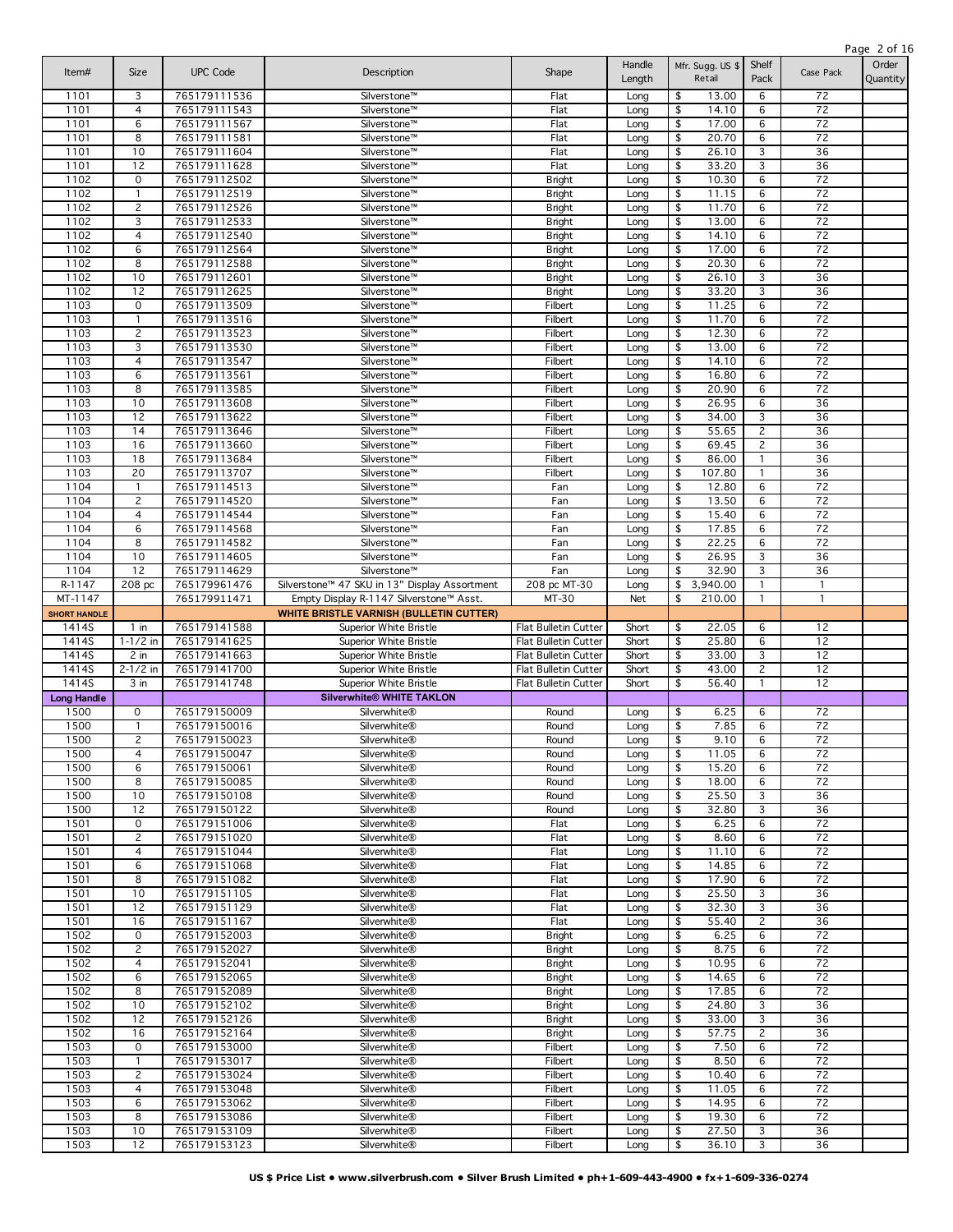|                     |                |                              |                                                       |                |                |                |                  |              |                       | Page 3 of 16 |
|---------------------|----------------|------------------------------|-------------------------------------------------------|----------------|----------------|----------------|------------------|--------------|-----------------------|--------------|
| Item#               | Size           | <b>UPC Code</b>              | Description                                           | Shape          | Handle         |                | Mfr. Sugg. US \$ | Shelf        | Case Pack             | Order        |
|                     |                |                              |                                                       |                | Length         |                | Retail           | Pack         |                       | Quantity     |
| 1503                | 16             | 765179153161                 | <b>Silverwhite®</b>                                   | Filbert        | Long           | \$             | 59.85            | 2            | 36                    |              |
| 1506                | $3/8$ in       | 765179156032                 | <b>Silverwhite®</b>                                   | Angular        | Long           | \$             | 12.50            | 6            | 72                    |              |
| 1506                | $1/2$ in       | 765179156049                 | Silverwhite®                                          | Angular        | Long           | \$             | 13.90            | 6            | 72                    |              |
| 1506                | $3/4$ in       | 765179156063                 | Silverwhite®                                          | Angular        | Long           | \$             | 25.10            | 6            | 72                    |              |
| 1506                | $1$ in         | 765179156087                 | <b>Silverwhite®</b>                                   | Angular        | Long           | \$             | 36.15            | 3            | 36                    |              |
| R-1537              | 207 pc         | 765179969373                 | Silverwhite® L/H Assortment                           | 207 pc - MT-30 | Long           | $\mathfrak{D}$ | 3,804.00         | $\mathbf{1}$ | $\mathbf{1}$          |              |
| MT-1537             |                | 765179991572                 | Empty Display R-1537 Silverwhite® LH Asst.            | <b>MT-30</b>   | <b>Net</b>     | \$             | 210.00           | $\mathbf{1}$ | $\overline{1}$        |              |
| <b>SHORT HANDLE</b> |                |                              | <b>Silverwhite® WHITE TAKLON</b>                      |                |                |                |                  |              |                       |              |
| 1500S               | 5/0            | 765179155950                 | Silverwhite®                                          | Round          | Short          | \$             | 5.20             | 6            | 72                    |              |
| 1500S               | 2/0            | 765179155929                 | <b>Silverwhite®</b>                                   | Round          | Short          | \$             | 5.35             | 6            | 72                    |              |
| 1500S               | 0              | 765179155509                 | Silverwhite®                                          | Round          | Short          | \$             | 5.75             | 6            | 72                    |              |
| 1500S               | $\overline{c}$ | 765179155523                 | <b>Silverwhite®</b>                                   | Round          | Short          | \$             | 6.05             | 6            | 72                    |              |
| 1500S               | $\overline{4}$ | 765179155547                 | <b>Silverwhite®</b>                                   | Round          | Short          | \$             | 7.10             | 6            | 72                    |              |
| 1500S               | 6              | 765179155561                 | <b>Silverwhite®</b>                                   | Round          | Short          | \$             | 7.95             | 6            | 72                    |              |
| 1500S               | 8              | 765179155585                 | <b>Silverwhite®</b>                                   | Round          | Short          | \$             | 10.30            | 6            | 72                    |              |
| 1500S               | 10             | 765179155608                 | <b>Silverwhite®</b>                                   | Round          | Short          | \$             | 12.40            | 6            | 72                    |              |
| 1500S               | 12             | 765179155622                 | <b>Silverwhite®</b>                                   | Round          | Short          | \$             | 15.40            | 6            | $\overline{72}$       |              |
| 1502S               | $\mathbf{1}$   | 765179157510                 | <b>Silverwhite®</b>                                   | <b>Bright</b>  | Short          | \$             | 5.60             | 6            | 72                    |              |
| 1502S               | $\overline{c}$ | 765179157527                 | <b>Silverwhite®</b><br><b>Silverwhite®</b>            | <b>Bright</b>  | Short          | \$             | 6.05             | 6<br>6       | $\overline{72}$       |              |
| 1502S               | 4              | 765179157541                 |                                                       | <b>Bright</b>  | Short          | \$             | 7.15             | 6            | 72<br>$\overline{72}$ |              |
| 1502S               | 6              | 765179157565<br>765179157589 | Silverwhite®                                          | <b>Bright</b>  | Short          | \$             | 8.30             |              |                       |              |
| 1502S               | 8              |                              | Silverwhite®                                          | <b>Bright</b>  | Short          | \$             | 9.10             | 6            | 72                    |              |
| 1502S               | 10             | 765179157602                 | Silverwhite®                                          | <b>Bright</b>  | Short          | \$             | 11.05            | 6            | $\overline{72}$       |              |
| 1503S               | $\mathbf{1}$   | 765179158517                 | Silverwhite®                                          | Filbert        | Short          | \$             | 6.30             | 6            | 72                    |              |
| 1503S               | $\overline{c}$ | 765179158524                 | Silverwhite®                                          | Filbert        | Short          | \$             | 6.80             | 6            | 72<br>72              |              |
| 1503S               | 4              | 765179158548<br>765179158562 | Silverwhite®                                          | Filbert        | Short          | \$             | 7.50             | 6            | 72                    |              |
| 1503S               | 6<br>8         |                              | Silverwhite®                                          | Filbert        | Short          | \$<br>\$       | 8.85<br>9.90     | 6<br>6       | 72                    |              |
| 1503S<br>1504S      | $\overline{c}$ | 765179158586<br>765179159521 | Silverwhite®                                          | Filbert<br>Fan | Short<br>Short | \$             | 8.50             | 6            | 72                    |              |
| 1504S               | $\overline{4}$ | 765179159545                 | Silverwhite®<br>Silverwhite®                          | Fan            |                | \$             | 9.50             | 6            | 72                    |              |
| 1504S               | 6              | 765179159569                 | Silverwhite®                                          | Fan            | Short<br>Short | \$             | 11.70            | 6            | 72                    |              |
| 1506S               | $1/4$ IN       | 765179918029                 | Silverwhite®                                          | Angle          | Short          | \$             | 9.80             | 6            | 72                    |              |
| 1506S               | $3/8$ IN       | 765179918036                 | Silverwhite®                                          | Angle          | Short          | \$             | 10.90            | 6            | 72                    |              |
| 1506S               | $1/2$ IN       | 765179918043                 | Silverwhite®                                          | Angle          | Short          | \$             | 11.95            | 6            | 72                    |              |
| 1506S               | $5/8$ IN       | 765179918050                 | Silverwhite®                                          | Angle          | Short          | \$             | 18.50            | 6            | 72                    |              |
| 1506S               | $1 \,$ IN      | 765179918586                 | Silverwhite®                                          | Angle          | Short          | \$             | 34.90            | 3            | 72                    |              |
| 1507S               | $\mathbf{1}$   | 765179160510                 | Silverwhite®                                          | Script Liner   | Short          | \$             | 5.95             | 6            | 72                    |              |
| 1507S               | $\overline{4}$ | 765179160541                 | Silverwhite®                                          | Script Liner   | Short          | \$             | 6.65             | 6            | 72                    |              |
| 1511S               | $1/2$ in       | 765179161548                 | Silverwhite®                                          | <b>Stroke</b>  | Short          | \$             | 12.10            | 6            | 72                    |              |
| 1511S               | $3/4$ in       | 765179161562                 | Silverwhite®                                          | <b>Stroke</b>  | Short          | \$             | 19.30            | 6            | 72                    |              |
| 1511S               | $1$ in         | 765179161586                 | <b>Silverwhite®</b>                                   | Stroke         | Short          | \$             | 27.20            | 3            | 72                    |              |
| 1514S               | $1$ in         | 765179162583                 | Silverwhite®                                          | Edgewater Wash | Short          | \$             | 19.15            | 6            | 50                    |              |
| 1514S               | 2 in           | 765179162668                 | Silverwhite®                                          | Edgewater Wash | Short          | \$             | 27.95            | 3            | 24                    |              |
| R-1500S             | 327 pc         | 765179965559                 | Silverwhite® S/H Assortment                           | 327 pc MT-30   | Short          | \$             | 3,152.00         | $\mathbf{1}$ | $\mathbf{1}$          |              |
| MT-1500S            |                | 765179991558                 | Empty Display R-1500S Silverwhite® SH Asst.           | MT-30          | Net            | \$             | 210.00           | $\mathbf{1}$ | $\mathbf{1}$          |              |
| <b>SHORT HANDLE</b> |                |                              | <b>SILVER SCRUBBERS</b>                               |                |                |                |                  |              |                       |              |
| 1603S               | $1/4$ in       | 765179961681                 | Silver Scrubber                                       | Oval/Crescent  | Short          | \$             | 3.05             | 6            | 72                    |              |
| 1603S               | $3/8$ in       | 765179961698                 | Silver Scrubber                                       | Oval/Crescent  | Short          | \$             | 3.60             | 6            | 72                    |              |
| 1603S               | $1/2$ in       | 765179961704                 | Silver Scrubber                                       | Oval/Crescent  | Short          | \$             | 6.20             | 6            | 72                    |              |
| 1603S               | $5/8$ in       | 765179961711                 | Silver Scrubber                                       | Oval/Crescent  | Short          | \$             | 8.25             | 6            | 72                    |              |
| 1606S               | $1/4$ in       | 765179961728                 | Silver Scrubber                                       | Angle          | Short          | \$             | 3.05             | 6            | 72                    |              |
| 1606S               | $3/8$ in       | 765179961735                 | Silver Scrubber                                       | Angle          | Short          | \$             | 3.65             | 6            | 72                    |              |
| 1606S               | $1/2$ in       | 765179961742                 | Silver Scrubber                                       | Angle          | Short          | \$             | 6.20             | 6            | 72                    |              |
| 1606S               | $5/8$ in       | 765179961759                 | Silver Scrubber                                       | Angle          | Short          | \$             | 8.30             | 6            | 72                    |              |
| 1616S               | $1/4$ in       | 765179961766                 | Silver Scrubber                                       | Deerfoot       | Short          | \$             | 3.05             | 6            | 72                    |              |
| 1616S               | $1/2$ in       | 765179961773                 | Silver Scrubber                                       | Deerfoot       | Short          | \$             | 6.20             | 6            | 72                    |              |
| 1616S               | $5/8$ in       | 765179961780                 | Silver Scrubber                                       | Deerfoot       | Short          | \$             | 8.25             | 6            | 72                    |              |
| 1621S               | $3/8$ in       | 765179961650                 | Silver Scrubber                                       | Stencil        | Short          | \$             | 3.65             | 6            | 72                    |              |
| 1621S               | $1/2$ in       | 765179961667                 | Silver Scrubber                                       | Stencil        | Short          | \$             | 6.20             | 6            | 72                    |              |
| 1621S               | $5/8$ in       | 765179961674                 | Silver Scrubber                                       | Stencil        | Short          | \$             | 8.30             | 6            | 72                    |              |
| 1629S               | $1/4$ in       | 765179961605                 | Silver Scrubber                                       | Cloud / Smudge | Short          | \$             | 3.05             | 6            | 72                    |              |
| 1629S               | $3/8$ in       | 765179961643                 | Silver Scrubber                                       | Cloud / Smudge | Short          | \$             | 3.65             | 6            | 72                    |              |
| 1629S               | $1/2$ in       | 765179961629                 | Silver Scrubber                                       | Cloud / Smudge | Short          | \$             | 6.20             | 6            | 72                    |              |
| 1629S               | $5/8$ in       | 765179961636                 | Silver Scrubber                                       | Cloud / Smudge | Short          | \$             | 8.30             | 6            | 72                    |              |
| RC-1618S            | 186 pc         | 765179956618                 | Silver Scrubber™ S/H Compact Asst.                    | 186 pc MT-18   | Short          | \$             | 941.30           | 1            | $\mathbf{1}$          |              |
| MT-1618S            |                | 765179991619                 | Empty Display Silver Scrubber™ S/H Asst.              | MT-18          | Net            | \$             | 155.00           | 1            | $\mathbf{1}$          |              |
|                     |                |                              | SILVER STENCIL BRUSHES/CLOSEOUT PRICES AVAILABLE      |                |                |                |                  |              |                       |              |
| 1821S               | 14             | 765179185643                 | Silver Stencil™                                       | Stencil        | Short          | \$             | 9.85             | 12           | 72                    |              |
| SI-1808S            | 8 Pc           | 765179918081                 | Silver Stencil™ 8pc Set                               | Stencil        | Short          | \$             | 30.50            | 1            | $\mathbf{1}$          |              |
| SM-1703S            | 3 Pc           | 765179917039                 | Stencil Mini™ 3pc Set                                 | Short Stencil  | Short          | \$             | 14.75            | 1            | 1                     |              |
|                     |                |                              | <b>BRISTLON® STIFF SYNTHETIC FILAMENT LONG HANDLE</b> |                |                |                |                  |              |                       |              |
| 1900                | 00             | 765179190920                 | Bristlon® Long Handle                                 | Round          | Long           | \$             | 11.55            | 6            | 72                    |              |
| 1900                | 0              | 765179190005                 | Bristlon® Long Handle                                 | Round          | Long           | \$             | 13.40            | 6            | 72                    |              |
| 1900                | $\mathbf{1}$   | 765179190012                 | Bristlon® Long Handle                                 | Round          | Long           | \$             | 14.35            | 6            | 72                    |              |
| 1900                | $\overline{c}$ | 765179190029                 | Bristlon® Long Handle                                 | Round          | Long           | \$             | 15.60            | 6            | 72                    |              |
| 1900                | 3              | 765179190036                 | Bristlon® Long Handle                                 | Round          | Long           | \$             | 15.70            | 6            | 72                    |              |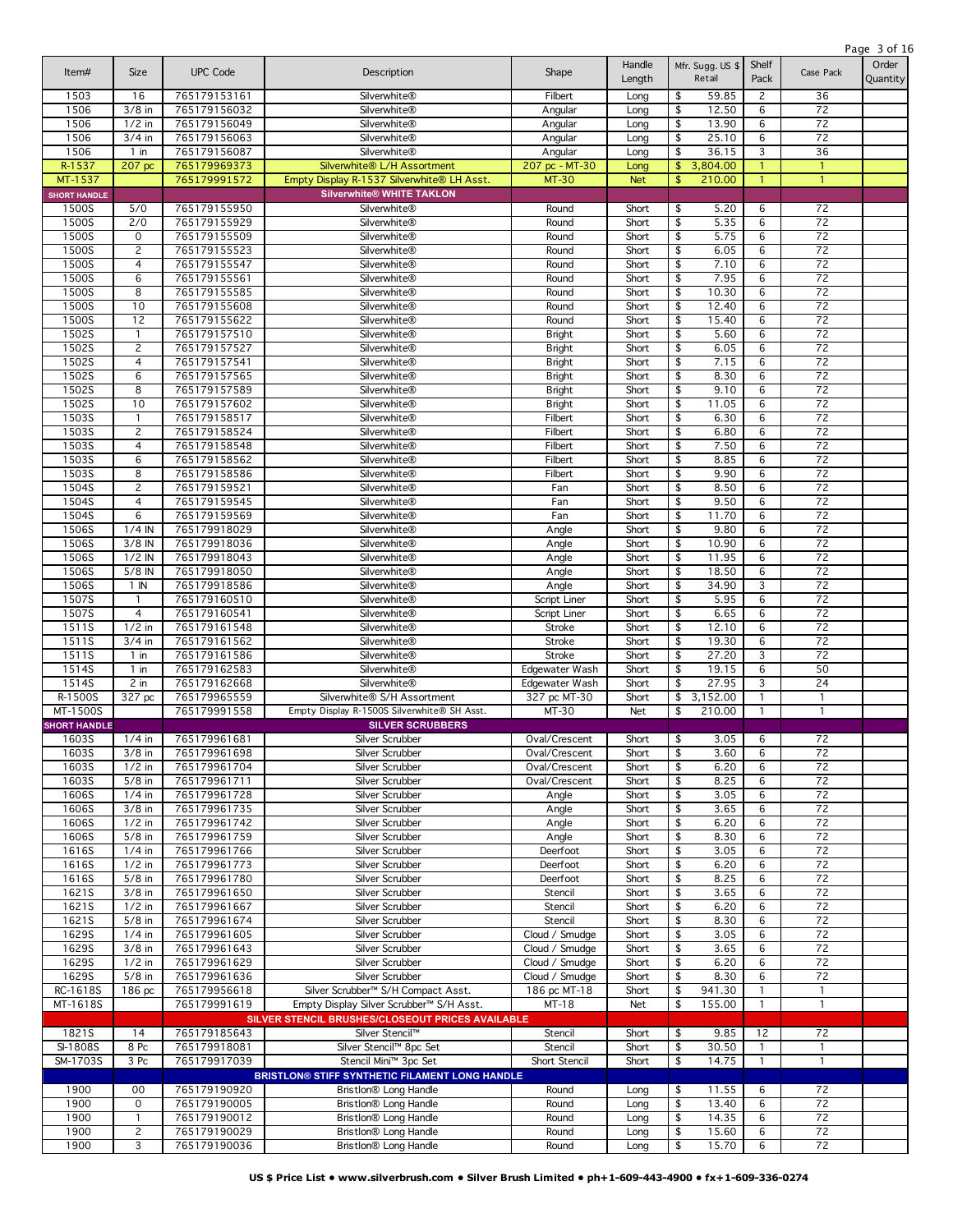| Item#          | Size                 | <b>UPC Code</b>              | Description                                                  | Shape                          | Handle<br>Length | Mfr. Sugg. US \$<br>Retail | Shelf<br>Pack                    | Case Pack             | Order<br>Quantity |
|----------------|----------------------|------------------------------|--------------------------------------------------------------|--------------------------------|------------------|----------------------------|----------------------------------|-----------------------|-------------------|
| 1900           | 4                    | 765179190043                 | Bristlon® Long Handle                                        | Round                          | Long             | 18.90<br>\$                | 6                                | 72                    |                   |
| 1900           | 6                    | 765179190067                 | Bristlon® Long Handle                                        | Round                          | Long             | \$<br>23.90                | 6                                | 72                    |                   |
| 1900           | 8                    | 765179190081                 | Bristlon® Long Handle                                        | Round                          | Long             | \$<br>30.50                | 3<br>$\overline{3}$              | 72                    |                   |
| 1900<br>1900   | 10<br>12             | 765179190104<br>765179190128 | Bristlon® Long Handle<br>Bristlon® Long Handle               | Round<br>Round                 | Long<br>Long     | 37.50<br>\$<br>49.15<br>\$ | 3                                | 36<br>36              |                   |
| 1901           | 00                   | 765179191927                 | Bristlon® Long Handle                                        | Flat                           | Long             | \$<br>12.15                | 6                                | 72                    |                   |
| 1901           | $\mathsf{O}$         | 765179191002                 | Bristlon® Long Handle                                        | Flat                           | Long             | \$<br>13.25                | 6                                | 72                    |                   |
| 1901           | $\mathbf{1}$         | 765179191019                 | Bristlon® Long Handle                                        | Flat                           | Long             | \$<br>13.35                | 6                                | 72                    |                   |
| 1901           | 2                    | 765179191026                 | Bristlon® Long Handle                                        | Flat                           | Long             | 15.55<br>\$                | 6                                | 72                    |                   |
| 1901           | 4                    | 765179191040                 | Bristlon® Long Handle                                        | Flat                           | Long             | 18.90<br>\$                | $6\overline{6}$                  | 72                    |                   |
| 1901           | 6                    | 765179191064                 | Bristlon® Long Handle                                        | Flat                           | Long             | \$<br>23.50                | $6\overline{6}$                  | 72                    |                   |
| 1901           | 8<br>10              | 765179191088                 | Bristlon® Long Handle                                        | Flat                           | Long             | 30.05<br>\$<br>37.50       | $\overline{3}$                   | $\overline{72}$<br>36 |                   |
| 1901<br>1901   | 12                   | 765179191101<br>765179191125 | Bristlon® Long Handle<br>Bristlon® Long Handle               | Flat<br>Flat                   | Long<br>Long     | \$<br>49.30<br>\$          | $\overline{3}$<br>$\overline{3}$ | 36                    |                   |
| 1902           | 00                   | 765179192924                 | Bristlon® Long Handle                                        | <b>Bright</b>                  | Long             | \$<br>12.15                | $6\overline{6}$                  | 72                    |                   |
| 1902           | $\mathbf 0$          | 765179192009                 | Bristlon® Long Handle                                        | <b>Bright</b>                  | Long             | 13.25<br>\$                | 6                                | 72                    |                   |
| 1902           | 1                    | 765179192016                 | Bristlon® Long Handle                                        | <b>Bright</b>                  | Long             | 13.35<br>\$                | 6                                | 72                    |                   |
| 1902           | $\mathbf{2}$         | 765179192023                 | Bristlon® Long Handle                                        | <b>Bright</b>                  | Long             | 15.60<br>\$                | 6                                | 72                    |                   |
| 1902           | $\overline{4}$       | 765179192047                 | Bristlon® Long Handle                                        | <b>Bright</b>                  | Long             | \$<br>18.90                | 6                                | 72                    |                   |
| 1902           | 6                    | 765179192061                 | <b>Bristlon® Long Handle</b>                                 | <b>Bright</b>                  | Long             | 23.35<br>\$                | $6\overline{6}$                  | 72                    |                   |
| 1902           | 8                    | 765179192085                 | Bristlon® Long Handle                                        | <b>Bright</b>                  | Long             | 30.30<br>\$                | 3                                | 72                    |                   |
| 1902           | 10                   | 765179192108                 | Bristlon® Long Handle                                        | <b>Bright</b>                  | Long             | 37.65<br>\$                | $\overline{3}$                   | 36<br>36              |                   |
| 1902<br>1903   | 12<br>00             | 765179192122<br>765179193921 | Bristlon® Long Handle<br>Bristlon® Long Handle               | <b>Bright</b><br>Filbert       | Long<br>Long     | 49.15<br>\$<br>13.35<br>\$ | 3<br>$6\overline{6}$             | 72                    |                   |
| 1903           | 0                    | 765179193006                 | Bristlon® Long Handle                                        | Filbert                        | Long             | 16.80<br>\$                | 6                                | 72                    |                   |
| 1903           | $\mathbf{1}$         | 765179193013                 | Bristlon® Long Handle                                        | Filbert                        | Long             | 17.20<br>\$                | $6\overline{6}$                  | $\overline{72}$       |                   |
| 1903           | 2                    | 765179193020                 | Bristlon® Long Handle                                        | Filbert                        | Long             | 18.05<br>\$                | 6                                | 72                    |                   |
| 1903           | 3                    | 765179193037                 | Bristlon® Long Handle                                        | Filbert                        | Long             | \$<br>18.55                | 6                                | 72                    |                   |
| 1903           | $\overline{4}$       | 765179193044                 | <b>Bristlon® Long Handle</b>                                 | Filbert                        | Long             | \$<br>22.05                | 6                                | 72                    |                   |
| 1903           | 6                    | 765179193068                 | Bristlon® Long Handle                                        | Filbert                        | Long             | \$<br>26.70                | 6                                | 72                    |                   |
| 1903           | 8                    | 765179193082                 | Bristlon® Long Handle                                        | Filbert                        | Long             | \$<br>33.50                | 3                                | 72                    |                   |
| 1903           | 10                   | 765179193105                 | Bristlon® Long Handle                                        | Filbert                        | Long             | \$<br>43.10                | 3                                | 36                    |                   |
| 1903<br>1907   | 12<br>$\mathsf{O}$   | 765179193136<br>765179197004 | Bristlon® Long Handle<br>Bristlon® Long Handle               | Filbert<br>Script Liner        | Long<br>Long     | \$<br>56.95<br>\$<br>11.20 | $\mathbf{2}$<br>$6\overline{6}$  | 36<br>$\overline{72}$ |                   |
| 1907           | $\overline{c}$       | 765179197028                 | Bristlon® Long Handle                                        | Script Liner                   | Long             | 11.55<br>\$                | 6                                | 72                    |                   |
| 1907           | 4                    | 765179197042                 | Bristlon® Long Handle                                        | Script Liner                   | Long             | \$<br>12.15                | $6\overline{6}$                  | $\overline{72}$       |                   |
| 1907           | 6                    | 765179197066                 | <b>Bristlon®</b> Long Handle                                 | Script Liner                   | Long             | 13.40<br>\$                | 6                                | 72                    |                   |
| 1910           | 4                    | 765179919149                 | Bristlon® Long Handle                                        | Cats Tongue                    | Long             | \$<br>19.60                | $6\overline{6}$                  | 72                    |                   |
| 1910           | 8                    | 765179919187                 | <b>Bristlon®</b> Long Handle                                 | Cats Tongue                    | Long             | \$<br>30.50                | 3                                | 72                    |                   |
| 1912           | $1/4$ in             | 765179198049                 | Bristlon® Long Handle                                        | Dagger Striper                 | Long             | \$<br>17.95                | $6\overline{6}$                  | $\overline{72}$       |                   |
| 1912           | $3/8$ in             | 765179198063                 | Bristlon® Long Handle                                        | Dagger Striper                 | Long             | \$<br>22.90                | 6                                | 72                    |                   |
| 1934<br>1934   | $\overline{c}$<br>4  | 765179934029<br>765179934043 | Bristlon® Long Handle                                        | Long Filbert                   | Long             | \$<br>15.70<br>\$<br>19.55 | 6<br>6                           | 72<br>72              |                   |
| 1934           | 6                    | 765179934067                 | Bristlon® Long Handle<br>Bristlon® Long Handle               | Long Filbert<br>Long Filbert   | Long<br>Long     | 23.60<br>\$                | 6                                | 72                    |                   |
| 1934           | 8                    | 765179934081                 | Bristlon® Long Handle                                        | Long Filbert                   | Long             | 30.20<br>\$                | 3                                | 72                    |                   |
| R-1948         | 228 pc               | 765179961988                 | Bristlon® Long Handle Assortment                             | 228 pc- MT-30                  | Long             | 4,449.00<br>\$             | $\mathbf{1}$                     | $\mathbf{1}$          |                   |
| MT-1948        |                      | 765179991886                 | Empty Display R-1948 Bristlon® LH Assortment                 | MT-30                          | Net              | 210.00<br>\$               | 1                                |                       |                   |
|                |                      |                              | <b>NEW - BRISTLON® STIFF SYNTHETIC FILAMENT SHORT HANDLE</b> |                                |                  |                            |                                  |                       |                   |
| 1900S          | 2/0                  | 765179195925                 | Bristlon <sup>®</sup> Short Handle                           | Round                          | Short            | \$<br>8.90                 | 6                                | 72                    |                   |
| 1900S          | 0                    | 765179195000                 | Bristlon® Short Handle                                       | Round                          | Short            | \$<br>9.60                 | 6                                | 72                    |                   |
| 1900S          | 1                    | 765179195017                 | Bristlon® Short Handle                                       | Round                          | Short            | 9.95<br>\$                 | 6                                | 72                    |                   |
| 1900S<br>1900S | $\overline{c}$<br>4  | 765179195024<br>765179195048 | Bristlon® Short Handle<br>Bristlon® Short Handle             | Round<br>Round                 | Short<br>Short   | \$<br>11.15<br>\$<br>13.95 | 6<br>6                           | 72<br>72              |                   |
| 1900S          | 6                    | 765179195062                 | Bristlon® Short Handle                                       | Round                          | Short            | \$<br>18.50                | 6                                | 72                    |                   |
| 1900S          | 8                    | 765179195086                 | Bristlon® Short Handle                                       | Round                          | Short            | 22.30<br>\$                | 6                                | 72                    |                   |
| 1902S          | $\mathsf{O}$         | 765179199008                 | Bristlon <sup>®</sup> Short Handle                           | <b>Bright</b>                  | Short            | \$<br>9.60                 | 6                                | 72                    |                   |
| 1902S          | 2                    | 765179199022                 | Bristlon® Short Handle                                       | <b>Bright</b>                  | Short            | \$<br>11.10                | 6                                | 72                    |                   |
| 1902S          | 4                    | 765179199046                 | Bristlon® Short Handle                                       | <b>Bright</b>                  | Short            | \$<br>13.70                | 6                                | 72                    |                   |
| 1902S          | 6                    | 765179199060                 | Bristlon® Short Handle                                       | <b>Bright</b>                  | Short            | 16.70<br>\$                | 6                                | 72                    |                   |
| 1902S<br>1902S | 8<br>10              | 765179199084<br>765179199107 | Bristlon® Short Handle<br>Bristlon® Short Handle             | <b>Bright</b><br><b>Bright</b> | Short<br>Short   | \$<br>22.95<br>\$<br>29.00 | 6<br>6                           | 72<br>72              |                   |
| 1902S          | 12                   | 765179199121                 | Bristlon® Short Handle                                       | <b>Bright</b>                  | Short            | 40.90<br>\$                | 3                                | 36                    |                   |
| 1902S          | 20                   | 765179199206                 | Bristlon® Short Handle                                       | <b>Bright</b>                  | Short            | 78.25<br>\$                | 1                                | 36                    |                   |
| 1903S          | $\mathbf{1}$         | 765179194010                 | Bristlon® Short Handle                                       | Filbert                        | Short            | \$<br>9.95                 | 6                                | 72                    |                   |
| 1903S          | 2                    | 765179194027                 | Bristlon® Short Handle                                       | Filbert                        | Short            | \$<br>11.75                | 6                                | 72                    |                   |
| 1903S          | 4                    | 765179194041                 | Bristlon® Short Handle                                       | Filbert                        | Short            | \$<br>14.35                | 6                                | 72                    |                   |
| 1903S          | 6                    | 765179194065                 | Bristlon® Short Handle                                       | Filbert                        | Short            | \$<br>18.50                | 6                                | 72                    |                   |
| 1903S          | 8                    | 765179194089                 | Bristlon® Short Handle                                       | Filbert                        | Short            | 25.20<br>\$<br>12.20       | 6                                | 72                    |                   |
| 1906S<br>1906S | $3/8$ in<br>$1/2$ in | 765179196038<br>765179196045 | Bristlon® Short Handle<br>Bristlon® Short Handle             | Angular<br>Angular             | Short<br>Short   | \$<br>\$<br>15.60          | 6<br>6                           | 72<br>72              |                   |
| 1906S          | $5/8$ in             | 765179196052                 | Bristlon® Short Handle                                       | Angular                        | Short            | 18.90<br>\$                | 6                                | 72                    |                   |
| 1906S          | $3/4$ in             | 765179196069                 | Bristlon <sup>®</sup> Short Handle                           | Angular                        | Short            | 22.30<br>\$                | 6                                | 36                    |                   |
| 1907S          | 0                    | 765179970003                 | Bristlon® Short Handle                                       | Script Liner                   | Short            | \$<br>8.85                 | 6                                | 72                    |                   |
| 1907S          | 2                    | 765179970027                 | Bristlon® Short Handle                                       | Script Liner                   | Short            | 9.50<br>\$                 | 6                                | 72                    |                   |
| 1910S          | 4                    | 765179959145                 | Bristlon® Short Handle                                       | Cats Tongue                    | Short            | 16.30<br>\$                | 6                                | 72                    |                   |
| 1910S          | 8                    | 765179959183                 | Bristlon <sup>®</sup> Short Handle                           | Cats Tongue                    | Short            | 27.25<br>\$                | 6                                | 72                    |                   |

## Page 4 of 16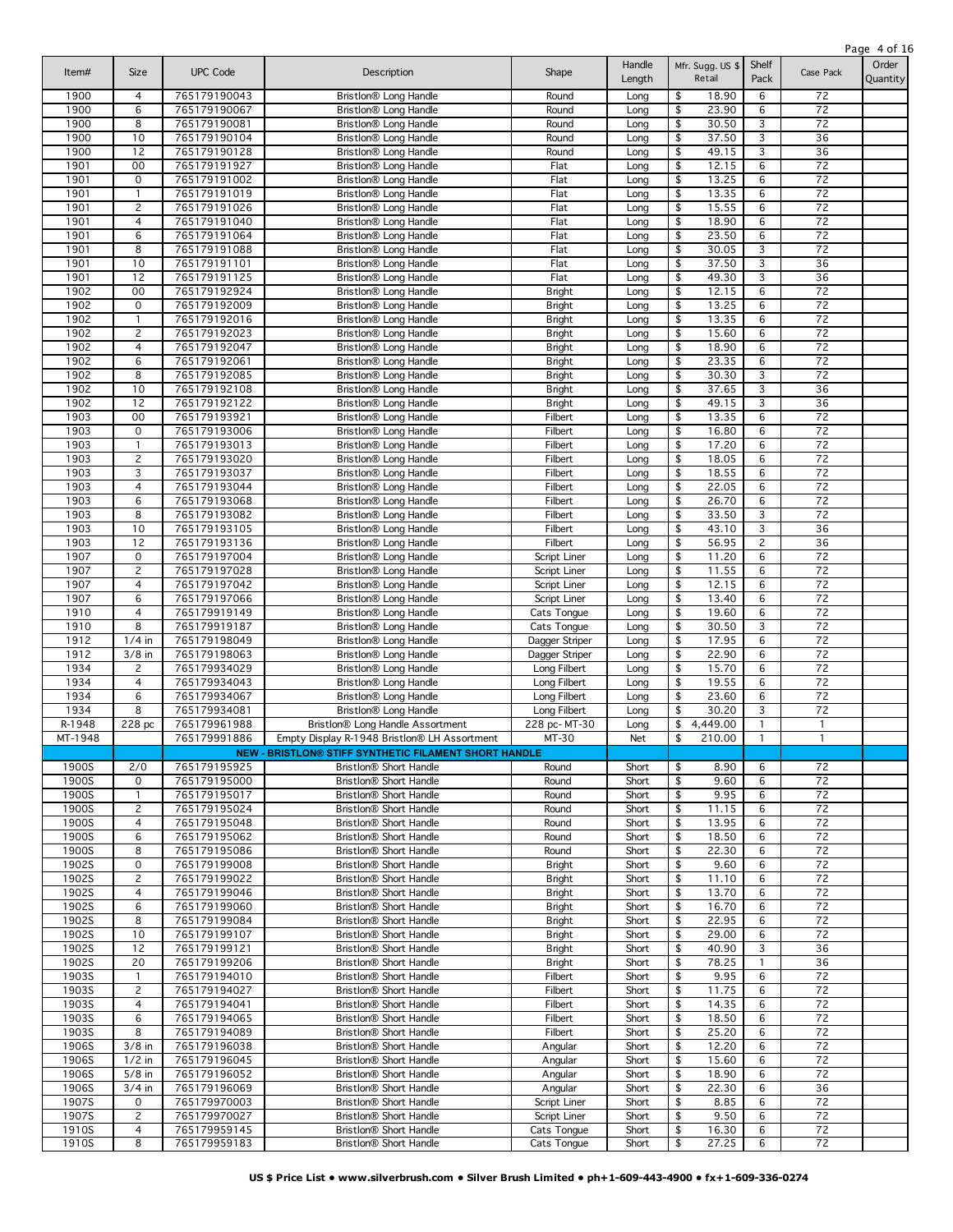| Item#    | Size           | <b>UPC Code</b> | Description                                                     | Shape              | Handle<br>Length | Mfr. Sugg. US \$<br>Retail | Shelf<br>Pack   | Case Pack       | Order<br>Quantity |
|----------|----------------|-----------------|-----------------------------------------------------------------|--------------------|------------------|----------------------------|-----------------|-----------------|-------------------|
| 1915S    | <b>XSM</b>     | 765179978016    | Bristlon® Short Handle                                          | Pt Triangle        | Short            | 15.90<br>\$                | 6               | 72              |                   |
| 1915S    | <b>MD</b>      | 765179978023    | Bristlon® Short Handle                                          | Pt Triangle        | Short            | \$<br>20.40                | 6               | $\overline{72}$ |                   |
| 1922S    | $\mathbf{1}$   | 765179979013    | Bristlon® Short Handle                                          | Monogram Liner     | Short            | \$<br>7.75                 | 6               | 72              |                   |
| 1922S    | $\overline{c}$ | 765179979020    | Bristlon® Short Handle                                          | Monogram Liner     | Short            | \$<br>7.90                 | 6               | 72              |                   |
| R-1900S  | 185 pc         | 765179961926    | Bristlon® Short Handle Assortment                               | 185 Pc MT-30       | Short            | 3,041.00<br>\$             | 1               | $\mathbf{1}$    |                   |
| MT-1900S |                | 765179991947    | Empty Display R-1900 Bristlon™ SH Asst.                         | MT-30              | Net              | \$<br>210.00               | 1               | $\mathbf{1}$    |                   |
|          |                |                 | NEW STYLE!! Golden Natural® BLEND OF NATURAL HAIR AND SYNTHETIC |                    |                  |                            |                 |                 |                   |
| 2000S    | 5/0            | 765179210956    | Golden Natural® Blend                                           | Round              | Short            | \$<br>10.15                | 6               | 72              |                   |
| 2000S    | 2/0            | 765179210925    | Golden Natural® Blend                                           | Round              | Short            | \$<br>10.30                | 6               | 72              |                   |
| 2000S    | $\mathsf{O}$   | 765179210505    | Golden Natural® Blend                                           | Round              | Short            | \$<br>10.45                | 6               | $\overline{72}$ |                   |
| 2000S    | $\mathbf{1}$   | 765179210512    | Golden Natural® Blend                                           | Round              | Short            | 10.60<br>\$                | 6               | 72              |                   |
| 2000S    | $\mathbf{2}$   | 765179210529    | Golden Natural® Blend                                           | Round              | Short            | \$<br>11.30                | 6               | $\overline{72}$ |                   |
| 2000S    | 4              | 765179210543    | Golden Natural® Blend                                           | Round              | Short            | 12.70<br>\$                | 6               | 72              |                   |
| 2000S    | 6              | 765179210567    | Golden Natural® Blend                                           | Round              | Short            | \$<br>14.80                | 6               | $\overline{72}$ |                   |
| 2000S    | 8              | 765179210581    | Golden Natural® Blend                                           | Round              | Short            | \$<br>17.80                | 6               | 72              |                   |
| 2000S    | 10             | 765179210604    | Golden Natural® Blend                                           | Round              | Short            | \$<br>20.90                | 6               | 72              |                   |
| 2000S    | 12             | 765179210628    | Golden Natural® Blend                                           | Round              | Short            | 23.90<br>\$                | 6               | 72              |                   |
| 2002S    | 2              | 765179212523    | Golden Natural® Blend                                           | Shader             | Short            | \$<br>11.35                | 6               | 72              |                   |
| 2002S    | 4              | 765179212547    | Golden Natural® Blend                                           | Shader             | Short            | \$<br>12.50                | 6               | 72              |                   |
| 2002S    | 6              | 765179212561    | Golden Natural® Blend                                           | Shader             | Short            | \$<br>13.90                | 6               | 72              |                   |
| 2003S    | 2              | 765179213520    | Golden Natural® Blend                                           | Filbert            | Short            | 11.65<br>\$                | 6               | 72              |                   |
| 2003S    | 4              | 765179213544    | Golden Natural® Blend                                           | Filbert            | Short            | 13.05<br>\$                | 6               | $\overline{72}$ |                   |
| 2003S    | 6              | 765179213568    | Golden Natural® Blend                                           | Filbert            | Short            | 13.70<br>\$                | 6               | 72              |                   |
| 2004S    | 2              | 765179214527    | Golden Natural® Blend                                           | Fan                | Short            | \$<br>16.80                | 6               | $\overline{72}$ |                   |
| 2004S    | 4              | 765179214541    | Golden Natural® Blend                                           | Fan                | Short            | 18.30<br>\$                | 6               | 72              |                   |
| 2006S    | $1/4$ in       | 765179216521    | Golden Natural® Blend                                           | Angular            | Short            | \$<br>14.30                | 6               | 72              |                   |
| 2006S    | $3/8$ in       | 765179216538    | Golden Natural® Blend                                           | Angular            | Short            | 16.80<br>\$                | 6               | 72              |                   |
| 2006S    | $1/2$ in       | 765179216545    | Golden Natural® Blend                                           | Angular            | Short            | \$<br>20.55                | 6               | 72              |                   |
| 2007S    | 0              | 765179217504    | Golden Natural® Blend                                           | Script Liner       | Short            | 11.80<br>\$                | 6               | 72              |                   |
| 2007S    | $\mathsf{2}$   | 765179217528    | Golden Natural® Blend                                           | Script Liner       | Short            | 13.05<br>\$                | 6               | 72              |                   |
| 2007S    | 4              | 765179217542    | Golden Natural® Blend                                           | Script Liner       | Short            | \$<br>14.90                | 6               | 72              |                   |
| 2008S    | $3/4$ in       | 765179218563    | Golden Natural® Blend                                           | Sq Wash            | Short            | 31.90<br>\$                | 3               | 72              |                   |
| 2008S    | 1 in           | 765179218587    | Golden Natural® Blend                                           | Sq Wash            | Short            | 39.40<br>\$                | 3               | 72              |                   |
| 2012S    | $1/4$ in       | 765179222027    | Golden Natural® Blend                                           | Dagger Striper     | Short            | \$<br>13.05                | $6\overline{6}$ | 72              |                   |
| 2012S    | $3/8$ in       | 765179222034    | Golden Natural® Blend                                           | Dagger Striper     | Short            | 16.30<br>\$                | 6               | 72              |                   |
| 2012S    | $1/2$ in       | 765179222041    | Golden Natural® Blend                                           | Dagger Striper     | Short            | \$<br>19.60                | $6\overline{6}$ | 72              |                   |
| 2025S    | <b>SM</b>      | 765179225028    | Golden Natural® Blend                                           | Quill              | Short            | 25.05<br>\$                | 6               | 72              |                   |
| 2025S    | <b>MD</b>      | 765179225035    | Golden Natural® Blend                                           | Quill              | Short            | 29.40<br>\$                | 6               | 72              |                   |
| 2025S    | LG             | 765179225059    | Golden Natural® Blend                                           | Quill              | Short            | \$<br>37.10                | 3               | 72              |                   |
| 2031S    | 6              | 765179231067    | Golden Natural® Blend                                           | Ultra Round        | Short            | 8.90<br>\$                 | $6\overline{6}$ | 72              |                   |
| 2031S    | 8              | 765179231081    | Golden Natural® Blend                                           | Ultra Round        | Short            | 11.15<br>\$                | 6               | 72              |                   |
| 2031S    | 10             | 765179231104    | Golden Natural® Blend                                           | <b>Ultra Round</b> | Short            | \$<br>13.95                | 6               | 72              |                   |
| 2031S    | 12             | 765179231128    | Golden Natural® Blend                                           | Ultra Round        | Short            | \$<br>15.20                | 6               | 72              |                   |
| 2031S    | 16             | 765179231166    | Golden Natural® Blend                                           | <b>Ultra Round</b> | Short            | \$<br>18.95                | 6               | $\overline{72}$ |                   |
| R-2074S  | 204 pc         | 765179962176    | Golden Natural® Blend Asst. - 30 Pocket Display                 | 204 Pc MT-30       | Short            | 3,231.00<br>\$             | $\mathbf{1}$    | $\mathbf{1}$    |                   |
| MT-2074S |                | 765179992067    | Empty Display R-2074S Golden Natural® Asst.                     | MT-30              | Net              | \$<br>210.00               | 1               | $\mathbf{1}$    |                   |
|          |                |                 | Ultra Mini® GOLDEN TAKLON with COMFORT GRIP® HANDLE             |                    |                  |                            |                 |                 |                   |
| 2400S    | 20/0           | 765179240526    | Ultra Mini®                                                     | Round              | Short            | \$<br>11.15                | 6               | 72              |                   |
| 2400S    | 12/0           | 765179240519    | Ultra Mini®                                                     | Round              | Short            | \$<br>11.15                | 6               | 72              |                   |
| 2403S    | 10/0           | 765179240533    | Ultra Mini®                                                     | Filbert            | Short            | \$<br>11.15                | 6               | 72              |                   |
| 2404S    | 20/0           | 765179240557    | Ultra Mini®                                                     | Fan                | Short            | 13.50<br>\$                | 6               | 72              |                   |
| 2404S    | 12/0           | 765179240540    | Ultra Mini®                                                     | Fan                | Short            | \$<br>13.50                | 6               | 72              |                   |
| 2406S    | 12/0           | 765179240564    | Ultra Mini®                                                     | Angular            | Short            | \$<br>11.60                | 6               | $\overline{72}$ |                   |
| 2407S    | 20/0           | 765179240571    | Ultra Mini®                                                     | Script Liner       | Short            | \$<br>11.60                | 6               | $\overline{72}$ |                   |
| 2407S    | 10/0           | 765179240809    | Ultra Mini®                                                     | Script Liner       | Short            | \$<br>11.60                | 6               | $\overline{72}$ |                   |
| 2411S    | 20/0           | 765179240823    | Ultra Mini®                                                     | Lettering          | Short            | \$<br>11.90                | 6               | $\overline{72}$ |                   |
| 2411S    | 15/0           | 765179240854    | Ultra Mini®                                                     | Lettering          | Short            | \$<br>11.90                | 6               | $\overline{72}$ |                   |
| 2411S    | 10/0           | 765179240908    | Ultra Mini®                                                     | Lettering          | Short            | \$<br>12.45                | 6               | $\overline{72}$ |                   |
| 2411S    | 5/0            | 765179240953    | Ultra Mini®                                                     | Lettering          | Short            | \$<br>14.65                | 6               | 72              |                   |
| 2417S    | 20/0           | 765179240588    | Ultra Mini®                                                     | Spotter            | Short            | \$<br>11.15                | 6               | 72              |                   |
| 2420S    | 10/0           | 765179240595    | Ultra Mini®                                                     | Shader             | Short            | \$<br>11.15                | 6               | 72              |                   |
| 2422S    | 20/0           | 765179240601    | Ultra Mini®                                                     | Monogram Liner     | Short            | \$<br>11.90                | 6               | 72              |                   |
| 2424S    | 12/0           | 765179240618    | Ultra Mini®                                                     | Grass Comb         | Short            | \$<br>12.45                | 6               | 72              |                   |
| 2426S    | 20/0           | 765179240625    | Ultra Mini®                                                     | Xtra Long Liner    | Short            | \$<br>12.45                | 6               | 72              |                   |
| 2426S    | 10/0           | 765179240632    | Ultra Mini®                                                     | Xtra Long Liner    | Short            | \$<br>12.45                | 6               | 72              |                   |
| 2426S    | 7/0            | 765179240649    | Ultra Mini®                                                     | Xtra Long Liner    | Short            | \$<br>12.45                | 6               | $\overline{72}$ |                   |
| 2430S    | 10/0           | 765179240656    | Ultra Mini®                                                     | Tear Drop          | Short            | \$<br>13.60                | 6               | $\overline{72}$ |                   |
| 2430S    | 5/0            | 765179240663    | Ultra Mini®                                                     | <b>Tear Drop</b>   | Short            | \$<br>13.60                | 6               | $\overline{72}$ |                   |
| 2430S    | 3/0            | 765179240670    | Ultra Mini®                                                     | Tear Drop          | Short            | \$<br>13.60                | 6               | $\overline{72}$ |                   |
| 2431S    | $\overline{c}$ | 765179241523    | Ultra Mini®                                                     | Designer Round     | Short            | \$<br>12.45                | 6               | $\overline{72}$ |                   |
| 2431S    | 4              | 765179241547    | Ultra Mini®                                                     | Designer Round     | Short            | \$<br>12.45                | 6               | $\overline{72}$ |                   |
| 2431S    | 6              | 765179241561    | Ultra Mini®                                                     | Designer Round     | Short            | \$<br>12.45                | 6               | 72              |                   |
| 2431S    | 8              | 765179241585    | Ultra Mini®                                                     | Designer Round     | Short            | \$<br>14.65                | 6               | 72              |                   |
| 2431S    | 10             | 765179241608    | Ultra Mini®                                                     | Designer Round     | Short            | \$<br>14.65                | 6               | 72              |                   |
| 2431S    | 12             | 765179241622    | Ultra Mini®                                                     | Designer Round     | Short            | \$<br>14.65                | 6               | 72              |                   |
| 2431S    | 14             | 765179241646    | Ultra Mini®                                                     | Designer Round     | Short            | \$<br>16.65                | 6               | 72              |                   |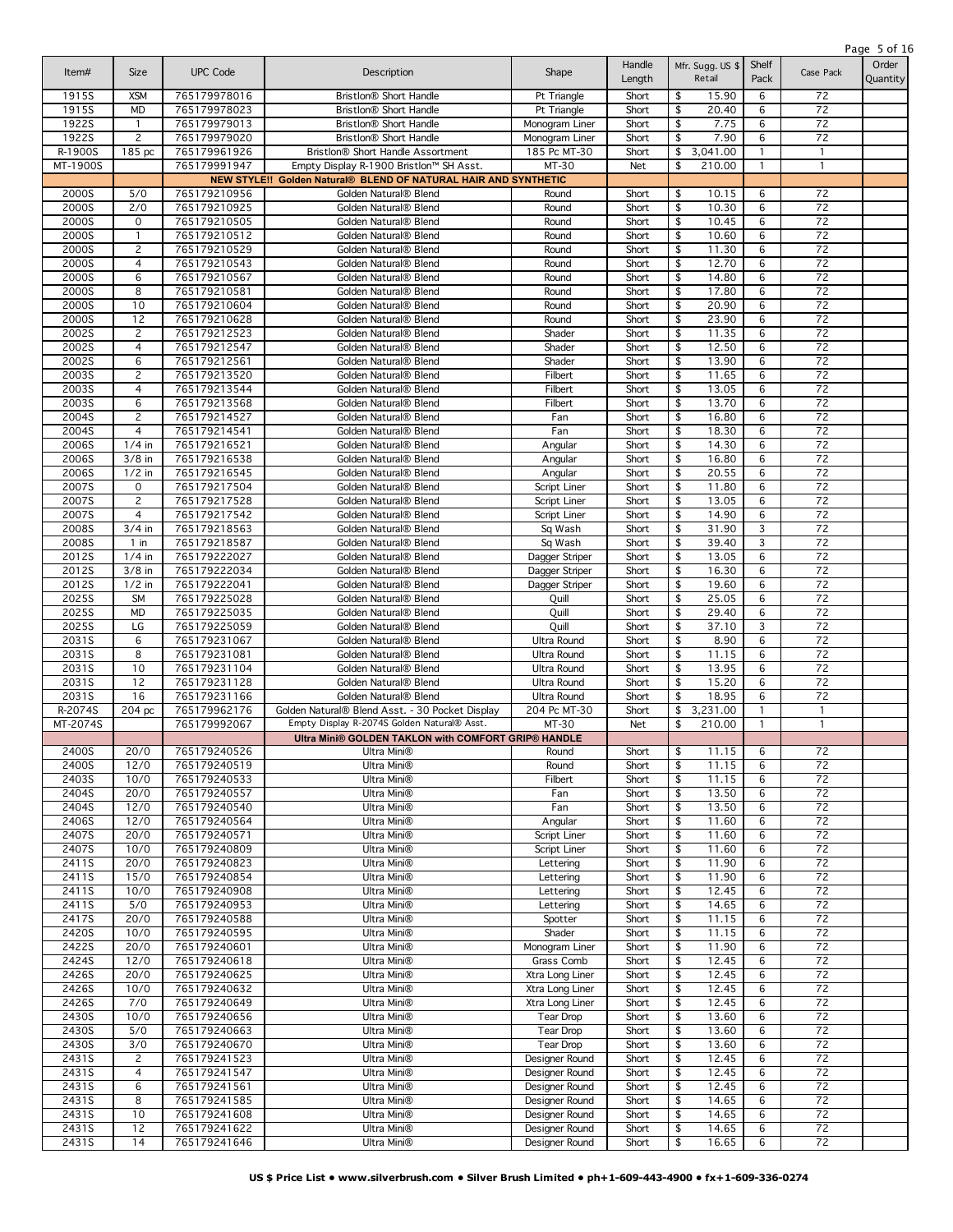| Item#                        | Size                 | <b>UPC Code</b>              | Description                                         | Shape                            | Handle<br>Length |          | Mfr. Sugg. US \$<br>Retail | Shelf<br>Pack       | Case Pack    | Order<br>Quantity |
|------------------------------|----------------------|------------------------------|-----------------------------------------------------|----------------------------------|------------------|----------|----------------------------|---------------------|--------------|-------------------|
| R-2400S                      | 204 pc               | 765179962404                 | Ultra Mini® Assortment                              | 204 pc MT-30                     | Short            | \$       | 2,559.00                   | 1                   |              |                   |
| MT-2400S                     |                      | 765179992456                 | Empty Display R-2400S Ultra Mini® Asst.             | MT-30                            | Net              | \$       | 210.00                     | $\mathbf{1}$        | $\mathbf{1}$ |                   |
| <b>LONG HANDLE</b><br>2500   | $\mathbf{1}$         | 765179280515                 | RUBY Satin® SYNTHETIC - LONG HANDLE<br>Ruby Satin®  | Round                            | Long             | \$       | 12.75                      | 6                   | 72           |                   |
| 2500                         | $\overline{c}$       | 765179280522                 | Ruby Satin®                                         | Round                            | Long             | \$       | 13.05                      | 6                   | 72           |                   |
| 2500                         | 4                    | 765179280546                 | Ruby Satin®                                         | Round                            | Long             | \$       | 16.80                      | 6                   | 72           |                   |
| 2500                         | 6                    | 765179280560                 | Ruby Satin®                                         | Round                            | Long             | \$       | 21.30                      | 6                   | 72           |                   |
| 2500<br>2500                 | 8<br>10              | 765179280584<br>765179280607 | Ruby Satin®<br>Ruby Satin®                          | Round<br>Round                   | Long<br>Long     | \$<br>\$ | 30.90<br>39.40             | $\overline{3}$<br>3 | 72<br>36     |                   |
| 2500                         | 12                   | 765179280621                 | Ruby Satin®                                         | Round                            | Long             | \$       | 48.90                      | $\overline{3}$      | 36           |                   |
| 2501                         | $\overline{c}$       | 765179281529                 | Ruby Satin®                                         | Flat                             | Long             | \$       | 13.95                      | 6                   | 72           |                   |
| 2501                         | $\overline{4}$       | 765179281543                 | Ruby Satin®                                         | Flat                             | Long             | \$       | 17.60                      | $6\overline{6}$     | 72           |                   |
| 2501                         | 6                    | 765179281567                 | Ruby Satin®                                         | Flat                             | Long             | \$       | 20.80                      | 6                   | 72           |                   |
| 2501<br>2501                 | 8<br>10              | 765179281581<br>765179281604 | Ruby Satin®<br>Ruby Satin®                          | Flat<br>Flat                     | Long<br>Long     | \$<br>\$ | 30.90<br>39.30             | 6<br>3              | 72<br>36     |                   |
| 2501                         | 12                   | 765179281628                 | Ruby Satin®                                         | Flat                             | Long             | \$       | 50.40                      | $\overline{c}$      | 36           |                   |
| 2502                         | $\overline{c}$       | 765179282526                 | Ruby Satin®                                         | <b>Bright</b>                    | Long             | \$       | 14.10                      | 6                   | 72           |                   |
| 2502                         | 4                    | 765179282540                 | Ruby Satin®                                         | <b>Bright</b>                    | Long             | \$       | 17.40                      | 6                   | 72           |                   |
| 2502                         | 6                    | 765179282564                 | Ruby Satin®                                         | <b>Bright</b>                    | Long             | \$       | 20.95                      | 6                   | 72           |                   |
| 2502<br>2502                 | 8<br>10              | 765179282588<br>765179282601 | Ruby Satin®<br>Ruby Satin®                          | <b>Bright</b>                    | Long             | \$<br>\$ | 30.90<br>39.30             | 6<br>3              | 72<br>36     |                   |
| 2502                         | 12                   | 765179282625                 | Ruby Satin®                                         | <b>Bright</b><br><b>Bright</b>   | Long<br>Long     | \$       | 50.40                      | $\overline{c}$      | 36           |                   |
| 2503                         | $\overline{c}$       | 765179283523                 | Ruby Satin®                                         | Filbert                          | Long             | \$       | 15.75                      | 6                   | 72           |                   |
| 2503                         | $\overline{4}$       | 765179283547                 | Ruby Satin®                                         | Filbert                          | Long             | \$       | 17.80                      | 6                   | 72           |                   |
| 2503                         | 6                    | 765179283561                 | Ruby Satin®                                         | Filbert                          | Long             | \$       | 22.70                      | 6                   | 72           |                   |
| 2503                         | 8                    | 765179283585                 | Ruby Satin®                                         | Filbert                          | Long             | \$       | 31.10                      | 6                   | 72           |                   |
| 2503<br>2503                 | 10<br>12             | 765179283608<br>765179283622 | Ruby Satin®<br>Ruby Satin®                          | Filbert<br>Filbert               | Long<br>Long     | \$<br>\$ | 42.80<br>55.75             | 3<br>$\overline{c}$ | 36<br>36     |                   |
| 2510                         | 4                    | 765179284049                 | Ruby Satin®                                         | Cats Tongue                      | Long             | \$       | 17.40                      | 6                   | 36           |                   |
| 2510                         | 8                    | 765179284087                 | Ruby Satin®                                         | Cats Tongue                      | Long             | \$       | 32.70                      | 3                   | 36           |                   |
| R-2500                       | 162 pc               | 765179925997                 | Ruby Satin® L/H Assortment                          | 162 pc MT-30                     | Long             | \$       | 4,590.00                   | $\mathbf{1}$        | 1            |                   |
| MT-2500                      |                      | 765179992500                 | Empty Display R-2500 Ruby Satin® LH Asst.           | MT-30                            | Net              | \$       | 210.00                     | $\mathbf{1}$        | $\mathbf{1}$ |                   |
| <b>SHORT HANDLE</b><br>2500S |                      | 765179250938                 | RUBY Satin® SYNTHETIC - SHORT HANDLE<br>Ruby Satin® | Round                            |                  |          |                            |                     | 72           |                   |
| 2500S                        | 3/0<br>2/0           | 765179250921                 | Ruby Satin®                                         | Round                            | Short<br>Short   | \$<br>\$ | 10.30<br>10.50             | 6<br>6              | 72           |                   |
| 2500S                        | 0                    | 765179250501                 | Ruby Satin®                                         | Round                            | Short            | \$       | 10.70                      | $6\overline{6}$     | 72           |                   |
| 2500S                        | $\mathbf{1}$         | 765179250518                 | Ruby Satin®                                         | Round                            | Short            | \$       | 10.90                      | 6                   | 72           |                   |
| 2500S                        | $\overline{c}$       | 765179250525                 | Ruby Satin®                                         | Round                            | Short            | \$       | 11.25                      | 6                   | 72           |                   |
| 2500S                        | $\overline{4}$       | 765179250549                 | Ruby Satin®                                         | Round                            | Short            | \$<br>\$ | 12.80<br>15.60             | 6<br>6              | 72<br>72     |                   |
| 2500S<br>2500S               | 6<br>8               | 765179250563<br>765179250587 | Ruby Satin®<br>Ruby Satin®                          | Round<br>Round                   | Short<br>Short   | \$       | 18.50                      | 6                   | 72           |                   |
| 2500S                        | 10                   | 765179250600                 | Ruby Satin®                                         | Round                            | Short            | \$       | 20.75                      | 6                   | 72           |                   |
| 2502S                        | 0                    | 765179252505                 | Ruby Satin®                                         | <b>Bright</b>                    | Short            | \$       | 10.60                      | 6                   | 72           |                   |
| 2502S                        | $\overline{c}$       | 765179252529                 | Ruby Satin®                                         | <b>Bright</b>                    | Short            | \$       | 11.90                      | 6                   | 72           |                   |
| 2502S<br>2502S               | 4<br>6               | 765179252543<br>765179252567 | Ruby Satin®<br>Ruby Satin®                          | <b>Bright</b><br><b>Bright</b>   | Short<br>Short   | \$<br>\$ | 13.05<br>14.75             | 6<br>6              | 72<br>72     |                   |
| 2502S                        | 8                    | 765179252581                 | Ruby Satin®                                         | Bright                           | Short            | \$       | 16.00                      | 6                   | 72           |                   |
| 2502S                        | 10                   | 765179252604                 | Ruby Satin®                                         | <b>Bright</b>                    | Short            | \$       | 18.10                      | $6\overline{6}$     | 72           |                   |
| 2502S                        | 12                   | 765179252628                 | Ruby Satin®                                         | <b>Bright</b>                    | Short            | \$       | 20.80                      | 6                   | 72           |                   |
| 2502S                        | 20                   | 765179252703                 | Ruby Satin®                                         | <b>Bright</b>                    | Short            | \$       | 23.90                      | 6                   | 72           |                   |
| 2502S                        | 26                   | 765179252765                 | Ruby Satin®                                         | <b>Bright</b>                    | Short            | \$       | 32.30                      | 3<br>3              | 36           |                   |
| 2502S<br>2503S               | 30<br>0              | 765179252802<br>765179253502 | Ruby Satin®<br>Ruby Satin®                          | <b>Bright</b><br>Filbert         | Short<br>Short   | \$<br>\$ | 44.30<br>11.45             | 6                   | 36<br>72     |                   |
| 2503S                        | $\mathbf{1}$         | 765179253519                 | Ruby Satin®                                         | Filbert                          | Short            | \$       | 11.90                      | 6                   | 72           |                   |
| 2503S                        | $\overline{c}$       | 765179253526                 | Ruby Satin®                                         | Filbert                          | Short            | \$       | 12.30                      | 6                   | 72           |                   |
| 2503S                        | 4                    | 765179253540                 | Ruby Satin®                                         | Filbert                          | Short            | \$       | 13.50                      | 6                   | 72           |                   |
| 2503S<br>2503S               | 6<br>8               | 765179253564<br>765179253588 | Ruby Satin®<br>Ruby Satin®                          | Filbert<br>Filbert               | Short<br>Short   | \$<br>\$ | 15.35<br>17.00             | 6<br>6              | 72<br>72     |                   |
| 2503S                        | 10                   | 765179253601                 | Ruby Satin®                                         | Filbert                          | Short            | \$       | 19.25                      | 6                   | 72           |                   |
| 2506S                        | $1/4$ in             | 765179256527                 | Ruby Satin®                                         | Angular                          | Short            | \$       | 14.10                      | 6                   | 72           |                   |
| 2506S                        | $3/8$ in             | 765179256534                 | Ruby Satin®                                         | Angular                          | Short            | \$       | 16.00                      | 6                   | 72           |                   |
| 2506S                        | $1/2$ in             | 765179256541                 | Ruby Satin®                                         | Angular                          | Short            | \$       | 20.10                      | 6                   | 72           |                   |
| 2506S<br>2506S               | $5/8$ in<br>$3/4$ in | 765179256558<br>765179256565 | Ruby Satin®<br>Ruby Satin®                          | Angular<br>Angular               | Short<br>Short   | \$<br>\$ | 25.65<br>31.10             | 6<br>3              | 72<br>72     |                   |
| 2507S                        | 0                    | 765179257005                 | Ruby Satin®                                         | Script Liner                     | Short            | \$       | 11.45                      | 6                   | 72           |                   |
| 2507S                        | $\overline{c}$       | 765179257029                 | Ruby Satin®                                         | Script Liner                     | Short            | \$       | 12.50                      | 6                   | 72           |                   |
| 2510S                        | 4                    | 765179279045                 | Ruby Satin®                                         | Cats Tongue                      | Short            | \$       | 16.35                      | 6                   | 36           |                   |
| 2510S                        | 8                    | 765179279083                 | Ruby Satin®                                         | Cats Tongue                      | Short            | \$       | 20.70                      | 6                   | 36           |                   |
| 2511S<br>2512S               | 1 in<br>$3/8$ in     | 765179261583<br>765179262535 | Ruby Satin®<br>Ruby Satin®                          | Stroke<br>Dagger Striper         | Short<br>Short   | \$<br>\$ | 37.90<br>22.55             | 3<br>6              | 72<br>72     |                   |
| 2512S                        | $1/2$ in             | 765179262542                 | Ruby Satin®                                         | Dagger Striper                   | Short            | \$       | 26.10                      | 6                   | 72           |                   |
| 2515S                        | <b>XSM</b>           | 765179265512                 | Ruby Satin®                                         | Pt Triangle                      | Short            | \$       | 21.40                      | 6                   | 72           |                   |
| 2515S                        | MD                   | 765179265536                 | Ruby Satin®                                         | Pt Triangle                      | Short            | \$       | 26.60                      | 6                   | 72           |                   |
| 2522S                        | 2/0                  | 765179272923                 | Ruby Satin®                                         | Monogram Liner                   | Short            | \$       | 10.15                      | 6                   | 72<br>72     |                   |
| 2522S<br>2522S               | 0<br>$\mathbf{1}$    | 765179272503<br>765179272510 | Ruby Satin®<br>Ruby Satin®                          | Monogram Liner<br>Monogram Liner | Short<br>Short   | \$<br>\$ | 10.60<br>10.95             | 6<br>6              | 72           |                   |
|                              |                      |                              |                                                     |                                  |                  |          |                            |                     |              |                   |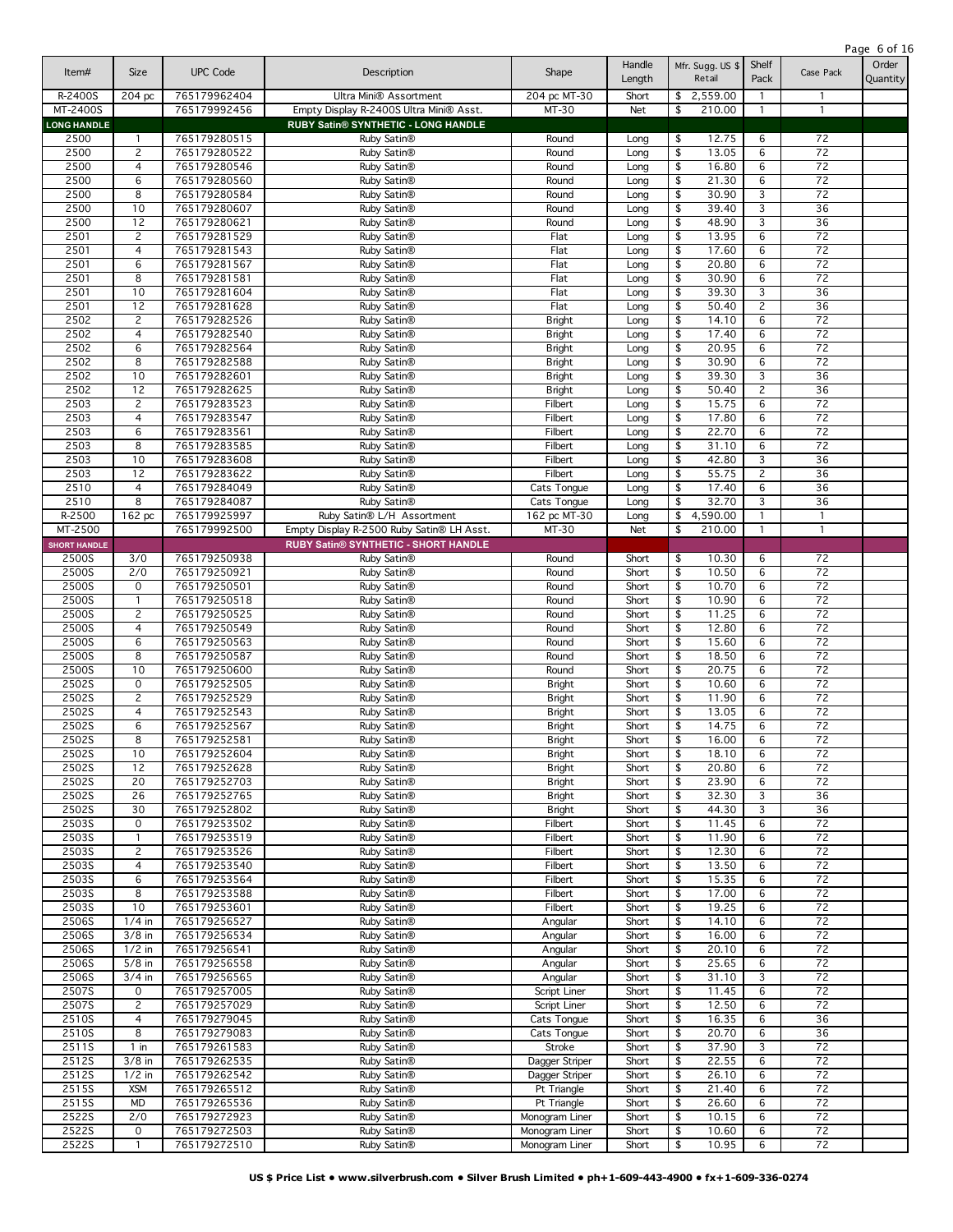| Item#    | Size             | <b>UPC Code</b> | Description                                   | Shape                 | Handle<br>Length | Mfr. Sugg. US \$<br>Retail | Shelf<br>Pack    | Case Pack       | Order<br>Quantity |
|----------|------------------|-----------------|-----------------------------------------------|-----------------------|------------------|----------------------------|------------------|-----------------|-------------------|
| 2522S    | $\overline{c}$   | 765179272527    | Ruby Satin®                                   | Monogram Liner        | Short            | \$<br>11.15                | 6                | 72              |                   |
| 2522S    | $\overline{4}$   | 765179272541    | Ruby Satin®                                   | Monogram Liner        | Short            | \$<br>11.75                | 6                | 72              |                   |
| 2528S    | $1/8$ in         | 765179278512    | Ruby Satin®                                   | Filbert Comb          | Short            | \$<br>17.70                | 6                | $\overline{72}$ |                   |
| 2528S    | $1/4$ in         | 765179278529    | Ruby Satin®                                   | Filbert Comb          | Short            | \$<br>19.85                | 6                | $\overline{72}$ |                   |
| 2528S    | $3/8$ in         | 765179278536    | Ruby Satin®                                   | Filbert Comb          | Short            | \$<br>23.10                | 6                | $\overline{72}$ |                   |
| 2528S    | $1/2$ in         | 765179278543    | Ruby Satin®                                   | Filbert Comb          | Short            | \$<br>26.80                | 6                | $\overline{72}$ |                   |
| R-2549S  | 246 pc           | 765179962596    | Ruby Satin® S/H Asstortment                   | 246 pc MT-30          | Short            | 4,122.00<br>\$             | $\mathbf{1}$     | $\mathbf{1}$    |                   |
| MT-2549S |                  | 765179992549    | Empty Display R-2549S Ruby Satin® SH Asst.    | MT-30                 | Net              | \$<br>210.00               | 1                | $\mathbf{1}$    |                   |
|          |                  |                 |                                               |                       |                  |                            |                  |                 |                   |
|          |                  |                 | <b>MONZA® SYNTHETIC MONGOOSE LONG HANDLE</b>  |                       |                  |                            |                  |                 |                   |
| 2600     | $\mathbf 0$      | 765179260005    | Monza®                                        | Round                 | Long             | \$11.95                    | 6                | 72              |                   |
| 2600     | $\overline{2}$   | 765179260029    | Monza®                                        | Round                 | Long             | \$14.95                    | $6\phantom{1}$   | 72              |                   |
| 2600     | $\overline{4}$   | 765179260043    | Monza®                                        | Round                 | Long             | \$22.95                    | 6                | 72              |                   |
| 2600     | 6                | 765179260067    | Monza®                                        | Round                 | Long             | \$32.95                    | 3                | 72              |                   |
| 2600     | $\bf 8$          | 765179260081    | <b>Monza®</b>                                 | Round                 | Long             | \$42.95                    | 3                | $\overline{72}$ |                   |
| 2600     | 10               | 765179260104    | Monza®                                        | Round                 | Long             | \$55.95                    | $\overline{c}$   | $\overline{72}$ |                   |
| 2600     | 12               | 765179260128    | Monza®                                        | Round                 | Long             | \$58.95                    | $\overline{c}$   | $\overline{72}$ |                   |
| 2600     | 14               | 765179260142    | Monza®                                        | Round                 | Long             | \$63.95                    | $\overline{c}$   | 72              |                   |
| 2601     | $\overline{c}$   | 765179261026    | Monza®                                        | Flat                  | Long             | \$16.95                    | $6\phantom{a}$   | $\overline{72}$ |                   |
| 2601     | $\overline{4}$   | 765179261040    | Monza®                                        | Flat                  | Long             | \$24.95                    | $6\phantom{a}$   | $\overline{72}$ |                   |
| 2601     | 6                | 765179261064    | Monza®                                        | Flat                  | Long             | \$32.95                    | 3                | 72              |                   |
| 2601     | $\overline{8}$   | 765179261088    | <b>Monza®</b>                                 | Flat                  | Long             | \$41.95                    | 3                | 72              |                   |
| 2601     | 10               | 765179261101    | <b>Monza®</b>                                 | Flat                  |                  | \$50.95                    | $\overline{2}$   | 72              |                   |
|          |                  |                 |                                               |                       | Long             |                            |                  | 72              |                   |
| 2601     | 12               | 765179261125    | Monza®                                        | Flat                  | Long             | \$71.95                    | $\overline{2}$   |                 |                   |
| 2602     | $\overline{2}$   | 765179262023    | <b>Monza®</b>                                 | <b>Bright</b>         | Long             | \$15.95                    | $6\overline{6}$  | 72              |                   |
| 2602     | $\overline{4}$   | 765179262047    | <b>Monza®</b>                                 | <b>Bright</b>         | Long             | \$23.95                    | $6 \overline{6}$ | 72              |                   |
| 2602     | $6\phantom{1}$   | 765179262061    | <b>Monza®</b>                                 | <b>Bright</b>         | Long             | \$32.95                    | $\overline{3}$   | $\overline{72}$ |                   |
| 2602     | $\bf8$           | 765179262085    | <b>Monza®</b>                                 | <b>Bright</b>         | Long             | \$40.95                    | 3                | 72              |                   |
| 2602     | 10               | 765179262108    | <b>Monza®</b>                                 | <b>Bright</b>         | Long             | \$50.95                    | $\overline{c}$   | 72              |                   |
| 2602     | 12               | 765179262122    | <b>Monza®</b>                                 | <b>Bright</b>         | Long             | \$57.95                    | $\overline{c}$   | 72              |                   |
| 2603     | $\overline{c}$   | 765179283028    | <b>Monza®</b>                                 | Filbert               | Long             | \$17.25                    | $\sqrt{6}$       | $\overline{72}$ |                   |
| 2603     | $\overline{4}$   | 765179283042    | <b>Monza®</b>                                 | <b>Filbert</b>        | Long             | \$26.95                    | 3                | 72              |                   |
| 2603     | $6\phantom{1}6$  | 765179283066    | <b>Monza®</b>                                 | Filbert               | Long             | \$35.95                    | $\overline{3}$   | 72              |                   |
| 2603     | 8                | 765179283080    | <b>Monza®</b>                                 | <b>Filbert</b>        | Long             | \$45.95                    | 3                | 72              |                   |
| 2603     | 10               | 765179283103    | <b>Monza®</b>                                 | Filbert               | Long             | \$55.95                    | $\overline{2}$   | 72              |                   |
| 2603     | 12               | 765179283127    | <b>Monza®</b>                                 | <b>Filbert</b>        | Long             | \$73.95                    | $\mathbf{1}$     | 72              |                   |
| 2604     | $\overline{2}$   |                 |                                               |                       |                  |                            | $\overline{6}$   | 72              |                   |
|          |                  | 765179265024    | <b>Monza®</b>                                 | Fan                   | Long             | \$14.95                    |                  |                 |                   |
| 2604     | $\overline{4}$   | 765179265048    | <b>Monza®</b>                                 | Fan                   | Long             | \$22.95                    | $6\phantom{1}$   | 72              |                   |
| 2604     | $6\phantom{1}$   | 765179265062    | <b>Monza®</b>                                 | Fan                   | Long             | \$29.95                    | $\overline{3}$   | 72              |                   |
| 2610     | $\overline{4}$   | 765179270042    | Monza®                                        | <b>Cats Tongue</b>    | Long             | \$23.95                    | $6\phantom{a}$   | 72              |                   |
| 2610     | $\boldsymbol{8}$ | 765179270080    | Monza®                                        | <b>Cats Tongue</b>    | Long             | \$33.95                    | $\overline{3}$   | 72              |                   |
| 2612     | $1/4$ in         | 765179271025    | Monza®                                        | Dagger Striper        | Long             | \$17.95                    | 3                | $\overline{72}$ |                   |
| 2612     | $1/2$ in         | 765179271049    | Monza®                                        | <b>Dagger Striper</b> | Long             | \$27.95                    | $6\phantom{a}$   | 72              |                   |
| 2612     | $5/8$ in         | 765179271056    | Monza®                                        | Dagger Striper        | Long             | \$34.95                    | 3                | 72              |                   |
| 2623     | $\overline{2}$   | 765179281024    | Monza®                                        | <b>Short Bright</b>   | Long             | \$15.95                    | $6\phantom{a}$   | 72              |                   |
| 2623     | $\overline{4}$   | 765179281048    | Monza®                                        | <b>Short Bright</b>   | Long             | \$23.95                    | $6\overline{6}$  | 72              |                   |
| 2623     | $6\phantom{1}6$  | 765179281062    | Monza®                                        | <b>Short Bright</b>   | Long             | \$32.95                    | $\overline{3}$   | 72              |                   |
| 2623     | 8                | 765179281086    | Monza®                                        | <b>Short Bright</b>   | Long             | \$40.95                    | 3                | 72              |                   |
| 2623     | 10               | 765179281109    | <b>Monza®</b>                                 | <b>Short Bright</b>   | Long             | \$50.95                    | $\overline{2}$   | 72              |                   |
| 2632     | $\mathbf{2}$     | 765179282021    | <b>Monza®</b>                                 | <b>Short Filbert</b>  | Long             | \$17.25                    | 6                | 72              |                   |
| 2632     | $\overline{4}$   | 765179282045    | <b>Monza®</b>                                 | <b>Short Filbert</b>  | Long             | \$24.95                    | 6                | 72              |                   |
| 2632     | 6                | 765179282069    | Monza®                                        | <b>Short Filbert</b>  | Long             | \$34.95                    | 3                | 72              |                   |
|          | 8                |                 | <b>Monza®</b>                                 | <b>Short Filbert</b>  |                  | \$42.95                    | 3                | 72              |                   |
| 2632     |                  | 765179282083    |                                               |                       | Long             | \$52.95                    |                  |                 |                   |
| 2632     | 10               | 765179282106    | <b>Monza®</b>                                 | <b>Short Filbert</b>  | Long             |                            | $\overline{2}$   | 72              |                   |
| R-2644   | 121 Pc           | 765179962619    | Monza® Long Handle Assortment                 | 121 pc MT-30          | Long             | 4,057.75<br>\$             | $\mathbf{1}$     | $\mathbf{1}$    |                   |
| MT-2644  |                  | 765179992626    | Empty Display R-2600 Monza® LH Asst.          | <b>MT-30</b>          | <b>Net</b>       | 210.00<br>\$               | $\mathbf{1}$     | $\mathbf{1}$    |                   |
|          |                  |                 | <b>MONZA® SYNTHETIC MONGOOSE SHORT HANDLE</b> |                       |                  |                            |                  |                 |                   |
| 2604S    | $\overline{c}$   | 765179264027    | Monza®                                        | Fan                   | Short            | 16.05<br>\$                | 6                | 72              |                   |
| 2604S    | $\overline{4}$   | 765179264041    | Monza®                                        | Fan                   | Short            | \$<br>23.35                | 6                | 72              |                   |
| 2608S    | $3/8$ in         | 765179268032    | Monza®                                        | Glaze Brush           | Short            | \$<br>24.45                | 6                | 72              |                   |
| 2608S    | $1/2$ in         | 765179268049    | Monza®                                        | Glaze Brush           | Short            | 31.55<br>\$                | 3                | 72              |                   |
| 2608S    | $3/4$ in         | 765179268063    | Monza®                                        | Glaze Brush           | Short            | 45.45<br>\$                | 3                | 72              |                   |
| 2623S    | 0                | 765179263006    | Monza®                                        | Short Bright          | Short            | \$<br>15.25                | 6                | 72              |                   |
| 2623S    | $\overline{c}$   | 765179263020    | Monza®                                        | Short Bright          | Short            | \$<br>17.10                | 6                | 72              |                   |
| 2623S    | $\overline{4}$   | 765179263044    | Monza®                                        | Short Bright          | Short            | \$<br>20.55                | 6                | 72              |                   |
| 2623S    | 6                | 765179263068    | Monza®                                        | Short Bright          | Short            | \$<br>22.30                | 6                | 72              |                   |
| 2623S    | 8                | 765179263082    | Monza®                                        | Short Bright          | Short            | \$<br>25.10                | 6                | 72              |                   |
| 2623S    | 10               | 765179263105    | Monza®                                        | Short Bright          |                  | \$                         | 3                | 72              |                   |
|          |                  |                 |                                               |                       | Short            | 33.30                      |                  |                 |                   |
| 2623S    | 12               | 765179263129    | Monza®                                        | Short Bright          | Short            | \$<br>40.20                | 3                | 72              |                   |
| 2629S    | 0                | 765179269008    | Monza®                                        | Short Round           | Short            | \$<br>13.70                | 6                | 72              |                   |
| 2629S    | $\overline{c}$   | 765179269022    | Monza®                                        | Short Round           | Short            | \$<br>15.75                | 6                | 72              |                   |
| 2629S    | 4                | 765179269046    | Monza®                                        | Short Round           | Short            | \$<br>20.90                | 6                | 72              |                   |
| 2629S    | 6                | 765179269060    | Monza®                                        | Short Round           | Short            | \$<br>22.25                | 6                | 72              |                   |
| 2629S    | 8                | 765179269084    | Monza®                                        | Short Round           | Short            | \$<br>30.50                | 3                | 72              |                   |
| 2629S    | 10               | 765179269107    | Monza®                                        | Short Round           | Short            | 35.95<br>\$                | 3                | 72              |                   |
| 2629S    | 12               | 765179269121    | Monza®                                        | Short Round           | Short            | \$<br>42.85                | 3                | 72              |                   |
| 2632S    | $\mathsf{O}$     | 765179273005    | Monza®                                        | Short Filbert         | Short            | 13.85<br>\$                | 6                | 72              |                   |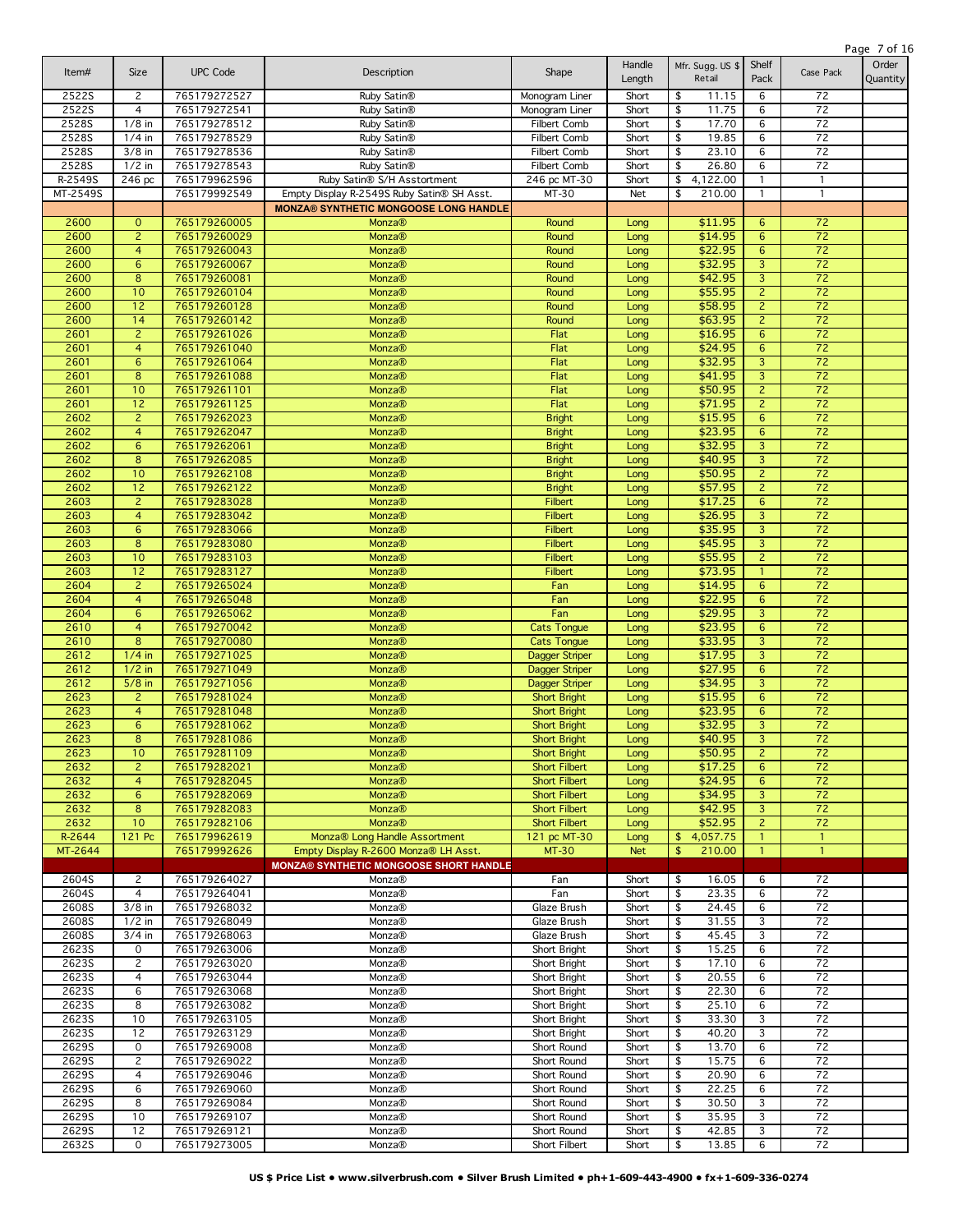|                  |                |                              |                                                                          |                              |                  |                            |                |                | Page 8 of 16      |
|------------------|----------------|------------------------------|--------------------------------------------------------------------------|------------------------------|------------------|----------------------------|----------------|----------------|-------------------|
| Item#            | Size           | <b>UPC Code</b>              | Description                                                              | Shape                        | Handle<br>Length | Mfr. Sugg. US \$<br>Retail | Shelf<br>Pack  | Case Pack      | Order<br>Quantity |
| 2632S            | 2              | 765179273029                 | Monza®                                                                   | Short Filbert                | Short            | 16.80<br>\$                | 6              | 72             |                   |
| 2632S            | 4              | 765179273043                 | Monza®                                                                   | Short Filbert                | Short            | \$<br>19.60                | 6              | 72             |                   |
| 2632S            | 6              | 765179273067                 | Monza®                                                                   | Short Filbert                | Short            | \$<br>23.50                | 6              | 72             |                   |
| 2632S            | 8              | 765179273081                 | Monza®                                                                   | Short Filbert                | Short            | \$<br>28.55                | 6              | 72             |                   |
| 2632S            | 10             | 765179273104                 | Monza®                                                                   | Short Filbert                | Short            | \$<br>33.85                | 3              | 72             |                   |
| 2632S            | 12             | 765179273128                 | Monza®                                                                   | Short Filbert                | Short            | \$<br>38.90                | 3              | 72             |                   |
| 2633S            | $1/8$ in       | 765179274019                 | Monza®                                                                   | Short Angle                  | Short            | \$<br>12.90                | 6              | 72             |                   |
| 2633S            | $1/4$ in       | 765179274026                 | Monza®                                                                   | Short Angle                  | Short            | \$<br>18.10                | 6              | 72             |                   |
| 2633S            | $3/8$ in       | 765179274033                 | Monza®                                                                   | Short Angle                  | Short            | 24.75<br>\$                | 6              | 72             |                   |
| 2633S            | $1/2$ in       | 765179274040                 | Monza®                                                                   | Short Angle                  | Short            | \$<br>31.10                | 3              | 72             |                   |
| R-2600S          | 120 pc         | 765179962657                 | Monza® Assortment                                                        | 120 pc MT-30                 | Short            | 3,037.40<br>\$             | 1              | $\mathbf{1}$   |                   |
| MT-2600S         |                | 765179992609                 | Empty Display R-2600S Monza® SH Asst.                                    | MT-30                        | Net              | 210.00<br>\$               | $\mathbf{1}$   | $\mathbf{1}$   |                   |
|                  |                |                              | BLACK VELVET® BLEND SQUIRREL & RISSLON™                                  |                              |                  |                            |                |                |                   |
| 3000S            | 0              | 765179300503                 | <b>Black Velvet®</b>                                                     | Round                        | Short            | \$<br>13.05                | 6              | 72             |                   |
| 3000S            | 2              | 765179300527                 | <b>Black Velvet®</b>                                                     | Round                        | Short            | \$<br>15.30                | 6              | 72             |                   |
| 3000S            | 4              | 765179300541                 | <b>Black Velvet®</b>                                                     | Round                        | Short            | \$<br>17.80                | 6              | 72             |                   |
| 3000S            | 6              | 765179300565                 | <b>Black Velvet®</b>                                                     | Round                        | Short            | \$<br>24.45                | 6              | 72             |                   |
| 3000S            | 8              | 765179300589                 | <b>Black Velvet®</b>                                                     | Round                        | Short            | \$<br>32.35                | 3              | 72             |                   |
| 3000S            | 10             | 765179300602                 | <b>Black Velvet®</b>                                                     | Round                        | Short            | \$<br>34.10                | 3              | 72             |                   |
| 3000S            | 12             | 765179300626                 | <b>Black Velvet®</b>                                                     | Round                        | Short            | \$<br>40.20                | 3              | 72             |                   |
| 3000S            | 14             | 765179300640                 | <b>Black Velvet®</b>                                                     | Round                        | Short            | 42.75<br>\$                | 3              | 72             |                   |
| 3000S            | 16             | 765179300664                 | <b>Black Velvet®</b>                                                     | Round                        | Short            | \$<br>56.85                | $\overline{c}$ | 72             |                   |
| 3000S            | 18             | 765179300688                 | <b>Black Velvet®</b>                                                     | Round                        | Short            | 79.35<br>\$                |                | 36             |                   |
| 3000S            | 20             | 765179300701                 | <b>Black Velvet®</b>                                                     | Round                        | Short            | \$<br>91.60                |                | 36             |                   |
| 3007S            | $\mathbf{1}$   | 765179307519                 | <b>Black Velvet®</b>                                                     | Script Liner                 | Short            | 17.10<br>\$                | 6              | 72             |                   |
| 3007S            | 4              | 765179307540                 | <b>Black Velvet®</b>                                                     | Script Liner                 | Short            | \$<br>19.30                | 6              | 72             |                   |
| 3007S            | 6              | 765179307564                 | <b>Black Velvet®</b>                                                     | Script Liner                 | Short            | \$<br>22.95                | 6              | 72             |                   |
| 3007S            | 8              | 765179307588                 | <b>Black Velvet®</b>                                                     | Script Liner                 | Short            | \$<br>25.55                | 6              | 72             |                   |
| 3008S            | $1/4$ in       | 765179308523                 | <b>Black Velvet®</b>                                                     | Sq Wash                      | Short            | \$<br>26.85                | 6              | 72             |                   |
| 3008S            | $1/2$ in       | 765179308547                 | <b>Black Velvet®</b>                                                     | Sq Wash                      | Short            | \$<br>39.05                | 3              | 72             |                   |
| 3008S            | $3/4$ in       | 765179308561                 | <b>Black Velvet®</b>                                                     | Sq Wash                      | Short            | \$<br>56.20                | 2              | 72             |                   |
| 3008S            | $1$ in         | 765179308585                 | <b>Black Velvet®</b>                                                     | Sq Wash                      | Short            | \$<br>70.80                | 1              | 36             |                   |
| 3008S            | $1 - 1/4$ in   | 765179308622                 | <b>Black Velvet®</b>                                                     | Sq Wash                      | Short            | 108.75<br>\$               | 1              | 36             |                   |
| 3008S            | $1 - 1/2$ in   | 765179308646                 | <b>Black Velvet®</b>                                                     | Sq Wash                      | Short            | \$<br>122.55               | 1              | 36             |                   |
| 3009S            | $3/8$ in       | 765179309537                 | <b>Black Velvet®</b>                                                     | Oval Wash                    | Short            | 35.95<br>\$                | 3              | 72             |                   |
| 3009S            | $1/2$ in       | 765179309544                 | <b>Black Velvet®</b>                                                     | Oval Wash                    | Short            | \$<br>54.55                | 2              | 72             |                   |
| 3009S            | $3/4$ in       | 765179309568                 | <b>Black Velvet®</b>                                                     | Oval Wash                    | Short            | 57.40<br>\$                | 2              | 72             |                   |
| 3009S            | $1$ in         | 765179309582                 | <b>Black Velvet®</b>                                                     | Oval Wash                    | Short            | \$<br>80.40                | 1              | 72             |                   |
| 3012S            | $1/4$ in       | 765179312520                 | <b>Black Velvet®</b>                                                     | Dagger Striper               | Short            | 24.55<br>\$                | 6              | 72             |                   |
| 3012S            | $3/8$ in       | 765179312537                 | <b>Black Velvet®</b>                                                     | Dagger Striper               | Short            | \$<br>33.40                | 3              | 72             |                   |
| 3014S            | $1$ in         | 765179314586                 | <b>Black Velvet®</b>                                                     | Wide Wash Blender            | Short            | \$<br>75.30                | 1              | 36             |                   |
| 3014S            | $1 - 1/2$ in   | 765179314623                 | <b>Black Velvet®</b>                                                     | Wide Wash Blender            | Short            | \$<br>102.15               | 1              | 36             |                   |
| 3014S            | 2              | 765179314708                 | <b>Black Velvet®</b>                                                     | Wide Wash Blender            | Short            | 175.85<br>\$               | 1              | 36             |                   |
| 3025S            | S<br>М         | 765179325513                 | <b>Black Velvet®</b>                                                     | Jumbo Rd. Wash               | Short            | \$<br>36.70<br>80.75<br>\$ | 3              | 72<br>36       |                   |
| 3025S<br>3025S   |                | 765179325520<br>765179325537 | <b>Black Velvet®</b><br><b>Black Velvet®</b>                             | Jumbo Rd. Wash               | Short            | \$<br>117.50               | 1              | 36             |                   |
| R-3037S          | L              | 765179963371                 |                                                                          | Jumbo Rd. Wash               | Short<br>Short   | \$6,322.10                 |                | $\overline{1}$ |                   |
|                  | 143 pc         | 765179993040                 | Black Velvet® & Voyage Assortment                                        | 143 pc MT-30<br><b>MT-30</b> |                  | 210.00<br>$\mathsf{\$}$    | $\mathbf{1}$   | $\overline{1}$ |                   |
| MT-3037S         |                |                              | Empty Display R-3037S Black Velvet® & Voyage                             |                              | <b>Net</b>       |                            |                |                |                   |
|                  |                |                              | Black Velvet® Voyage™ Plein Air & Travel                                 |                              |                  |                            |                |                |                   |
| 3100ST           | 2              | 765179310526                 | Black Velvet® Voyage™ Travel Brush                                       | Round                        | Short            | \$<br>44.55                | 3              | 72             |                   |
| 3100ST           | $\overline{4}$ | 765179310540                 | Black Velvet® Voyage™ Travel Brush                                       | Round                        | Short            | 46.20<br>\$                | 3              | 72             |                   |
| 3100ST<br>3100ST | 6<br>8         | 765179310564<br>765179310588 | Black Velvet® Voyage™ Travel Brush<br>Black Velvet® Voyage™ Travel Brush | Round<br>Round               | Short            | \$<br>47.60<br>50.00<br>\$ | 3<br>3         | 72<br>72       |                   |
| R-3100ST         |                | 765179996317                 | Black Velvet® Voyage™ Travel Assortment                                  | 24 pc MT-3100ST              | Short<br>Short   | \$<br>1,130.00             |                | $\mathbf{1}$   |                   |
| MT-3100ST        | 24 pc          | 765179993071                 | Empty Display Black Velvet® Voyage™ Asst.                                | $MT-4$                       | Net              | 35.00<br>\$                | 1              | $\mathbf{1}$   |                   |
|                  |                |                              |                                                                          |                              |                  |                            |                |                |                   |
|                  |                |                              | <b>The Art Sherpa® Sets</b>                                              |                              |                  |                            |                |                |                   |
| AS-4103          | 6pc            | 765179940495                 | Art Sherpa® Explorer Brush Set                                           | 6pc set                      | Long             | 107.05<br>\$               | 3              | 72             |                   |
| AS-4104          | 4pc            | 765179940648                 | Art Sherpa® Portrait Brush Set                                           | 4pc Set                      | Long             | \$<br>44.50                | 3              | 72             |                   |
| AS-4106          | 4pc            | 765179940990                 | Art Sherpa® Galaxy Set                                                   | 4pc set                      | Short            | 34.20<br>\$                | 3              | 72             |                   |
| AS-4107          | 3pc            | 765179949535                 | Art Sherpa® Cloud Set                                                    | 3pc Set                      | Short            | \$<br>33.15                | 3              | 72             |                   |
| AS-4108          | 3pc            | 765179927038                 | Art Sherpa® Stencil Mini Set                                             | 3pc Set                      | Short            | \$<br>14.45                | 12             | 72             |                   |
|                  |                |                              | Atelier™ Hake Brushes                                                    |                              |                  |                            |                |                |                   |
| 5001             | 10             | 765179500101                 | Silver Atelier™ Hake                                                     | Flat                         | Long             | \$<br>12.20                | 6              | 12             |                   |
| 5001             | 20             | 765179500200                 | Silver Atelier™ Hake                                                     | Flat                         | Long             | \$<br>14.55                | 6              | 12             |                   |
| 5001             | 30             | 765179500309                 | Silver Atelier™ Hake                                                     | Flat                         | Long             | \$<br>17.40                | 6              | 12             |                   |
| 5001             | 40             | 765179500408                 | Silver Atelier <sup>™</sup> Hake                                         | Flat                         | Long             | \$<br>22.35                | 6              | 12             |                   |
| 5001             | 50             | 765179500507                 | Silver Atelier™ Hake                                                     | Flat                         | Long             | \$<br>27.35                | 6              | 12             |                   |
| 5001             | 60             | 765179500606                 | Silver Atelier™ Hake                                                     | Flat                         | Long             | \$<br>30.85                | 3              | 12             |                   |
| 5001             | 70             | 765179500705                 | Silver Atelier™ Hake                                                     | Flat                         | Long             | \$<br>33.45                | 3              | 12             |                   |
| 5001             | 80             | 765179500804                 | Silver Atelier™ Hake                                                     | Flat                         | Long             | \$<br>36.60                | 3              | 12             |                   |
| 5001             | 90<br>10       | 765179500903                 | Silver Atelier™ Hake                                                     | Flat                         | Long             | \$<br>41.60                | 3<br>6         | 12<br>12       |                   |
| 5006             |                | 765179506103                 | Silver Atelier™ Angle Hake                                               | Angle                        | Short            | 11.55<br>\$<br>\$          |                |                |                   |
| 5006             | 20<br>30       | 765179506202                 | Silver Atelier™ Angle Hake<br>Silver Atelier™ Angle Hake                 | Angle                        | Short            | 14.55<br>20.35<br>\$       | 6<br>6         | 12<br>12       |                   |
| 5006             |                | 765179506301                 |                                                                          | Angle                        | Short            |                            |                |                |                   |
| 5011<br>5011     | 2 in<br>3 in   | 765179501085<br>765179501122 | Silver Atelier™ Hake<br>Silver Atelier™ Hake                             | Flat<br>Flat                 | Short<br>Short   | \$<br>11.55<br>18.55<br>\$ | 6<br>6         | 12<br>12       |                   |
|                  |                |                              |                                                                          |                              |                  |                            |                |                |                   |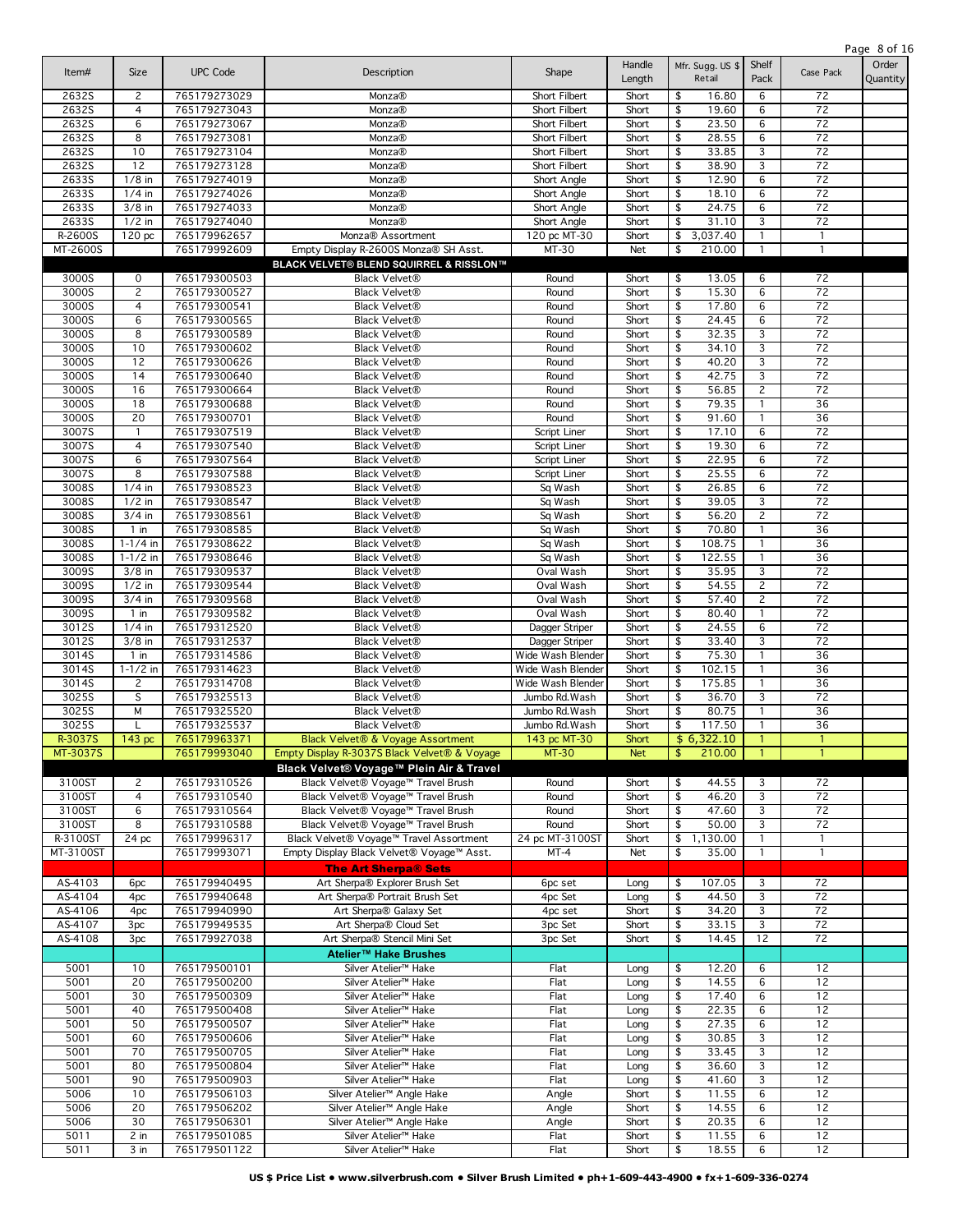| Item#          | <b>Size</b>           | <b>UPC Code</b>              | Description                                                                                   | Shape                                  | Handle<br>Length       | Mfr. Sugg. US \$<br>Retail                      | Shelf<br>Pack     | Case Pack             | Order<br>Quantity |
|----------------|-----------------------|------------------------------|-----------------------------------------------------------------------------------------------|----------------------------------------|------------------------|-------------------------------------------------|-------------------|-----------------------|-------------------|
| 5011           | 4 in                  | 765179501160                 | Silver Atelier™ Hake                                                                          | Flat                                   | Short                  | 23.20<br>\$                                     | 6                 | 12                    |                   |
| R-5066         | 66 pc                 | 765179965665                 | Atelier™ Hake Brush Assortment                                                                | 66 pc MT-5066                          | SH/LH                  | \$<br>1,309.30                                  | $\mathbf{1}$      | $\mathbf{1}$          |                   |
| MT-5066        |                       | 765179995662                 | Empty Display Atelier™ Hake Brush Asst.                                                       |                                        | <b>NET</b>             | \$<br>50.00                                     | $\mathbf{1}$      | $\mathbf{1}$          |                   |
|                |                       |                              | <b>CAMEL HAIR WEE MOPS™</b>                                                                   |                                        |                        |                                                 |                   |                       |                   |
| 5319S<br>5319S | $1/8$ in<br>$3/16$ in | 765179539514<br>765179539934 | Wee Mop™<br>Wee Mop™                                                                          | Oval Mop<br><b>Oval Mop</b>            | Short<br>Short         | 3.20<br>\$<br>\$<br>3.80                        | 12<br>12          | 144<br>144            |                   |
| 5319S          | $3/8$ in              | 765179539538                 | Wee Mop™                                                                                      | Oval Mop                               | Short                  | \$<br>5.70                                      | 12                | 144                   |                   |
|                |                       |                              | Atelier™ Watercolor Quill Brushes                                                             |                                        |                        |                                                 |                   |                       |                   |
| 5025S          | 00                    | 765179502006                 | Silver Atelier™ Squirrel Blend Quill                                                          | Round                                  | Short                  | \$<br>21.15                                     | 6                 | 12                    |                   |
| 5025S          | 10                    | 765179502051                 | Silver Atelier™ Squirrel Blend Quill                                                          | Round                                  | Short                  | \$<br>24.55                                     | 6                 | 12                    |                   |
| 5025S          | $\overline{20}$       | 765179502204                 | Silver Atelier™ Squirrel Blend Quill                                                          | Round                                  | Short                  | 30.65<br>\$                                     | 3                 | 12                    |                   |
| 5025S          | 30                    | 765179502303                 | Silver Atelier™ Squirrel Blend Quill                                                          | Round                                  | Short                  | 35.70<br>\$                                     | 3                 | 12                    |                   |
| 5025S<br>5025S | 40<br>60              | 765179502402<br>765179502600 | Silver Atelier™ Squirrel Quill<br>Silver Atelier™ Squirrel Quill                              | Round<br>Round                         | Short<br>Short         | $\overline{\mathsf{s}}$<br>43.05<br>72.65<br>\$ | 3<br>$\mathbf{1}$ | 12<br>12              |                   |
| 5225S          | 60                    | 765179522608                 | Silver Atelier™ Golden Taklon Quill                                                           | Round                                  | Short                  | \$<br>13.90                                     | 6                 | 12                    |                   |
| 5225S          | 80                    | 765179522806                 | Silver Atelier™ Golden Taklon Quill                                                           | Round                                  | Short                  | 17.95<br>\$                                     | 6                 | 12                    |                   |
| 5225S          | 120                   | 765179522127                 | Silver Atelier™ Golden Taklon Quill                                                           | Round                                  | Short                  | \$<br>18.55                                     | 6                 | $\overline{12}$       |                   |
| 5225S          | 160                   | 765179522165                 | Silver Atelier™ Golden Taklon Quill                                                           | Round                                  | Short                  | \$<br>21.25                                     | 6                 | 12                    |                   |
| 5225S          | 220                   | 765179522226                 | Silver Atelier™ Golden Taklon Quill                                                           | Round                                  | Short                  | \$<br>26.50                                     | 6                 | 12                    |                   |
| 5225S          | 240<br>10             | 765179522240<br>765179532102 | Silver Atelier™ Golden Taklon Quill<br>Silver Atelier™ Blending Quill                         | Round                                  | Short<br>Short         | 31.95<br>\$<br>\$<br>15.70                      | 3<br>6            | 12<br>$\overline{12}$ |                   |
| 5325S<br>5325S | 20                    | 765179532201                 | Silver Atelier™ Blending Quill                                                                | Round<br>Round                         | Short                  | 16.30<br>\$                                     | 6                 | 12                    |                   |
| 5325S          | 30                    | 765179532300                 | Silver Atelier™ Blending Quill                                                                | Round                                  | Short                  | \$<br>16.90                                     | 6                 | 12                    |                   |
| 5325S          | 40                    | 765179532409                 | Silver Atelier™ Blending Quill                                                                | Round                                  | Short                  | 17.40<br>\$                                     | 6                 | 12                    |                   |
| 5325S          | 60                    | 765179532607                 | Silver Atelier™ Blending Quill                                                                | Round                                  | Short                  | 23.20<br>\$                                     | 6                 | 12                    |                   |
| 5325S          | 80                    | 765179532805                 | Silver Atelier™ Blending Quill                                                                | Round                                  | Short                  | 28.90<br>\$                                     | 6                 | 12                    |                   |
| RC-5354S       | 54 pc                 | 765179953457                 | Atelier™ Watercolor Quill Assortment                                                          | 54 pc MT-18                            | Short                  | 1,428.95<br>\$                                  | $\mathbf{1}$      | $\mathbf{1}$          |                   |
| MT-5354S       |                       | 765179995549                 | Empty Display RC-5354 Atelier™ Watercolor Quill                                               | MT-18                                  | Net                    | \$<br>155.00                                    | 1                 | 1                     |                   |
| 5401           | 20                    | 765179541203                 | Xtra Long Handle Atelier™ Mottler Brushes<br>Silver Atelier™ Badger / Synthetic Blend Mottler | Flat                                   | Xtra Long              | 34.90<br>\$                                     | 3                 | 12                    |                   |
| 5401           | 30                    | 765179541302                 | Silver Atelier™ Badger / Synthetic Blend Mottler                                              | Flat                                   | Xtra Long              | \$<br>41.85                                     | $\overline{3}$    | 12                    |                   |
| 5401           | 40                    | 765179541401                 | Silver Atelier™ Badger / Synthetic Blend Mottler                                              | Flat                                   | Xtra Long              | 49.90<br>\$                                     | 3                 | 12                    |                   |
| 5401           | 50                    | 765179541500                 | Silver Atelier™ Badger / Synthetic Blend Mottler                                              | Flat                                   | Xtra Long              | 55.80<br>\$                                     | $\overline{2}$    | 12                    |                   |
| 5403           | 30                    | 765179543306                 | Silver Atelier™ Oval Hog Bristle Mottler                                                      | Oval                                   | Xtra Long              | 17.95<br>\$                                     | 6                 | 12                    |                   |
| 5403           | 40                    | 765179543405                 | Silver Atelier™ Oval Hog Bristle Mottler                                                      | Oval                                   | Xtra Long              | 20.65<br>\$                                     | 6                 | 12                    |                   |
| 5403<br>5403   | 50<br>60              | 765179543504<br>765179543603 | Silver Atelier™ Oval Hog Bristle Mottler<br>Silver Atelier™ Oval Hog Bristle Mottler          | Oval<br>Oval                           | Xtra Long<br>Xtra Long | 24.95<br>\$<br>29.65<br>\$                      | 6<br>6            | 12<br>12              |                   |
| 5406           | 30                    | 765179546307                 | Silver Atelier™ Angle Hog Bristle Mottler                                                     | Angle                                  | Xtra Long              | 17.95<br>\$                                     | 6                 | 12                    |                   |
| 5406           | 40                    | 765179546406                 | Silver Atelier™ Angle Hog Bristle Mottler                                                     | Angle                                  | Xtra Long              | \$<br>20.65                                     | 6                 | 12                    |                   |
| 5406           | 50                    | 765179546505                 | Silver Atelier™ Angle Hog Bristle Mottler                                                     | Angle                                  | Xtra Long              | 25.00<br>\$                                     | 6                 | 12                    |                   |
| 5406           | 60                    | 765179546604                 | Silver Atelier™ Angle Hog Bristle Mottler                                                     | Angle                                  | Xtra Long              | \$<br>29.65                                     | 6                 | 12                    |                   |
| R-5472         | 72 pc                 | 765179965474                 | Atelier™ Xtra Long Handle Mottler Assortment                                                  | 72 pc MT-5472                          | Xtra Long              | 2,213.95<br>\$                                  | $\mathbf{1}$      | $\mathbf{1}$          |                   |
| MT-5472        |                       | 765179995723                 | Empty Display Xtra Long Handle Mottler Asst.                                                  |                                        | MT-5472                | \$<br>50.00                                     | $\mathbf{1}$      | $\mathbf{1}$          |                   |
| 5504S          | 2                     | 765179554029                 | ALPINE WHITE™ - GOAT HAIR<br>Alpine White™ Goat Hair Fan                                      | Fan                                    | Short                  | \$<br>11.10                                     | 6                 | 72                    |                   |
| 5504S          | 4                     | 765179554043                 | Alpine White™ Goat Hair Fan                                                                   | Fan                                    | Short                  | \$<br>12.10                                     | 6                 | 72                    |                   |
| 5504S          | 6                     | 765179554067                 | Alpine White™ Goat Hair Fan                                                                   | Fan                                    | Short                  | 13.75<br>\$                                     | 6                 | 72                    |                   |
| 5514S          | $1$ in                | 765179551585                 | Alpine White™ - Goat Hair                                                                     | Wide Wash Blender                      | Short                  | \$<br>15.45                                     | 6                 | 72                    |                   |
| 5514S          | $1 - 1/2$ in          | 765179551622                 | Alpine White™ - Goat Hair                                                                     | Wide Wash Blender                      | Short                  | \$<br>17.00                                     | 6                 | 72                    |                   |
| 5514S          | 2 in                  | 765179551660                 | Alpine White™ - Goat Hair                                                                     | Wide Wash Blender                      | Short                  | \$<br>20.35                                     | 6                 | 72                    |                   |
| 5514S          | $3$ in                | 765179551745                 | Alpine White™ - Goat Hair<br>SILVER MOPS™ - GOAT HAIR                                         | Wide Wash Blender                      | Short                  | 25.95<br>\$                                     | 3                 | 36                    |                   |
| 5518S          | 10                    | 765179558607                 | Silver Mop™                                                                                   | White Round                            | Short                  | \$<br>8.55                                      | 6                 | 72                    |                   |
| 5518S          | 12                    | 765179558621                 | Silver Mop™                                                                                   | White Round                            | Short                  | \$<br>12.10                                     | 6                 | 72                    |                   |
| 5518S          | 14                    | 765179558645                 | Silver Mop™                                                                                   | White Round                            | Short                  | \$<br>16.50                                     | 6                 | 72                    |                   |
| 5518S          | 16                    | 765179558669                 | Silver Mop™                                                                                   | White Round                            | Short                  | \$<br>20.75                                     | 6                 | 72                    |                   |
| 5518S          | 20                    | 765179558706                 | Silver Mop™                                                                                   | White Round                            | Short                  | \$<br>33.50                                     | 3                 | 36                    |                   |
| 5519S          | $1/2$ in              | 765179559543                 | Silver Mop™                                                                                   | White Oval                             | Short                  | \$<br>9.20                                      | 6                 | 72                    |                   |
| 5519S          | $3/4$ in              | 765179559567                 | Silver Mop™                                                                                   | White Oval                             | Short                  | \$<br>12.85                                     | 6                 | 72                    |                   |
| 5519S          | $1$ in                | 765179559581                 | Silver Mop™                                                                                   | White Oval                             | Short                  | \$<br>17.05                                     | 6                 | 36                    |                   |
| 5618S          | 10                    | 765179568606                 | Silver Mop™                                                                                   | <b>Black Round</b>                     | Short                  | \$<br>8.55                                      | 6                 | 72                    |                   |
| 5618S          | 12                    | 765179568620                 | Silver Mop™                                                                                   | <b>Black Round</b>                     | Short                  | \$<br>12.10                                     | 6                 | 72                    |                   |
| 5618S          | 14                    | 765179568644                 | Silver Mop™                                                                                   | <b>Black Round</b>                     | Short                  | \$<br>16.50                                     | 6                 | 72                    |                   |
| 5618S          | 16                    | 765179568668                 | Silver Mop™                                                                                   | <b>Black Round</b>                     | Short                  | \$<br>20.75                                     | 6                 | 72                    |                   |
| 5618S          | 20                    | 765179568705                 | Silver Mop™                                                                                   | <b>Black Round</b>                     | Short                  | \$<br>33.50                                     | 3                 | 36                    |                   |
| 5619S<br>5619S | $1/2$ in<br>$3/4$ in  | 765179569542<br>765179569566 | Silver Mop™<br>Silver Mop™                                                                    | <b>Black Oval</b><br><b>Black Oval</b> | Short<br>Short         | \$<br>9.20<br>\$<br>12.85                       | 6<br>6            | 72<br>72              |                   |
| 5619S          | 1 in                  | 765179569580                 | Silver Mop™                                                                                   | <b>Black Oval</b>                      | Short                  | \$<br>17.05                                     | 6                 | 36                    |                   |
| R-5533S        | 136 pc                | 765179965337                 | Wash & Blending S/H Assortment                                                                | 136 pc MT-30                           | Short                  | \$<br>2,368.10                                  | $\mathbf{1}$      | $\mathbf{1}$          |                   |
| MT-5533S       |                       | 765179995532                 | Empty Display R-5533S Wash & Blending Asst.                                                   | MT-30                                  | Net                    | \$<br>210.00                                    | $\mathbf{1}$      | $\mathbf{1}$          |                   |
|                |                       |                              | BLACK PEARL™ - MIGHTLON SYNTHETIC                                                             |                                        |                        |                                                 |                   |                       |                   |
| 6400           | 0                     | 765179640005                 | Black Pearl™                                                                                  | Round                                  | Long                   | \$<br>6.70                                      | 6                 | 72                    |                   |
| 6400           | 2                     | 765179640029                 | Black Pearl™                                                                                  | Round                                  | Long                   | \$<br>8.15                                      | 6                 | 72                    |                   |
| 6400           | 4                     | 765179640043                 | Black Pearl™                                                                                  | Round                                  | Long                   | \$<br>10.80                                     | 6                 | 72                    |                   |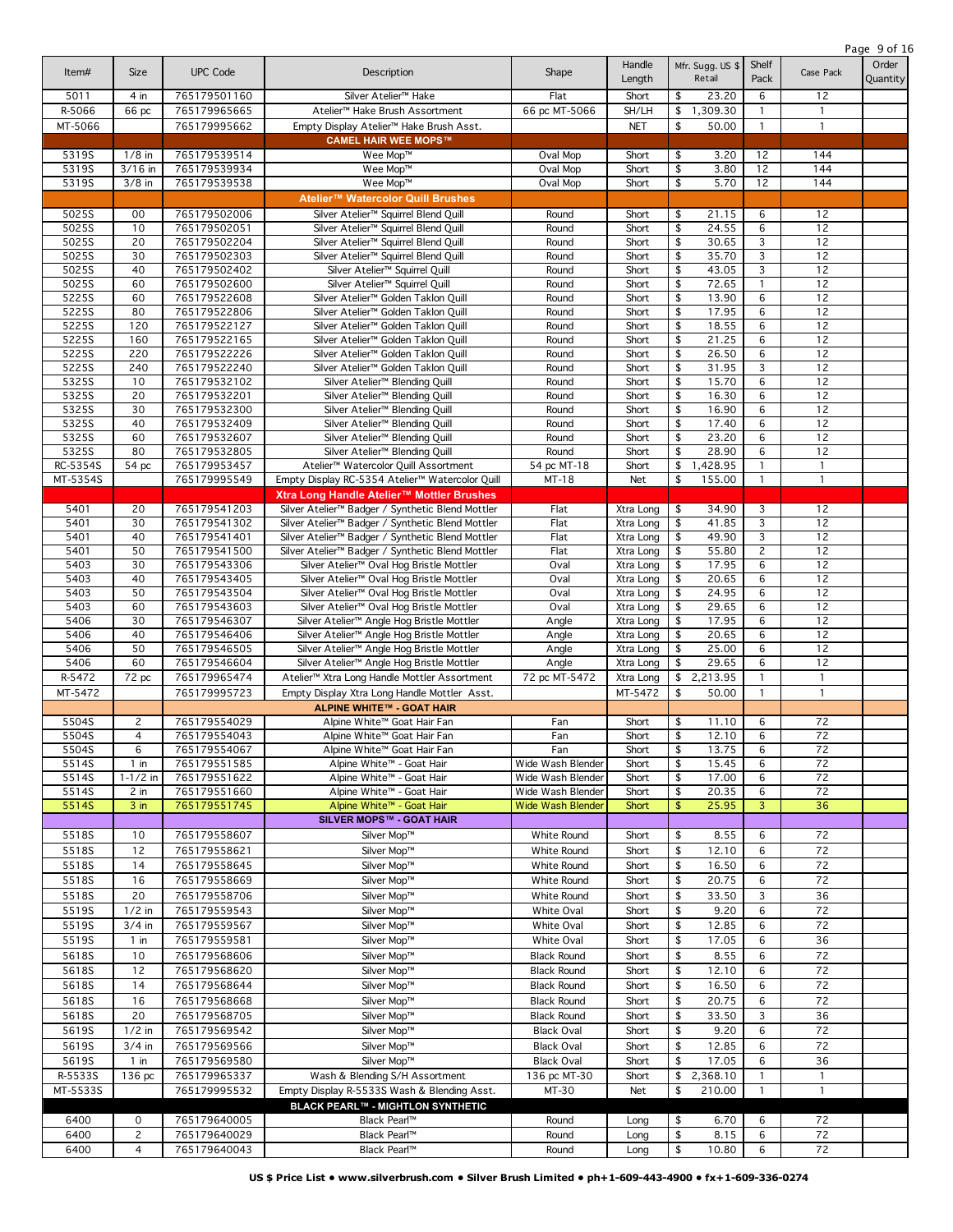|                    |                    |                              |                                                   |                              |                |                            |                |              |                 | Page 10 of 16 |
|--------------------|--------------------|------------------------------|---------------------------------------------------|------------------------------|----------------|----------------------------|----------------|--------------|-----------------|---------------|
| Item#              | Size               | <b>UPC Code</b>              | Description                                       | Shape                        | Handle         | Mfr. Sugg. US \$           |                | Shelf        | Case Pack       | Order         |
|                    |                    |                              |                                                   |                              | Length         | Retail                     |                | Pack         |                 | Quantity      |
| 6400               | 6                  | 765179640067                 | Black Pearl™                                      | Round                        | Long           | \$<br>14.70                |                | 6            | 72              |               |
| 6400               | 8                  | 765179640081                 | Black Pearl™                                      | Round                        | Long           | \$<br>17.50                |                | 6            | 72              |               |
| 6400               | 10                 | 765179640104                 | Black Pearl™                                      | Round                        | Long           | \$                         | 21.30          | 6            | 36              |               |
| 6400               | 12                 | 765179640128                 | Black Pearl™                                      | Round                        | Long           | \$                         | 25.20          | 6            | 36              |               |
| 6401               | $\mathbf 0$        | 765179641002                 | Black Pearl™                                      | Flat                         | Long           | \$                         | 6.75           | 6            | 72              |               |
| 6401               | 2                  | 765179641026                 | Black Pearl™                                      | Flat                         | Long           | \$                         | 9.35           | 6            | 72              |               |
| 6401               | 4                  | 765179641040                 | Black Pearl™                                      | Flat                         | Long           | \$<br>10.60                |                | 6            | 72              |               |
| 6401               | 6                  | 765179641064                 | Black Pearl™                                      | Flat                         | Long           | \$<br>13.35                |                | 6            | 72              |               |
| 6401               | 8                  | 765179641088                 | Black Pearl™                                      | Flat                         | Long           | \$<br>18.65                |                | 6            | 72              |               |
| 6401               | 10                 | 765179641101                 | Black Pearl™                                      | Flat                         | Long           | \$                         | 25.25          | 6            | 36              |               |
| 6401               | 12                 | 765179641125                 | Black Pearl™                                      | Flat                         | Long           | 34.35<br>\$                |                | 3            | 36              |               |
| 6402               | $\mathsf{O}$       | 765179642009                 | Black Pearl™                                      | <b>Bright</b>                | Long           | \$                         | 6.75           | 6            | 72              |               |
| 6402               | $\overline{c}$     | 765179642023                 | Black Pearl™                                      | <b>Bright</b>                | Long           | $\sqrt{2}$                 | 9.35           | 6            | 72              |               |
| 6402               | 4                  | 765179642047                 | Black Pearl™                                      | <b>Bright</b>                | Long           | \$                         | 11.75          | 6            | 72              |               |
| 6402               | 6                  | 765179642061                 | Black Pearl™                                      | <b>Bright</b>                | Long           | \$<br>12.80                |                | 6            | 72              |               |
| 6402               | 8                  | 765179642085                 | Black Pearl™                                      | <b>Bright</b>                | Long           | \$<br>17.20                |                | 6            | 36              |               |
| 6402               | 10                 | 765179642108                 | Black Pearl™                                      | <b>Bright</b>                | Long           | \$<br>23.95                |                | 6            | 36              |               |
| 6402               | 12                 | 765179642122                 | Black Pearl™                                      | <b>Bright</b>                | Long           | \$                         | 34.55          | 3            | 36              |               |
| 6403               | $\mathbf 0$        | 765179643006                 | Black Pearl™                                      | Filbert                      | Long           | \$                         | 8.05           | 6            | 72              |               |
| 6403               | $\overline{c}$     | 765179643020                 | Black Pearl™                                      | Filbert                      | Long           | \$<br>10.05                |                | 6            | 72              |               |
| 6403               | 4                  | 765179643044                 | Black Pearl™                                      | Filbert                      | Long           | 12.05<br>\$                |                | 6            | 72              |               |
| 6403               | 6                  | 765179643068                 | Black Pearl™                                      | Filbert                      | Long           | \$<br>14.20                |                | 6            | 72              |               |
| 6403               | 8<br>10            | 765179643082                 | Black Pearl™                                      | Filbert                      | Long           | \$<br>19.75                |                | 6<br>6       | 72              |               |
| 6403<br>6403       | 12                 | 765179643105                 | Black Pearl™                                      | Filbert<br>Filbert           | Long           | \$<br>\$                   | 29.60<br>38.30 | 3            | 36<br>36        |               |
|                    |                    | 765179643129                 | Black Pearl™                                      |                              | Long           | \$                         |                | 6            |                 |               |
| 6406<br>6406       | $3/8$ in           | 765179646069                 | Black Pearl™<br>Black Pearl™                      | Angle                        | Long           | \$<br>12.75                | 8.10           | 6            | 72<br>72        |               |
| R-6400             | $1/2$ in<br>237 pc | 765179646083<br>765179966402 | Black Pearl™ Assortment                           | Angle<br>237 pc MT-30        | Long           | \$<br>3,146.35             |                | $\mathbf{1}$ | $\mathbf{1}$    |               |
| MT-6400            |                    | 765179996409                 | Empty Display R-6400 Black Pearl™ Asst.           | MT-30                        | Long<br>Net    | 210.00<br>\$               |                | 1            | $\mathbf{1}$    |               |
|                    |                    |                              | CRYSTAL™ GOLDEN SYNTHETIC FILAMENT WITH BROWN TIP |                              |                |                            |                |              |                 |               |
| 6800S              | 0                  | 765179680001                 | Crystal™                                          | Round                        | Short          | \$                         | 4.25           | 6            | 72              |               |
| 6800S              | 2                  | 765179680025                 | Crystal™                                          | Round                        | Short          | \$                         | 5.25           | 6            | 72              |               |
| 6800S              | 4                  | 765179680049                 | Crystal™                                          | Round                        | Short          | \$                         | 5.85           | 6            | 72              |               |
| 6800S              | 6                  | 765179680063                 | Crystal™                                          | Round                        | Short          | \$                         | 6.85           | 6            | 72              |               |
| 6800S              | 8                  | 765179680087                 | Crystal™                                          | Round                        | Short          | \$                         | 8.10           | 6            | 72              |               |
| 6800S              | 10                 | 765179680100                 | Crystal™                                          | Round                        | Short          | \$                         | 8.65           | 6            | $\overline{72}$ |               |
| 6802S              | 1                  | 765179682012                 | Crystal™                                          | <b>Bright</b>                | Short          | \$                         | 4.45           | 6            | 72              |               |
| 6802S              | 2                  | 765179682029                 | Crystal™                                          | <b>Bright</b>                | Short          | \$                         | 4.65           | 6            | 72              |               |
| 6802S<br>6803S     | 4<br>0             | 765179682043<br>765179683002 | Crystal™<br>Crystal™                              | <b>Bright</b><br>Filbert     | Short<br>Short | \$<br>\$                   | 5.40<br>5.50   | 6<br>6       | 72<br>72        |               |
| 6803S              | 2                  | 765179683026                 | Crystal™                                          | Filbert                      | Short          | \$                         | 5.90           | 6            | $\overline{72}$ |               |
| 6803S              | 4                  | 765179683040                 | Crystal™                                          | Filbert                      | Short          | $\overline{\mathbf{S}}$    | 7.10           | 6            | 72              |               |
| 6806S              | $1/4$ in           | 765179686027                 | Crystal™                                          | Angle                        | Short          | \$                         | 5.15           | 6            | $\overline{72}$ |               |
| 6806S              | $3/8$ in           | 765179686034                 | Crystal™                                          | Angle                        | Short          | \$                         | 5.90           | 6            | 72              |               |
| 6806S              | $1/2$ in           | 765179686041                 | Crystal™                                          | Angle                        | Short          |                            | 6.85           | 6            | 72              |               |
| 6806S              | $3/4$ in           | 765179686065                 | Crystal™                                          | Angle                        | Short          | \$                         | 12.75          | 6            | 72              |               |
| 6807S              | 0                  | 765179687000                 | Crystal™                                          | Script Liner                 | Short          | \$                         | 4.70           | 6            | 72              |               |
| 6807S              | $\overline{c}$     | 765179687024                 | Crystal™                                          | Script Liner                 | Short          | \$                         | 5.70           | 6            | 72              |               |
| 6808S              | $1/2$ in           | 765179688045                 | Crystal™ Clear Acrylic Handle-Beveled Tip         | Square Wash                  | Short          | \$                         | 12.85          | 6            | 72              |               |
| 6808S              | $1$ in             | 765179688083                 | Crystal™ Clear Acrylic Handle-Beveled Tip         | Square Wash                  | Short          | \$                         | 23.90          | 6            | 72              |               |
| 6809S<br>6809S     | $3/4$ in           | 765179689066<br>765179689080 | Crystal™<br>Crystal™                              | Pointed Oval<br>Pointed Oval | Short<br>Short | \$<br>\$                   | 14.30<br>19.15 | 6<br>6       | 72<br>72        |               |
| 6814S              | 1 in<br>1 in       | 765179684085                 | Crystal™                                          | Wide Wash                    | Short          | \$                         | 12.65          | 6            | 72              |               |
| 6814S              | 2 in               | 765179684160                 | Crystal™                                          | Wide Wash                    | Short          | \$                         | 17.25          | 6            | 72              |               |
| 6814S              | 3 in               | 765179684245                 | Crystal™                                          | Wide Wash                    | Short          | \$                         | 26.55          | 6            | 72              |               |
| 6819S              | $1/8$ in           | 765179681916                 | Crystal™                                          | Mini Oval Mop                | Short          | \$                         | 3.55           | 6            | 72              |               |
| 6819S              | $3/8$ in           | 765179681930                 | Crystal™                                          | Mini Oval Mop                | Short          | \$                         | 5.95           | 6            | 72              |               |
| 6828S              | $1/4$ in           | 765179682821                 | Crystal™                                          | Filbert Grass Comb           | Short          | \$                         | 5.95           | 6            | 72              |               |
| 6828S              | $1/2$ in           | 765179682845                 | Crystal™                                          | Filbert Grass Comb           | Short          | \$                         | 7.00           | 6            | 72              |               |
| 6828S              | $3/4$ in           | 765179682869                 | Crystal™                                          | Filbert Grass Comb           | Short          | \$                         | 9.50           | 6            | 72              |               |
| R-6830S            | 300 pc             | 765179968307                 | Crystal™ Assortment                               | 300 pc MT-30                 | Short          | 2,316.60<br>\$             |                |              | 1               |               |
| MT-6830S           |                    | 765179998304                 | Empty Display R-6830S Crystal™ Asst.              | MT-30                        | Net            | \$<br>210.00               |                |              | $\mathbf{1}$    |               |
| <b>LONG HANDLE</b> |                    |                              | RENAISSANCE® PURE KOLINSKY SABLE PREMIUM QUALITY  |                              |                |                            |                |              |                 |               |
| 7100<br>7100       | 1<br>2             | 765179710517<br>765179710524 | Renaissance®<br>Renaissance®                      | Round<br>Round               | Long           | 11.70<br>\$<br>12.20<br>\$ |                | 3<br>3       | 12<br>12        |               |
| 7100               | 3                  | 765179710531                 | Renaissance®                                      | Round                        | Long<br>Long   | \$<br>13.10                |                | 3            | 12              |               |
| 7100               | 4                  | 765179710548                 | Renaissance®                                      | Round                        | Long           | 13.25<br>\$                |                | 3            | 12              |               |
| 7100               | 5                  | 765179710555                 | Renaissance®                                      | Round                        | Long           | \$                         | 14.30          | 3            | 12              |               |
| 7100               | 6                  | 765179710562                 | Renaissance®                                      | Round                        | Long           | \$                         | 14.85          | 3            | 12              |               |
| 7100               | 8                  | 765179710586                 | Renaissance®                                      | Round                        | Long           | \$<br>18.35                |                | 3            | 12              |               |
| 7100               | 10                 | 765179710609                 | Renaissance®                                      | Round                        | Long           | \$                         | 20.55          | 3            | 12              |               |
| 7100               | 12                 | 765179710623                 | Renaissance®                                      | Round                        | Long           | \$                         | 26.15          | 3            | 12              |               |
| 7102               | 0                  | 765179712504                 | Renaissance®                                      | <b>Bright</b>                | Long           | \$                         | 13.35          | 3            | 12              |               |
| 7102               | 1                  | 765179712511                 | Renaissance®                                      | Bright                       | Long           | \$                         | 13.55          | 3            | 12              |               |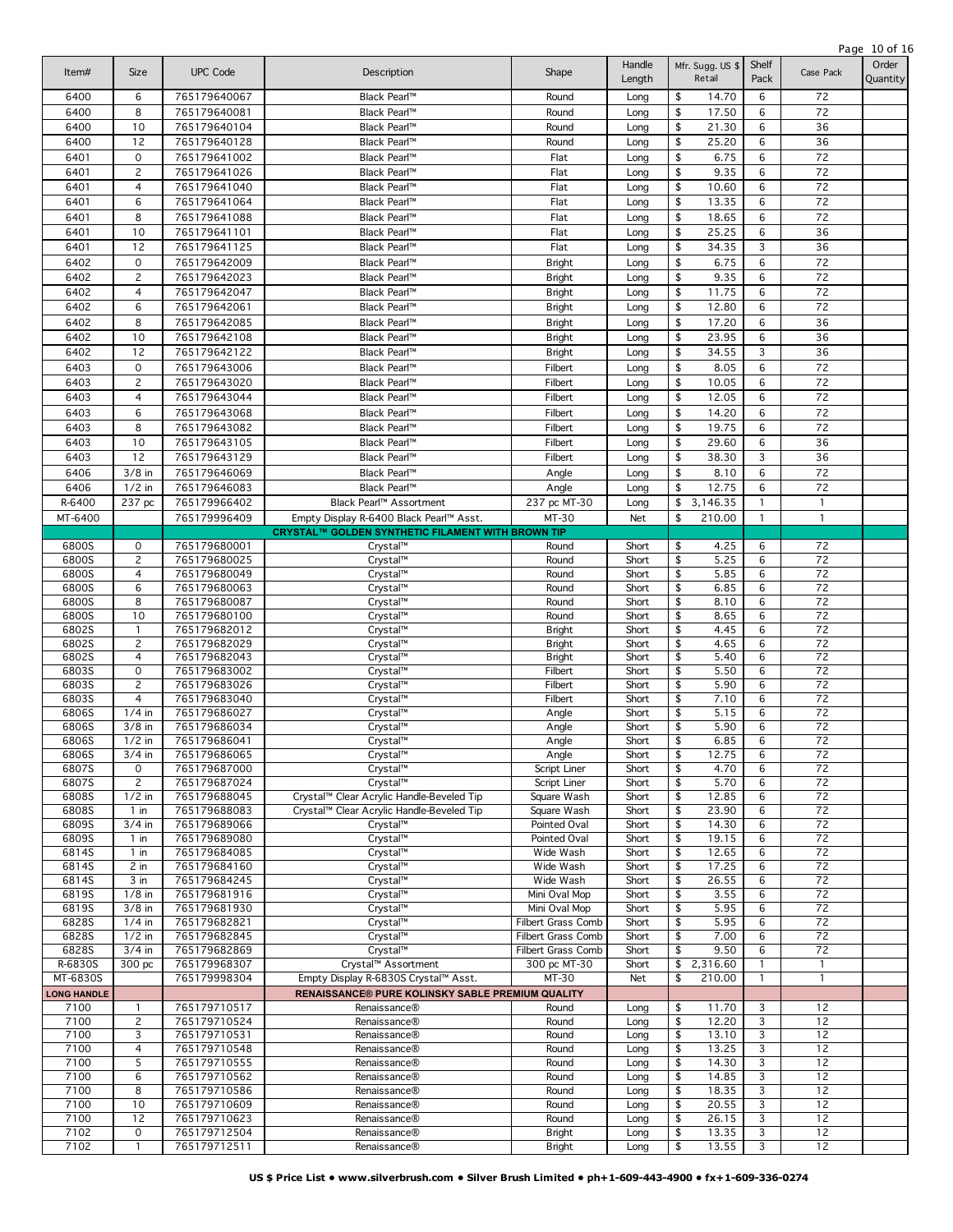| Item#               | Size              | <b>UPC Code</b>              | Description                                             | Shape                          | Handle         | Mfr. Sugg. US \$<br>Retail | Shelf          | Case Pack    | Order    |
|---------------------|-------------------|------------------------------|---------------------------------------------------------|--------------------------------|----------------|----------------------------|----------------|--------------|----------|
| 7102                | 2                 | 765179712528                 | Renaissance®                                            |                                | Length         | 13.95<br>\$                | Pack<br>3      | 12           | Quantity |
| 7102                | 3                 | 765179712535                 | Renaissance®                                            | <b>Bright</b><br><b>Bright</b> | Long<br>Long   | 15.70<br>\$                | 3              | 12           |          |
| 7102                | 4                 | 765179712542                 | Renaissance®                                            | <b>Bright</b>                  | Long           | \$<br>18.00                | 3              | 12           |          |
| 7102                | 6                 | 765179712566                 | Renaissance®                                            | <b>Bright</b>                  | Long           | 22.45<br>\$                | 3              | 12           |          |
| 7102                | 8                 | 765179712580                 | Renaissance®                                            | <b>Bright</b>                  | Long           | \$<br>29.75                | 3              | 12           |          |
| 7102                | 10                | 765179712603                 | Renaissance®                                            | <b>Bright</b>                  | Long           | 37.10<br>\$                | 3              | 12           |          |
| 7102                | 18                | 765179712689                 | Renaissance®                                            | <b>Bright</b>                  | Long           | \$<br>58.75                | 3              | 12           |          |
| 7102                | 20                | 765179712702<br>765179714522 | Renaissance®                                            | <b>Bright</b>                  | Long           | \$<br>68.05<br>44.70       | 3              | 12           |          |
| 7104<br>7104        | 2<br>4            | 765179714546                 | Renaissance®<br>Renaissance®                            | Fan Blender<br>Fan Blender     | Long<br>Long   | \$<br>63.05<br>\$          | 3<br>3         | 12<br>12     |          |
| 7110                | 1                 | 765179720516                 | Renaissance®                                            | Cats Tongue                    | Long           | \$<br>14.20                | 3              | 12           |          |
| 7110                | 2                 | 765179720523                 | Renaissance®                                            | Cats Tongue                    | Long           | 15.55<br>\$                | 3              | 12           |          |
| 7110                | 4                 | 765179720547                 | Renaissance®                                            | Cats Tongue                    | Long           | 18.60<br>\$                | 3              | 12           |          |
| 7110                | 6                 | 765179720561                 | Renaissance®                                            | Cats Tongue                    | Long           | 24.70<br>\$                | 3              | 12           |          |
| 7110                | 8                 | 765179720585                 | Renaissance®                                            | Cats Tongue                    | Long           | 40.90<br>\$                | 1              | 12           |          |
| 7110                | 10                | 765179720608                 | Renaissance®                                            | Cats Tongue                    | Long           | 53.75<br>\$                | 1              | 12           |          |
| 7110                | 12                | 765179720622                 | Renaissance®                                            | Cats Tongue                    | Long           | \$<br>61.35                | $\mathbf{1}$   | 12           |          |
| 7110                | 18                | 765179720684                 | Renaissance®                                            | Cats Tongue                    | Long           | \$<br>96.85                | $\mathbf{1}$   | 12           |          |
| 7110                | 20                | 765179720707                 | Renaissance®                                            | Cats Tongue                    | Long           | \$<br>112.25               | $\mathbf{1}$   | 12           |          |
| 7126                | 6                 | 765179726068                 | Renaissance®                                            | Liner                          | Long           | \$<br>38.35                | $\mathbf{1}$   | 12           |          |
| 7126                | 8                 | 765179726082                 | Renaissance®                                            | Liner                          | Long           | \$<br>45.35                | 1              | 12           |          |
| 7138                | 14                | 765179738146                 | Renaissance®                                            | Full Flat                      | Long           | 93.10<br>\$                | $\mathbf{1}$   | 12           |          |
| 7138                | 18                | 765179738184                 | Renaissance®                                            | Full Flat                      | Long           | 174.60<br>\$               | $\mathbf{1}$   | 12           |          |
| R-7100              | 141 pc            | 765179967102                 | Renaissance® L/H Assortment                             | 141 pc MT-30                   | Long           | \$<br>4,048.80             | $\mathbf{1}$   | $\mathbf{1}$ |          |
| MT-7100             |                   | 765179997109                 | Empty Display R-7100 Renaissance LH Asst.               | MT-30                          | Net            | \$<br>210.00               | $\mathbf{1}$   | $\mathbf{1}$ |          |
| <b>SHORT HANDLE</b> |                   |                              | <b>RENAISSANCE® PURE KOLINSKY SABLE PREMIUM QUALITY</b> |                                |                |                            |                |              |          |
| 7100S               | 3/0               | 765179740934                 | Renaissance®                                            | Round                          | Short          | \$<br>11.00                | 3              | 12           |          |
| 7100S<br>7100S      | 0<br>$\mathbf{1}$ | 765179740507<br>765179740514 | Renaissance®                                            | Round<br>Round                 | Short<br>Short | 11.35<br>\$<br>\$<br>13.10 | 3<br>3         | 12<br>12     |          |
| 7100S               | 2                 | 765179740521                 | Renaissance®                                            | Round                          | Short          | \$<br>14.75                | 3              | 12           |          |
| 7100S               | 4                 | 765179740545                 | Renaissance®<br>Renaissance®                            | Round                          | Short          | \$<br>22.35                | 3              | 12           |          |
| 7100S               | 6                 | 765179740569                 | Renaissance®                                            | Round                          | Short          | \$<br>30.10                | 3              | 12           |          |
| 7100S               | 8                 | 765179740583                 | Renaissance®                                            | Round                          | Short          | \$<br>51.10                | $\overline{c}$ | 12           |          |
| 7100S               | 10                | 765179740606                 | Renaissance®                                            | Round                          | Short          | 67.15<br>\$                | $\mathbf{1}$   | 12           |          |
| 7102S               | $\overline{c}$    | 765179742525                 | Renaissance®                                            | <b>Bright</b>                  | Short          | \$<br>13.35                | 3              | 12           |          |
| 7102S               | 4                 | 765179742549                 | Renaissance®                                            | <b>Bright</b>                  | Short          | \$<br>17.20                | 3              | 12           |          |
| 7102S               | 6                 | 765179742563                 | Renaissance®                                            | <b>Bright</b>                  | Short          | \$<br>21.25                | 3              | 12           |          |
| 7102S               | 8                 | 765179742587                 | Renaissance®                                            | <b>Bright</b>                  | Short          | \$<br>29.35                | 3              | 12           |          |
| 7107S               | 0                 | 765179747506                 | Renaissance®                                            | Script Liner                   | Short          | \$<br>16.90                | 3              | 12           |          |
| 7107S               | $\overline{c}$    | 765179747520                 | Renaissance®                                            | Script Liner                   | Short          | 22.95<br>\$                | 3              | 12           |          |
| 7110S               | $\mathbf{1}$      | 765179760512                 | Renaissance®                                            | Cats Tongue                    | Short          | \$<br>13.60                | 3              | 12           |          |
| 7110S               | $\overline{c}$    | 765179760529                 | Renaissance®                                            | Cats Tongue                    | Short          | \$<br>14.85                | 3              | 12           |          |
| 7110S               | 4                 | 765179760543                 | Renaissance®                                            | Cats Tongue                    | Short          | 17.95<br>\$                | 3              | 12           |          |
| 7110S               | 6                 | 765179760567                 | Renaissance®                                            | Cats Tongue                    | Short          | \$<br>24.25                | 3              | 12           |          |
| 7110S               | 8                 | 765179760581                 | Renaissance®                                            | Cats Tongue                    | Short          | \$<br>34.45                | 3              | 12           |          |
| 7110S               | 10                | 765179760604                 | Renaissance®                                            | Cats Tongue                    | Short          | \$<br>43.20                | 3              | 12           |          |
| R-7100S             | 156 pc            | 765179967157                 | Renaissance® - 7500S™ S/H Assortment                    | 156 pc MT-30                   | Short          | \$2,912.80                 | $\mathbf{1}$   | $\mathbf{1}$ |          |
| MT-7100S            |                   | 765179997154                 | Empty Display R-7100S Renaissance SH Asst.              | MT-30                          | Net            | 210.00<br>\$               | $\mathbf{1}$   | $\mathbf{1}$ |          |
|                     |                   |                              | SILVER KOLINSKY™ EXCELLENT QUALITY                      |                                |                |                            |                |              |          |
| 7200S               | 00                | 765179780923                 | Silver Kolinsky™                                        | Round                          | Short          | 9.85<br>\$                 | 6              | 12           |          |
| 7200S<br>7200S      | 0<br>1            | 765179780008<br>765179780015 | Silver Kolinsky™<br>Silver Kolinsky™                    | Round<br>Round                 | Short<br>Short | \$<br>10.70<br>11.00<br>\$ | 6<br>6         | 12<br>12     |          |
| 7200S               | $\overline{c}$    | 765179780022                 | Silver Kolinsky™                                        | Round                          | Short          | \$<br>11.45                | 6              | 12           |          |
| 7200S               | 4                 | 765179780046                 | Silver Kolinsky™                                        | Round                          | Short          | 15.70<br>\$                | 6              | 12           |          |
| 7200S               | 6                 | 765179780060                 | Silver Kolinsky™                                        | Round                          | Short          | 20.30<br>\$                | 6              | 12           |          |
| 7200S               | $\overline{7}$    | 765179780077                 | Silver Kolinsky™                                        | Round                          | Short          | 25.00<br>\$                | 6              | 12           |          |
| 7200S               | 8                 | 765179780084                 | Silver Kolinsky™                                        | Round                          | Short          | \$<br>30.85                | 3              | 12           |          |
| 7200S               | 10                | 765179780107                 | Silver Kolinsky™                                        | Round                          | Short          | 45.30<br>\$                | 3              | 12           |          |
| 7202S               | 0                 | 765179782002                 | Silver Kolinsky™                                        | <b>Bright</b>                  | Short          | \$<br>11.55                | 6              | 12           |          |
| 7202S               | $\overline{c}$    | 765179782026                 | Silver Kolinsky™                                        | <b>Bright</b>                  | Short          | 12.75<br>\$                | 6              | 12           |          |
| 7203S<br>7203S      | 00<br>1           | 765179783900<br>765179783016 | Silver Kolinsky™<br>Silver Kolinsky™                    | Filbert<br>Filbert             | Short<br>Short | \$<br>11.45<br>\$<br>12.65 | 6<br>6         | 12<br>12     |          |
| 7203S               | 2                 | 765179783023                 | Silver Kolinsky™                                        | Filbert                        | Short          | \$<br>14.60                | 6              | 12           |          |
| 7203S               | 3                 | 765179783030                 | Silver Kolinsky™                                        | Filbert                        | Short          | \$<br>16.05                | 6              | 12           |          |
| 7207S               | 00                | 765179787908                 | Silver Kolinsky™                                        | Liner                          | Short          | 10.70<br>\$                | 6              | 12           |          |
| 7207S               | $\mathbf 0$       | 765179787007                 | Silver Kolinsky™                                        | Liner                          | Short          | \$<br>11.10                | 6              | 12           |          |
| 7207S               | 1                 | 765179787014                 | Silver Kolinsky™                                        | Liner                          | Short          | \$<br>11.55                | 6              | 12           |          |
| RC-7287S            | 87 pc             | 765179972878                 | Silver Kolinsky™ Compact S/H Assortment                 | 87 pc MT-18                    | Short          | 1,257.95<br>\$             | 1              | $\mathbf{1}$ |          |
| MT-7287S            |                   | 765179997284                 | Empty Display RC-7287S Silver Kolinsky SH Asst.         | MT-18                          | Net            | 155.00<br>\$               | $\mathbf{1}$   | $\mathbf{1}$ |          |
|                     |                   |                              | <b>7500S PURE KOLINSKY SABLE STUDENT GRADE</b>          |                                |                |                            |                |              |          |
| 7500S               | 00                | 765179750926                 | 7500S                                                   | Round                          | Short          | 8.80<br>\$                 | 6              | 12           |          |
| 7500S               | 0                 | 765179750506                 | 7500S<br>7500S                                          | Round                          | Short          | 9.00<br>\$                 | 6              | 12           |          |
| 7500S<br>7500S      | 1<br>$\mathbf{2}$ | 765179750513<br>765179750520 | 7500S                                                   | Round<br>Round                 | Short<br>Short | \$<br>9.20<br>\$<br>9.70   | 6<br>6         | 12<br>12     |          |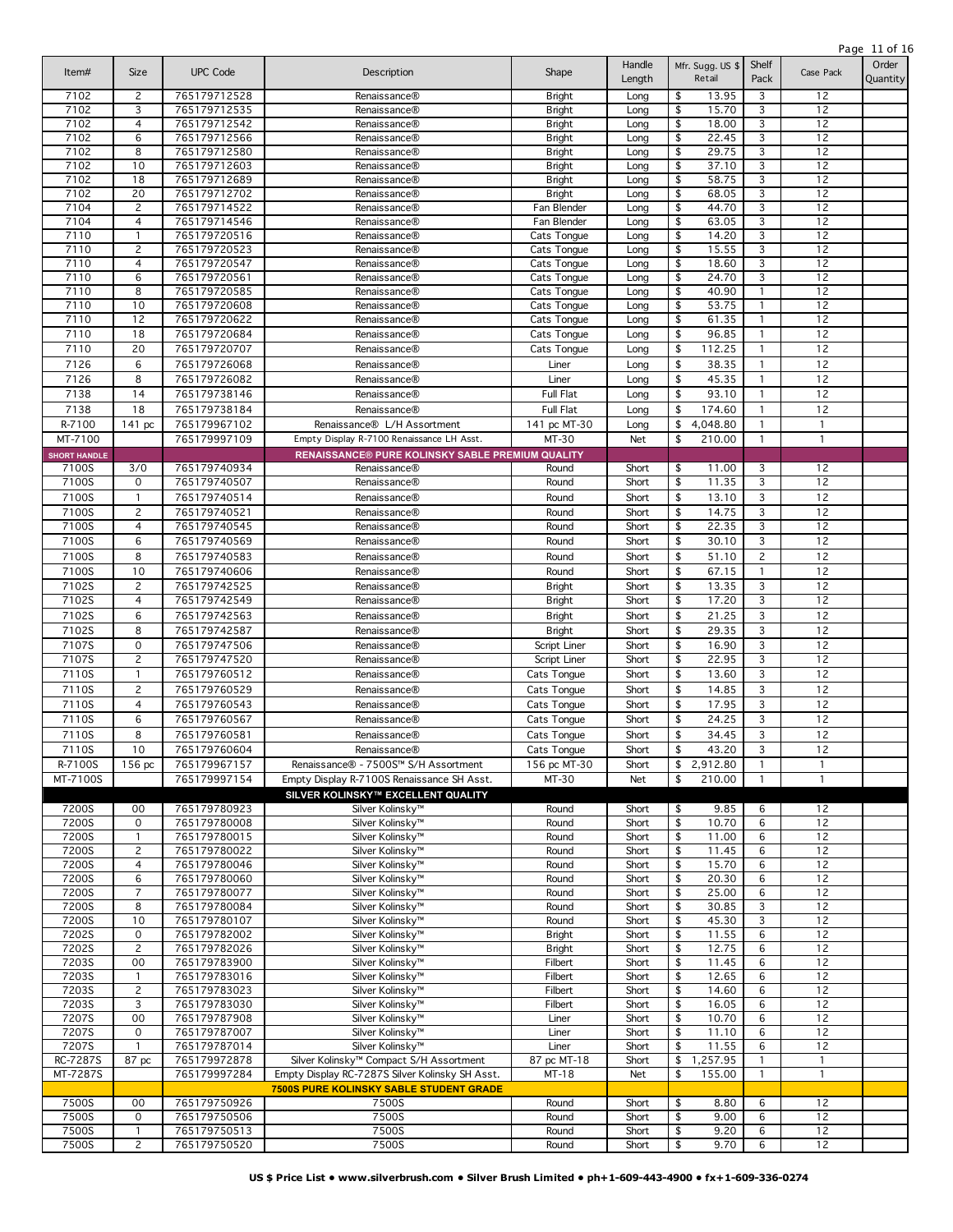|         |                |                 |                                              |                  |            |                  |        |                 |                 | Page 12 OF I |
|---------|----------------|-----------------|----------------------------------------------|------------------|------------|------------------|--------|-----------------|-----------------|--------------|
|         |                |                 |                                              |                  | Handle     | Mfr. Sugg. US \$ |        | Shelf           |                 | Order        |
| Item#   | Size           | <b>UPC Code</b> | Description                                  | Shape            | Length     | Retail           |        | Pack            | Case Pack       | Quantity     |
|         |                |                 |                                              |                  |            |                  |        |                 |                 |              |
| 7500S   | 4              | 765179750544    | 7500S                                        | Round            | Short      | \$               | 14.40  | 6               | 12              |              |
| 7500S   | 6              | 765179750568    | 7500S                                        | Round            | Short      | \$               | 20.00  | 6               | 12              |              |
| 7500S   | 8              | 765179750582    | 7500S                                        | Round            | Short      | \$               | 32.50  | 3               | 12              |              |
| 7517S   | 10/0           | 765179757994    | 7500S                                        | Spotter          | Short      | \$               | 9.35   | 6               | 12              |              |
| 7517S   | 5/0            | 765179757956    | 7500S                                        |                  | Short      | \$               | 9.45   | 6               | 12              |              |
|         |                |                 |                                              | Spotter          |            |                  |        |                 |                 |              |
| 7517S   | 3/0            | 765179757932    | 7500S                                        | Spotter          | Short      | \$               | 9.70   | $6\overline{6}$ | 12              |              |
|         |                |                 | Silver Jumbo™                                |                  |            |                  |        |                 |                 |              |
| 8000    | 30             | 765179800300    | Silver Jumbo White Hog Bristle               | Round            | Mid Length | \$               | 17.45  | 3               | 12              |              |
| 8000    | 40             | 765179800409    | Silver Jumbo White Hog Bristle               | Round            | Mid Length | \$               | 20.90  | $\overline{3}$  | 12              |              |
|         |                |                 |                                              |                  |            |                  |        | $\overline{3}$  |                 |              |
| 8000    | 50             | 765179800508    | Silver Jumbo White Hog Bristle               | Round            | Mid Length | \$               | 29.05  |                 | 12              |              |
| 8001    | 30             | 765179801307    | Silver Jumbo White Hog Bristle               | Flat             | Mid Length | \$               | 17.45  | $\overline{3}$  | 12              |              |
| 8001    | 40             | 765179801406    | Silver Jumbo White Hog Bristle               | Flat             | Mid Length | \$               | 20.90  | $\overline{3}$  | 12              |              |
| 8001    | 50             | 765179801505    | Silver Jumbo White Hog Bristle               | Flat             | Mid Length | \$               | 29.05  | $\overline{3}$  | 12              |              |
| 8003    | 30             | 765179803301    | Silver Jumbo White Hog Bristle               | Filbert          | Mid Length | \$               | 17.45  | 3               | 12              |              |
| 8003    | 40             | 765179803400    | Silver Jumbo White Hog Bristle               | Filbert          | Mid Length | \$               | 20.90  | 3               | 12              |              |
|         |                |                 |                                              |                  |            |                  |        |                 |                 |              |
| 8003    | 50             | 765179803509    | Silver Jumbo White Hog Bristle               | Filbert          | Mid Length | \$               | 29.05  | 3               | 12              |              |
| 8006    | 30             | 765179806302    | Silver Jumbo White Hog Bristle               | Angle            | Mid Length | \$               | 20.90  | 3               | 12              |              |
| 8006    | 40             | 765179806401    | Silver Jumbo White Hog Bristle               | Angle            | Mid Length | \$               | 26.70  | 3               | 12              |              |
| 8006    | 50             | 765179806500    | Silver Jumbo White Hog Bristle               | Angle            | Mid Length | \$               | 32.55  | $\overline{c}$  | 12              |              |
| 8035    | $1 \,$ IN      | 765179835081    | Silver Jumbo White Hog Bristle               | Chisel           | Long       | \$               | 22.10  | 3               | 12              |              |
| 8035    |                |                 |                                              |                  |            |                  |        | 3               | 12              |              |
|         | $1 - 1/2$ IN   | 765179835128    | Silver Jumbo White Hog Bristle               | Chisel           | Long       | \$               | 26.70  |                 |                 |              |
| 8035    | 2 IN           | 765179835166    | Silver Jumbo White Hog Bristle               | Chisel           | Long       | \$               | 46.55  | $\overline{c}$  | 12              |              |
| 8036    | <b>MD</b>      | 765179836064    | Silver Jumbo Golden Natural Bristle          | Landscape Oval   | Short      | \$               | 12.80  | 3               | 12              |              |
| 8036    | <b>XLG</b>     | 765179836088    | Silver Jumbo Golden Natural Bristle          | Landscape Oval   | Short      | \$               | 20.90  | $\overline{3}$  | 12              |              |
| 8200    | 30             | 765179820308    | Silver Jumbo Golden Synthetic                | Round            | Mid Length | \$               | 29.05  | 3               | 12              |              |
| 8200    | 40             | 765179820407    | Silver Jumbo Golden Synthetic                | Round            | Mid Length | \$               | 39.55  | $\overline{c}$  | 12              |              |
|         |                |                 |                                              |                  |            |                  |        |                 |                 |              |
| 8200    | 50             | 765179820506    | Silver Jumbo Golden Synthetic                | Round            | Mid Length | \$               | 46.55  | $\mathbf{2}$    | 12              |              |
| 8201    | 30             | 765179821305    | Silver Jumbo Golden Synthetic                | Flat             | Mid Length | \$               | 17.45  | 3               | 12              |              |
| 8201    | 40             | 765179821404    | Silver Jumbo Golden Synthetic                | Flat             | Mid Length | \$               | 22.10  | 3               | 12              |              |
| 8201    | 50             | 765179821503    | Silver Jumbo Golden Synthetic                | Flat             | Mid Length | \$               | 26.70  | $\overline{3}$  | 12              |              |
| 8203    | 30             | 765179823309    | Silver Jumbo Golden Synthetic                | Filbert          | Mid Length | \$               | 20.90  | 3               | 12              |              |
| 8203    | 40             | 765179823408    | Silver Jumbo Golden Synthetic                | Filbert          | Mid Length | \$               | 26.70  | 3               | 12              |              |
| 8203    | 50             | 765179823507    | Silver Jumbo Golden Synthetic                | Filbert          | Mid Length | \$               | 29.05  | 3               | 12              |              |
| 8206    | 30             | 765179826300    | Silver Jumbo Golden Synthetic                | Angle            | Mid Length | \$               | 20.90  | $\overline{3}$  | 12              |              |
| 8206    | 40             | 765179826409    |                                              |                  |            | \$               | 26.70  | 3               | 12              |              |
|         |                |                 | Silver Jumbo Golden Synthetic                | Angle            | Mid Length |                  |        |                 |                 |              |
| 8206    | 50             | 765179826508    | Silver Jumbo Golden Synthetic                | Angle            | Mid Length | \$               | 32.55  | $\overline{c}$  | 12              |              |
| 8500    | 40             | 765179850404    | Silver Jumbo Stiff White Synthetic           | Round            | Mid Length | \$               | 34.95  | $\overline{c}$  | 12              |              |
| 8500    | 50             | 765179850503    | Silver Jumbo Stiff White Synthetic           | Round            | Mid Length | \$               | 46.55  | $\overline{c}$  | 12              |              |
| 8501    | 40             | 765179851401    | Silver Jumbo Stiff White Synthetic           | Flat             | Mid Length | \$               | 22.10  | 3               | 12              |              |
| 8501    | 50             | 765179851517    | Silver Jumbo Stiff White Synthetic           | Flat             | Mid Length | \$               | 26.70  | 3               | 12              |              |
| 8503    | 40             | 765179853405    | Silver Jumbo Stiff White Synthetic           | Filbert          | Mid Length | \$               | 26.70  | 3               | 12              |              |
| 8506    | 40             | 765179856406    | Silver Jumbo Stiff White Synthetic           | Angle            | Mid Length | \$               | 26.70  | 3               | 12              |              |
| RC-8151 | 51 pc          | 765179968512    | Silver Compact Jumbo Oil Color Assortment    | 51 pc MT-18      | Mid Length | 1,234.70<br>\$   |        | $\mathbf{1}$    | $\mathbf{1}$    |              |
| MT-8151 |                | 765179998151    | Empty Display - Compact Jumbo O/C Asst       | MT-18            | Net        | \$               | 155.00 | $\mathbf{1}$    | $\mathbf{1}$    |              |
|         |                |                 |                                              |                  |            |                  |        |                 |                 |              |
| RC-8254 | 54 pc          | 765179968543    | Silver Compact Jumbo Acrylic/WC Assortment   | 54 pc MT-18      | Mid Length | \$<br>1,566.40   |        | 1               | 1               |              |
| MT-8254 |                | 765179998250    | Empty Display Compact Jumbo Acrylic Asst     | MT-18            | Net        | \$               | 155.00 | $\mathbf{1}$    | 1               |              |
|         |                |                 | Silver Silk 88® Long Handle Silver Synthetic |                  |            |                  |        |                 |                 |              |
| 8800    | 0              | 765179890004    | Silver Silk 88 Silver Synthetic              | Round            | Long       | \$               | 8.10   | 6               | 72              |              |
| 8800    | 1              | 765179890011    | Silver Silk 88 <sup>®</sup> Silver Synthetic | Round            | Long       | \$               | 9.20   | 6               | $\overline{72}$ |              |
| 8800    | $\overline{c}$ | 765179890028    | Silver Silk 88® Silver Synthetic             | Round            | Long       | \$               | 10.40  | 6               | 72              |              |
| 8800    | 4              | 765179890042    | Silver Silk 88 <sup>®</sup> Silver Synthetic | Round            | Long       | \$               | 13.85  | 6               | 72              |              |
|         |                |                 |                                              |                  |            |                  |        |                 |                 |              |
| 8800    | 6              | 765179890066    | Silver Silk 88 <sup>®</sup> Silver Synthetic | Round            | Long       | \$               | 19.75  | 6               | $\overline{72}$ |              |
| 8800    | 8              | 765179890080    | Silver Silk 88 <sup>®</sup> Silver Synthetic | Round            | Long       | \$               | 25.05  | 6               | 72              |              |
| 8801    | 0              | 765179891001    | Silver Silk 88 <sup>®</sup> Silver Synthetic | Flat             | Long       | \$               | 8.10   | 6               | $\overline{72}$ |              |
| 8801    | $\mathbf{1}$   | 765179891018    | Silver Silk 88® Silver Synthetic             | Flat             | Long       | \$               | 9.20   | 6               | 72              |              |
| 8801    | $\overline{c}$ | 765179891025    | Silver Silk 88® Silver Synthetic             | Flat             | Long       | \$               | 9.95   | 6               | 72              |              |
| 8801    | $\overline{4}$ | 765179891049    | Silver Silk 88® Silver Synthetic             | Flat             | Long       | \$               | 13.40  | 6               | 72              |              |
| 8801    | 6              | 765179891063    | Silver Silk 88 <sup>®</sup> Silver Synthetic | Flat             | Long       | \$               | 16.95  | 6               | 72              |              |
| 8801    | 8              | 765179891087    | Silver Silk 88® Silver Synthetic             | Flat             | Long       | \$               | 23.90  | 6               | 72              |              |
| 8802    | 0              | 765179892008    | Silver Silk 88 <sup>®</sup> Silver Synthetic | <b>Bright</b>    | Long       | \$               | 8.10   | 6               | 72              |              |
|         |                |                 |                                              |                  |            |                  |        |                 |                 |              |
| 8802    | 1              | 765179892015    | Silver Silk 88® Silver Synthetic             | <b>Bright</b>    | Long       | \$               | 9.20   | 6               | 72              |              |
| 8802    | $\overline{c}$ | 765179892022    | Silver Silk 88® Silver Synthetic             | <b>Bright</b>    | Long       | \$               | 9.95   | 6               | 72              |              |
| 8802    | $\overline{4}$ | 765179892046    | Silver Silk 88 <sup>®</sup> Silver Synthetic | Bright           | Long       | \$               | 13.40  | 6               | 72              |              |
| 8802    | 6              | 765179892060    | Silver Silk 88® Silver Synthetic             | <b>Bright</b>    | Long       | \$               | 16.95  | 6               | 72              |              |
| 8802    | 8              | 765179892084    | Silver Silk 88 <sup>®</sup> Silver Synthetic | <b>Bright</b>    | Long       | \$               | 24.40  | 6               | 72              |              |
| 8803    | 0              | 765179893005    | Silver Silk 88® Silver Synthetic             | Filbert          | Long       | \$               | 9.00   | 6               | 72              |              |
| 8803    | $\mathbf{1}$   | 765179893012    | Silver Silk 88® Silver Synthetic             | Filbert          | Long       | \$               | 9.55   | 6               | 72              |              |
| 8803    | $\overline{c}$ | 765179893029    | Silver Silk 88® Silver Synthetic             | Filbert          | Long       | \$               | 10.40  | 6               | 72              |              |
| 8803    | $\overline{4}$ | 765179893043    | Silver Silk 88® Silver Synthetic             | Filbert          | Long       | \$               | 13.90  | 6               | 72              |              |
| 8803    | 6              | 765179893067    | Silver Silk 88® Silver Synthetic             | Filbert          | Long       | \$               | 18.55  | 6               | 72              |              |
|         |                |                 |                                              |                  |            |                  |        |                 |                 |              |
| 8803    | 8              | 765179893081    | Silver Silk 88® Silver Synthetic             | Filbert          | Long       | \$               | 26.20  | 6               | 72              |              |
| 8806    | $3/8$ in       | 765179896037    | Silver Silk 88® Silver Synthetic             | Angle            | Long       | \$               | 12.75  | 6               | 72              |              |
| 8806    | $1/2$ in       | 765179896044    | Silver Silk 88 <sup>®</sup> Silver Synthetic | Angle            | Long       | \$               | 16.15  | 6               | 72              |              |
| 8807    | 0              | 765179897003    | Silver Silk 88 <sup>®</sup> Silver Synthetic | Script Liner     | Long       | \$               | 8.10   | 6               | 72              |              |
| 8807    | $\overline{c}$ | 765179897027    | Silver Silk 88 <sup>®</sup> Silver Synthetic | Script Liner     | Long       | \$               | 9.20   | 6               | 72              |              |
| 8834    | $\mathbf{2}$   | 765179894026    | Silver Silk 88 <sup>®</sup> Silver Synthetic | Xra Long Filbert | Long       | \$               | 11.55  | 6               | 72              |              |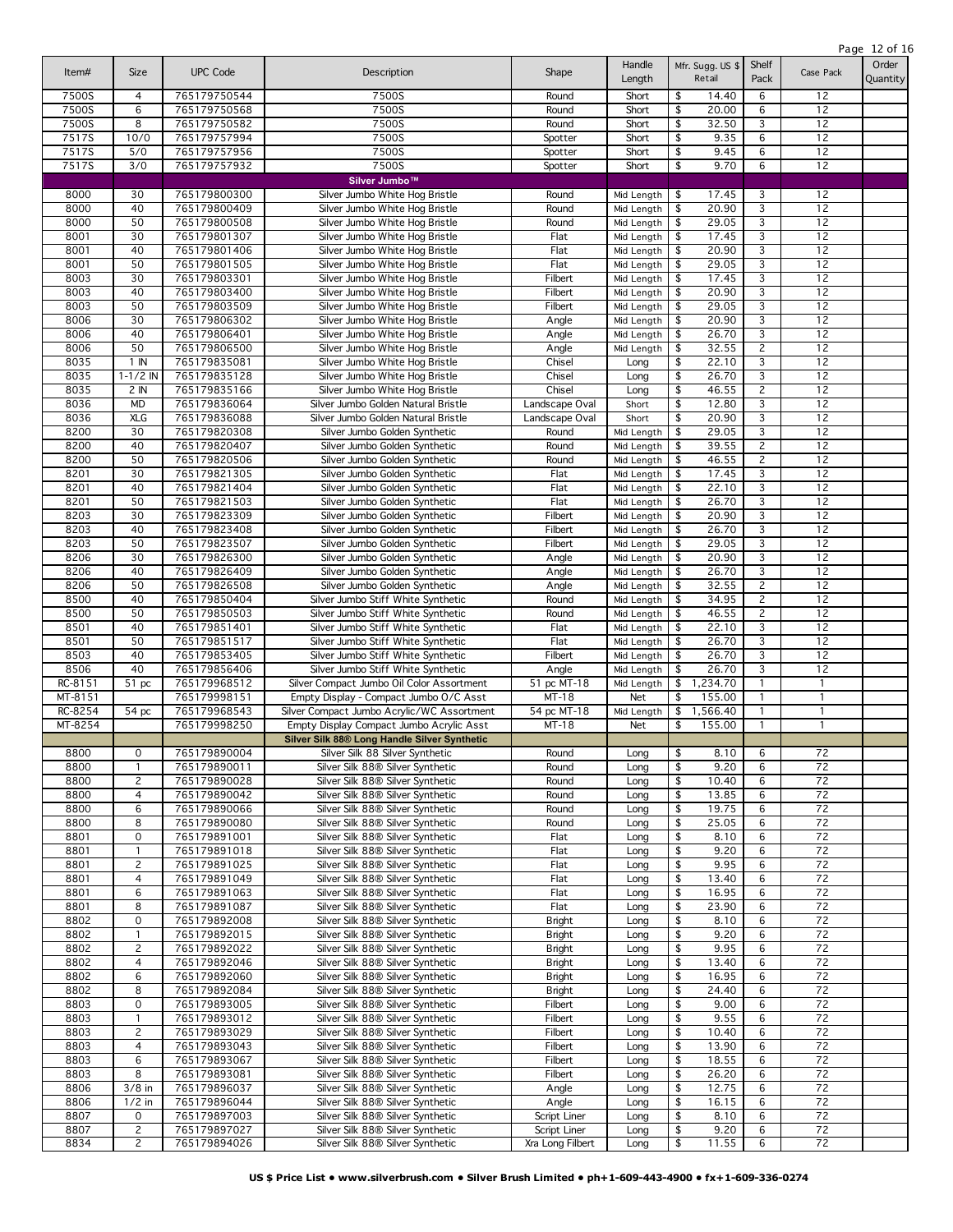Item# Size UPC Code Content Content Description Content Shape Handle Lenath Mfr. Sugg. US \$ Retail Shelf Shelf Case Pack Order **Ouantity** 8834 4 765179894040 Silver Silk 88® Silver Synthetic Xra Long Filbert Long \$ 16.15 6 72 R-8800 180 pc 765179889916 Silver Silk 88® LH Assortment 180 Pc MT-30 Long \$ 2,469.15 1 1 1<br>MT-8800 765179988992 Empty Display R-8800 Silver Silk 88® LH Asst. MT-30 Net \$ 210.00 1 1 765179988992 Empty Display R-8800 Silver Silk 88® LH Asst. MT-30 Net \$ 210.00 1 1 8800S 0 765179880005 Silver Silk 88® Silver Synthetic 1 Round Short \$ 6.20 6 72 8800S 2 765179880029 Silver Silk 88® Silver Synthetic 1 Round Short \$ 6.35 6 72 8800S 4 765179880043 Silver Silk 88® Silver Synthetic Round Short \$ 7.70 6 72 8800S 6 765179880067 Silver Silk 88® Silver Synthetic 1 Round Short \$ 8.50 6 72 8800S 8 765179880081 Silver Silk 88® Silver Synthetic 8 Round Short \$ 11.05 6 72 8800S | 12 | 765179880128 | Silver Silk 88® Silver Synthetic | Round | Short | \$ 17.15 | 6 | 72 8800S | 26 | 765179880265 | Silver Silk 88® Silver Synthetic | Jumbo Round | Short | \$ 33.15 | 3 | 36 8801S 4 765179881040 Silver Silk 88® Silver Synthetic Flat Shader Short \$ 7.60 6 72 8801S 6 765179881064 Silver Silk 88® Silver Synthetic Flat Shader Short \$ 8.10 6 72 8801S 8 765179881088 Silver Silk 88® Silver Synthetic Flat Shader Short \$ 9.00 6 72 8801S | 10 | 765179881101 | Silver Silk 88® Silver Synthetic | Flat Shader | Short | \$ 12.20 | 6 | 72 8803S 1/8 in 765179883013 Silver Silk 88® Silver Synthetic Oval Crescent Short \$ 6.90 6 72 8803S 1/4 in 765179883020 Silver Silk 88® Silver Synthetic | Oval Crescent | Short | \$ 8.10 6 | 72 8803S 3/8 in 765179883037 Silver Silk 88® Silver Synthetic | Oval Crescent | Short | \$ 10.30 | 6 | 72 8803S 1/2 in 765179883044 Silver Silk 88® Silver Synthetic Oval Crescent Short \$ 12.75 6 72 8806S | 1/8 in | 765179886014 | Silver Silk 88® Silver Synthetic | Angle | Short | \$ 9.55 | 6 | 72 8806S 1/4 in 765179886021 Silver Silk 88® Silver Synthetic | Angle Short | \$ 9.85 6 72 8806S 3/8 in 765179886038 Silver Silk 88® Silver Synthetic Angle Short \$ 10.15 6 72 8806S 1/2 in 765179886045 Silver Silk 88® Silver Synthetic Angle Short \$ 10.60 6 72 8806S 3/4 in 765179886069 Silver Silk 88® Silver Synthetic Angle Short \$ 11.55 6 36<br>8807S 18/0 765179887981 Silver Silk 88® Silver Synthetic Script Liner Short \$ 6.80 6 72 8807S | 18/0 | 765179887981 | Silver Silk 88® Silver Synthetic | Script Liner | Short | \$ 6.80 | 6 8807S 10/0 765179887905 Silver Silk 88® Silver Synthetic Script Liner Short \$ 6.90 6 72<br>8807S 0 765179887004 Silver Silk 88® Silver Synthetic Script Liner Short \$ 7.05 6 72 Silver Silk 88® Silver Synthetic 8808S | 1/2 in | 765179888049 | Silver Silk 88® Silver Synthetic | Wash / Glaze | Short | \$ 15.00 | 6 | 72 8808S | 1 in | 765179888087 | Silver Silk 88® Silver Synthetic | Wash / Glaze | Short | \$ 32.00 | 3 | 36 8810S 4 765179893548 Silver Silk 88® Silver Synthetic Cats Tongue Short \$ 13.85 6 72 8810S 6 765179893562 Silver Silk 88® Silver Synthetic Cats Tongue Short \$ 16.15 6 72<br>8812S 1/4 in 765179895023 Silver Silk 88® Silver Synthetic Dagger Short \$ 9.70 6 72 8812S 1/4 in 765179895023 Silver Silk 88® Silver Synthetic Dagger Short \$ 9.70 6 72 8812S | 1/2 in | 765179895047 | Silver Silk 88® Silver Synthetic | Dagger | Short | \$ 15.75 | 6 | 72 8814S | 1-1/2 in | 765179894125 | Silver Silk 88® Silver Synthetic | Wide Wash | Short | \$ 52.95 | 1 | 36 8814S 2 in 765179894163 Silver Silk 88® Silver Synthetic Wide Wash Short \$ 73.85 1 12 8815S XSM 765179895566 Silver Silk 88® Silver Synthetic Triangle Short \$ 11.95 6 72 8815S MD 765179895528 Silver Silk 88® Silver Synthetic Triangle Short \$ 16.30 6 72 8816S 1/4 in 765179896020 Silver Silk 88® Silver Synthetic Deerfoot Short \$ 8.80 6 72 8819S | 1/8 in | 765179899014 | Silver Silk 88® White Goat Hair | Mini Mop | Short | \$ 4.40 | 6 | 72 8819S | 1/4 in | 765179899021 | Silver Silk 88® White Goat Hair Nini Mop | Short | \$ 7.55 | 6 | 72 8819S 3/8 in 765179899038 Silver Silk 88® White Goat Hair Mini Mop Short \$ 9.15 6 72 8819S 1/2 in 765179899045 Silver Silk 88® White Goat Hair Mini Mop Short \$ 9.95 6 72 8820S 2 765179884027 Silver Silk 88® Silver Synthetic Chisel Blender Short | \$ 6.70 6 72 8820S 4 765179884041 Silver Silk 88® Silver Synthetic chisel Blender Short \$ 7.60 6 72 8820S 6 765179884065 Silver Silk 88® Silver Synthetic Chisel Blender Short | \$ 8.70 6 72 8820S | 8 | 765179884089 | Silver Silk 88® Silver Synthetic | Chisel Blender | Short | \$ 9.10 | 6 | 72 8822S | 20/0 | 765179882924 | Silver Silk 88® Silver Synthetic | Monogram Liner | Short | \$ 11.90 | 6 | 72 8831S 2 765179889022 Silver Silk 88® Silver Synthetic Ultra Round Short \$ 7.25 6 72<br>8831S 4 765179889046 Silver Silk 88® Silver Synthetic Ultra Round Short \$ 8.80 6 72 8831S 4 765179889046 Silver Silk 88® Silver Synthetic Ultra Round Short \$ 8.80 6<br>8831S 6 765179889060 Silver Silk 88® Silver Synthetic Ultra Round Short \$ 11.45 6 8831S 6 765179889060 Silver Silk 88® Silver Synthetic Ultra Round Short \$ 11.45 6 72 8831S 8 765179889084 Silver Silk 88® Silver Synthetic I Ultra Round Short \$ 13.10 6 72 8831S | 10 | 765179889107 | Silver Silk 88® Silver Synthetic | Ultra Round | Short | \$ 15.65 | 6 | 72 8841S | 10 | 765179891100 | Silver Silk 88® Silver Synthetic | Soft Curve | Short | \$ 16.95 | 6 | 72 8841S 12 765179890127 Silver Silk 88® Silver Synthetic Soft Curve Short \$ 19.75 6 72 8841S 16 765179890165 Silver Silk 88® Silver Synthetic Soft Curve Short \$ 26.25 6 72 8841S | 20 | 765179890202 | Silver Silk 88® Silver Synthetic | Soft Curve | Short | \$ 33.65 | 3 | 36 R-8852S 297 pc 765179888520 Silver Silk 88® SH Assortment 297 Pc MT-30 Short \$ 3,779.85 1 1 1 MT-8852S | | 765179888933 | Empty Display R-8852S SilverSilk 88® SH Asst. | MT-30 | Net |\$ 210.00 | 1 | 1 SHORT HANDLE 1000S 1 765179100103 Grand Prix® Round Short \$ 14.10 6 72 1000S | 2 | 765179100202 | Grand Prix® Round | Short | \$ 15.45 | 6 | 72 1000S 4 765179100400 Grand Prix® Round Short \$ 17.15 6 72 1414S 1 in 765179141588 Superior White Bristle Flat Bulletin Cutter Short \$ 22.05 6 12 1414S 1-1/2 in 765179141625 Superior White Bristle Flat Bulletin Cutter Short \$ 25.80 6 12 1414S 2 in 765179141663 Superior White Bristle Flat Bulletin Cutter Short \$ 33.00 3 12 1414S 2-1/2 in 765179141700 Superior White Bristle Flat Bulletin Cutter Short | \$ 43.00 2 | 12 1414S | 3 in | 765179141748 | Superior White Bristle | Flat Bulletin Cutter | Short | \$ 56.40 | 1 | 12 2303S | 1 in | 765179233085 | Ultimate Varnish Brush | Oval | Short | \$ 40.65 | 3 | 36 5514S 1 in 765179551585 Alpine White™ - Goat Hair Wide Wash Blender Short \$ 15.45 6 72 5514S 1-1/2 in 765179551622 Alpine White™ - Goat Hair Wide Wash Blender Short \$ 17.00 6 72 5514S 2 in 765179551660 Alpine White™ - Goat Hair Wide Wash Blender Short \$ 20.30 6 72 **SILVER BRUSH & SIGNATURE ARTISTS SETS** AC-1114 | 14 Pc | 765179911136 | Alexander Cruz | 14 pc Portrait Set | LH | \$ 176.95 | 1 | 1 AC-1411 11 Pc 765179914113 Alexander Cruz 11 pc Landscape Set LH \$ 214.95 1 1 **SILVER SPECIALTY BRUSHES Silver Silk 88® Short Handle Silver Synthetic**

Page 13 of 16

AC-2513 | 13 Pc | 765179925133 | Alexander Cruz | 13 pc Floral Set | LH/SH | \$ 240.55 | 1 | 1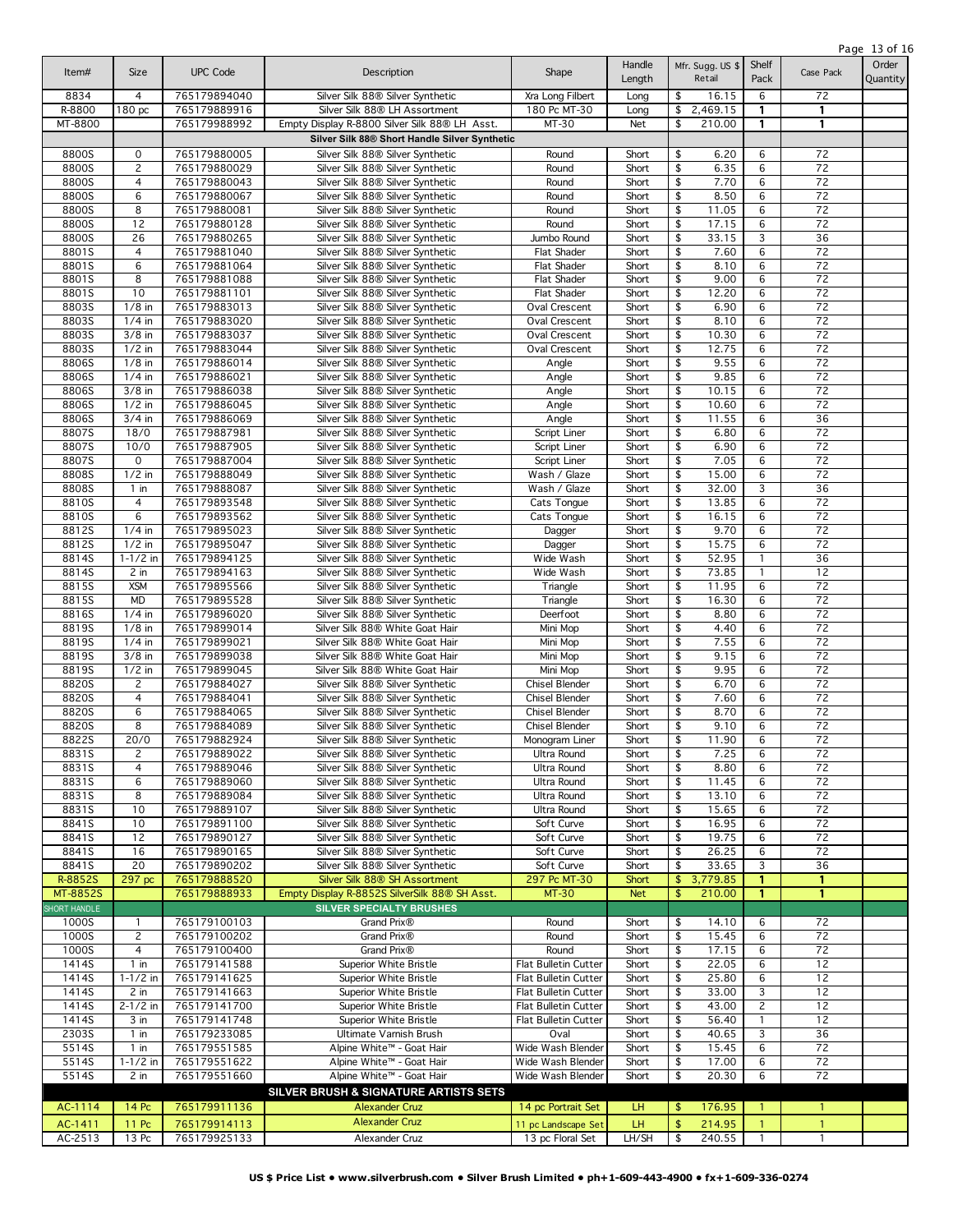| Item#            | Size               | <b>UPC Code</b> | Description                                      | Shape                      | Handle<br>Length | Mfr. Sugg. US \$<br>Retail        | Shelf<br>Pack | Case Pack    | Order<br>Quantity |
|------------------|--------------------|-----------------|--------------------------------------------------|----------------------------|------------------|-----------------------------------|---------------|--------------|-------------------|
| AC-7106          | 6 Pc               | 765179997161    | Alexander Cruz                                   | 6 pc Renaissance Oil Set   | Long             | \$<br>233.25                      |               | 1            |                   |
| AC-7113          | 13 Pc              | 765179997130    | Alexander Cruz                                   | 13 pc Renaisance Oil Set   | Long             | \$<br>440.15                      | $\mathbf{1}$  | $\mathbf{1}$ |                   |
| BL-1912          | 12 Pc              | 765179919125    | <b>Bart Lindstrom</b>                            | Adagio Portrait            | Long             | \$<br>221.65                      | $\mathbf{1}$  | $\mathbf{1}$ |                   |
| BL-1913X         | 13 Pc              | 765179919132    | <b>Bart Lindstrom</b>                            | besque Still Life w/c      | Long             | \$<br>252.25                      | $\mathbf{1}$  | $\mathbf{1}$ |                   |
| BR-1905S         | 5 Pc               | 765179999059    | Bristlon® Small Scale Oil & Acrylic 5pc Set      | Acrylic & Oil Set          | Short            | \$<br>69.35                       | $\mathbf{1}$  | 1            |                   |
| BR-1905X         | 5 Pc               | 765179919507    | Bristlon® 5pc Set with Case                      | Acrylic Set                | Long             | \$<br>114.45                      | $\mathbf{1}$  | $\mathbf{1}$ |                   |
| BR-1906S         | 4 Pc               | 765179999066    | Bristlon® Oil & Acrylic 4pc Foundation Set       | Acrylic & Oil Set          | Short            | \$<br>55.40                       | $\mathbf{1}$  | $\mathbf{1}$ |                   |
| BR-1940          | 4 Pc               | 765179919941    | <b>Bristlon® Assorted</b>                        | Acrylic Set                | Long             | \$<br>93.45                       | $\mathbf{1}$  | $\mathbf{1}$ |                   |
| BT-1513          | 13 Pc              | 765179995136    | Burt Silverman Figure Painting & Genre Scenes    | 13 Pc Set                  | Long             | \$<br>226.90                      | 1             | 1            |                   |
| BT-1719          | 19 Pc              | 765179997192    | Burton Silverman The Commissioned Portrait       | 19 Pc Set                  | Long             | \$<br>420.20                      | 1             | $\mathbf{1}$ |                   |
| CR-6820S         | 3 Pc               | 765179968208    | Crystal™ Golden Taklon GOOD 3Pc Basic W/C Set    | Watercolor                 | Short            | \$<br>26.25                       | 1             |              |                   |
| CR-6821S         | 3 Pc               | 765179968215    | Crystal™ Golden Taklon GOOD Angle 3Pc W/C Set    | Watercolor                 | Short            | \$<br>16.80                       | 1             |              |                   |
| CY-6405          | 5 Pc               | 765179964057    | Black Pearl™ 5pc Set                             | Acrylic Set                | Long             | 55.65<br>\$                       | 1             | 1            |                   |
| CY-6807S         | 7 Pc               | 765179968079    | Crystal™ 7pc Set                                 | Acrylic Set                | Short            | \$<br>56.65                       | 1             | $\mathbf{1}$ |                   |
| DC-2624S         | 4 Pc               | 765179926246    | Debbie Cole                                      | Creative Blending Set      | Short            | \$<br>78.75                       | 1             | 1            |                   |
| DG-7116          | 10 Pc              | 765179971161    | Daniel Greene NA                                 | Starter Set                | Long             | \$<br>210.10                      | $\mathbf{1}$  | $\mathbf{1}$ |                   |
| DG-7226          | 20 Pc              | 765179971178    | Daniel Greene NA                                 | Professional Set           | Long             | \$<br>545.25                      | $\mathbf{1}$  | $\mathbf{1}$ |                   |
| DG-7336          | 27 Pc              | 765179971185    | Daniel Greene NA                                 | Master Set                 | Long             | \$<br>685.95                      | $\mathbf{1}$  | $\mathbf{1}$ |                   |
| DG-7549          | 49 Pc              | 765179971192    | Daniel Greene NA                                 | Complete Set               | Long             | 1,170.35<br>\$                    | $\mathbf{1}$  | $\mathbf{1}$ |                   |
| DG-7771          | 17 Pc              | 765179971208    | Daniel Greene NA with Case                       | Cats Tongue Detail         | Long             | \$<br>630.30                      | $\mathbf{1}$  | $\mathbf{1}$ |                   |
| EK-112           | 13 Pc              | 765179901120    | Everett Raymond Kinstler                         | Landscape Set              | Long             | 346.75<br>\$                      | $\mathbf{1}$  | $\mathbf{1}$ |                   |
| EK-220           | 20 Pc              | 765179902202    | Everett Raymond Kinstler                         | Portrait Set               | Long             | $\overline{\mathbf{s}}$<br>559.95 | 1             | $\mathbf{1}$ |                   |
| EP-2015S         | 3Pc                | 765179992159    | Earline Padgett 3pc Set                          | Speciality Stroke Set      | Short            | \$<br>64.10                       | 1             | 1            |                   |
| FB-9001S         | 3Pc                | 765179990018    | Bkgd & Gesso Foundation 3 Pc Oil/Acrylic Set     | Oil / Acrylic Background   | Short            | $\overline{\mathbf{s}}$<br>108.80 | 1             | $\mathbf{1}$ |                   |
| FB-9002S         | 3Pc                | 765179990025    | Foundation 3 Pc W/C & Acrylic Set                | Color Wash / Background    | Short            | 94.25<br>\$                       | 1             | 1            |                   |
| GN-2090S         | 4 Pc               | 765179290057    | Golden Natural 4 pc Set                          | 4 Pc Set                   | Short            | 54.60<br>\$                       | 1             | $\mathbf{1}$ |                   |
| GN-2091S         | 4 Pc               | 765179291054    | Golden Natural® 4pc Variety Mix                  | Mixed Filament             | Short            | 54.60<br>\$                       | 1             | 1            |                   |
| GN-2092S         | 5 Pc               | 765179292044    | Golden Natural® 5pc Variety Mix                  | Mixed Filament             | Short            | \$<br>69.30                       | $\mathbf{1}$  | $\mathbf{1}$ |                   |
| GN-2093S         | 3 Pc               | 765179293058    | Golden Natural® 3pc Round                        | Mixed Filament             | Short            | 49.35<br>\$                       | $\mathbf{1}$  | 1            |                   |
| GN-2094S         | 4 Pc               | 765179294031    | Golden Natural® 4pc Set                          | Mixed Filament             | Short            | \$<br>59.85                       | $\mathbf{1}$  | $\mathbf{1}$ |                   |
| GP-1050          | 5 Pc               | 765179961056    | Grand Prix® LH Set                               | 5 Pc Set                   | Long             | \$<br>91.35                       | 1             | 1            |                   |
| <b>JHS-501</b>   | 9 Pc               | 765179100813    | John Howard Sanden Portrait                      | <b>Beginner Set</b>        | Long             | \$<br>199.95                      | $\mathbf{1}$  | $\mathbf{1}$ |                   |
| <b>JHS-502</b>   | 20 Pc              | 765179100820    | John Howard Sanden Portrait                      | Student Set                | Long             | 356.25<br>\$                      | $\mathbf{1}$  | 1            |                   |
| <b>JHS-505</b>   | 47 Pc              | 765179100851    | John Howard Sanden Portrait                      | Professional Set           | Long             | \$<br>,226.95                     | 1             | $\mathbf{1}$ |                   |
| <b>JHS-508</b>   | 8 Pc               | 765179910887    | John Howard Sanden Red Sable                     | Starter Set                | Long             | \$<br>240.55                      | 1             |              |                   |
| <b>JHS-510</b>   | 19 Pc              | 765179910900    | John Howard Sanden Red Sable                     | Atelier <sup>™</sup> Set   | Long             | \$<br>534.75                      | 1             | $\mathbf{1}$ |                   |
| JHS-512          | 33 Pc              | 765179910924    | John Howard Sanden Red Sable                     | Master Set                 | Long             | 1,152.45<br>\$                    | 1             | 1            |                   |
| KH-3015S         | 3 Pc               | 765179993156    | Kathi Hanson 3Pc Set                             | Watercolor Basic Set       | Short            | \$<br>68.25                       | 1             | 1            |                   |
| MCB-1111         | 11PC               | 765179971116    | Margarert Carter Baumgaertner                    | <b>Basic Set</b>           | Long             | \$<br>161.75                      | 1             |              |                   |
| MCB-1131         | $\overline{3}1$ Pc | 765179971130    | Margarert Carter Baumgaertner                    | Professional Set           | Long             | \$<br>471.95                      | 1             | $\mathbf{1}$ |                   |
| MSN-010          | 10 Pc              | 765179970102    | Michael Shane Neal                               | Bravura Basic              | Long             | \$<br>279.45                      | 1             |              |                   |
| MSN-350          | 35 Pc              | 765179970355    | Michael Shane Neal                               | Bravura Pro                | Long             | \$<br>864.60                      | $\mathbf{1}$  | $\mathbf{1}$ |                   |
| <b>NS 1926</b>   | 14 Pc              | 765179999264    | Nelson Shanks Portrait/Figure Study              | Series #1 Set              | Long             | \$<br>251.25                      | 1             |              |                   |
| <b>NS 1936</b>   | 21 Pc              | 765179999363    | Nelson Shanks Figure Professional                | Series #2 Set              | Long             | \$<br>456.95                      | $\mathbf{1}$  | $\mathbf{1}$ |                   |
| NS 1946          | 44 Pc              | 765179999462    | Nelson Shanks Elite-Primo Pennello               | Complete Set               | Long             | ,234.50<br>\$                     | 1             |              |                   |
| <b>NS 1956</b>   | 16 Pc              | 765179999561    | Nelson Shanks Replacement Special                | Set                        | Long             | \$<br>292.50                      |               | $\mathbf{1}$ |                   |
| <b>NUM-2406S</b> | 6 Pc               | 765179248669    | Ultra Mini® 6 pc Liner                           | Set                        | Short            | \$<br>68.80                       | $\mathbf{1}$  | 1            |                   |
| PH-105S          | 5 Pc               | 765179910504    | Peggy Harris Ultra Fur 5 pc Set                  | Texture/Animal Painting    | Short            | \$<br>74.55                       | $\mathbf{1}$  |              |                   |
| PH-250S          | 6 Pc               | 765179925805    | Peggy Harris Fantastic Fur 6 Pc Set              | Animal Texture Painting    | Short            | \$<br>77.75                       | 1             |              |                   |
| $Q - 9888$       | 7 Pc               | 765179988886    | Watercolor Quill 7 Pc Set Including Tuscany Case | Set                        | Short            | \$<br>141.80                      | $\mathbf{1}$  | 1            |                   |
| RL-1021          | 21 Pc              | 765179971017    | Robert Liberace                                  | Portrait Painting Set      | Long             | 372.95<br>\$                      | 1             | 1            |                   |
| RL-1122          | 22 Pc              | 765179971024    | Robert Liberace                                  | <b>Figure Painting Set</b> | Long             | \$<br>362.45                      |               | $\mathbf{1}$ |                   |
| <b>RL-1228</b>   | 28 Pc              | 765179972281    | Robert Liberace                                  | Precision Detail Set       | Long             | \$<br>375.00                      |               |              |                   |
| RN-7117          | 7 Pc               | 765179967171    | Renaissance® 7 Pc Cats Tongue Set                | Set                        | Long             | \$<br>219.55                      | 1             | $\mathbf{1}$ |                   |
| RN-7140          | 4 Pc               | 765179967140    | Renaissance® 4 Pc LH Set                         | Set                        | Long             | \$<br>108.25                      | 1             |              |                   |
| RS-2504          | 4 Pc               | 765179962503    | Ruby Satin® 4 pc LH Set                          | Set                        | Long             | \$<br>66.15                       |               | $\mathbf{1}$ |                   |
| RSS-2540S        | 4 Pc               | 765179254844    | Ruby Satin® 4 Pc Basic SH Set                    | Acrylic/Oil Set            | Short            | \$<br>68.25                       |               |              |                   |
| RSS-2550S        | 5 Pc               | 765179972557    | Ruby Satin® 5 Pc Foundation SH Set               | Acrylic/Oil Set            | Short            | \$<br>72.40                       | 1             | $\mathbf{1}$ |                   |
| RSS-2560S        | 6 Pc               | 765179254868    | Ruby Satin® 6 Pc Starter SH                      | Acrylic/Oil Set            | Short            | 115.55<br>\$                      |               |              |                   |
| RSS-2573S        | 3Pc                | 765179925737    | Ruby Satin® 3 Pc Jumbo Bright Set                | Acrylic/Oil Set            | Short            | \$<br>94.55                       |               | $\mathbf{1}$ |                   |
| SI-1808S         | 8 Pc               | 765179918081    | Silver Stencil™ 8pc Set                          | Stencil                    | Short            | \$<br>30.50                       |               | $\mathbf{1}$ |                   |
| SK-8102S         | 5 Pc               | 765179881026    | Silver Silk 88 5pc set 102                       | 5 Pc Set                   | Short            | 52.50<br>\$                       |               |              |                   |
| SK-8103S         | 6 Pc               | 765179881033    | Silver Silk 88 6pc Round Set                     | 6 Pc Set                   | Short            | 52.50<br>\$                       |               |              |                   |
| SK-8104S         | 6 Pc               | 765179882047    | Silver Silk 88 6pc Set 104                       | 6 Pc Set                   | Short            | \$<br>52.50                       |               | $\mathbf{1}$ |                   |
| SK-8105S         | 5 Pc               | 765179881057    | Silver Silk 88 5pc Decorative Painting Set       | 5 Pc Set                   | Short            | \$<br>45.15                       |               | $\mathbf{1}$ |                   |
| SK-8106S         | 4 Pc               | 765179882061    | Silver Silk 88 4pc Set 106                       | 4 Pc Set                   | Short            | \$<br>39.90                       | 1             | 1            |                   |
| SK-8107S         | 5 Pc               | 765179881071    | Silver Silk 88 5pc Ultimate Round Set            | 5 Pc Set                   | Short            | \$<br>52.50                       | $\mathbf{1}$  | $\mathbf{1}$ |                   |
| SK-8109S         | 4 Pc               | 765179881095    | Silver Silk 88 4pc Stroke Set                    | 4 Pc Set                   | Short            | \$<br>46.20                       | 1             | 1            |                   |
| SK-8110S         | 5 Pc               | 765179882108    | Silver Silk 88 5pc Set 110                       | 5 Pc Set                   | Short            | \$<br>38.85                       | 1             | $\mathbf{1}$ |                   |
| SK-8111S         | 4 Pc               | 765179881118    | Silver Silk 88® 4pc Mini Mop Set                 | Mini Mop                   | Short            | \$<br>29.40                       | 1             | 1            |                   |
| SK-8112S         | 5 Pc               | 765179881125    | Silver Silk 88 5pc Angle Set                     | 5 Pc Set                   | Short            | \$<br>49.35                       | $\mathbf{1}$  | $\mathbf{1}$ |                   |
| <b>SLM 3098</b>  | 3 Pc               | 765179388983    | Susan Louise Moyer Master Specialty              | Silk Painting/WC Set       | Short            | \$<br>72.45                       | 1             | 1            |                   |
| <b>SLM 3099</b>  | 3 Pc               | 765179388990    | Susan Louise Moyer Basic                         | Silk Painting/WC Set       | Short            | 86.75<br>\$                       | 1             | 1            |                   |
| SM-1703S         | 3 Pc               | 765179917039    | Stencil Mini™ 3pc Set                            | Short Stencil              | Short            | \$<br>14.75                       | 1             | 1            |                   |
| SMN-1905S        | 5 Pc               | 765179990575    | Sign My Name - Acryl. & Oil Set                  | Signature Liner            | Short            | \$<br>47.55                       | 1             | 1            |                   |
| SMN-3024S        | 4 Pc               | 765179933244    | Sign My Name - Watercolor Set                    | Signature Liner            | Short            | 53.05<br>\$                       | 1             | 1            |                   |

Page 14 of 16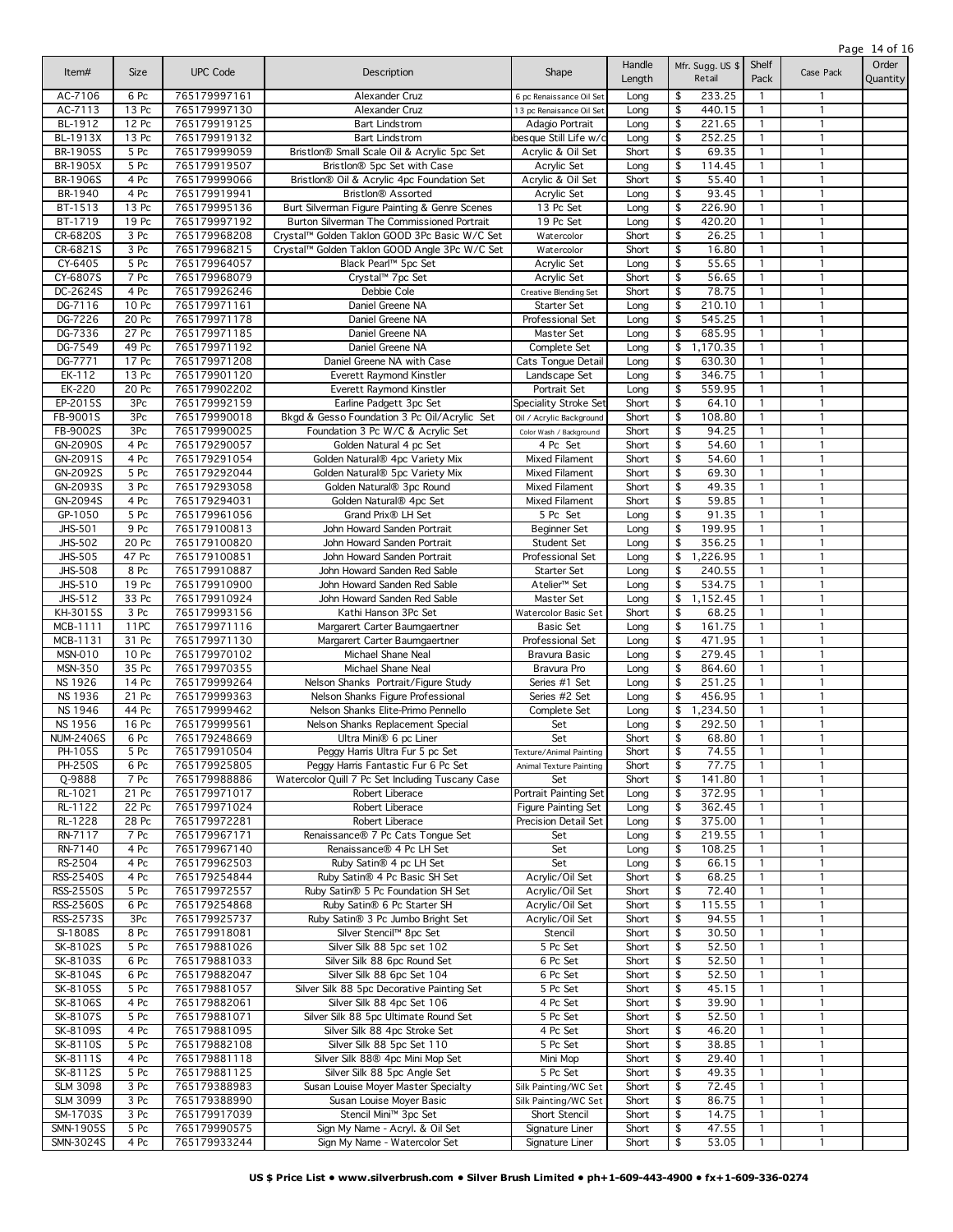Page 15 of 16

| Item#             | Size              | <b>UPC Code</b>              | Description                                                                  | Shape                                          | Handle        | Mfr. Sugg. US \$<br>Retail | Shelf<br>Pack | Case Pack      | Order    |
|-------------------|-------------------|------------------------------|------------------------------------------------------------------------------|------------------------------------------------|---------------|----------------------------|---------------|----------------|----------|
|                   |                   |                              |                                                                              |                                                | Length        |                            |               |                | Quantity |
| SMS-5599S         | 4 Pc              | 765179955994                 | Silver Mop™                                                                  | Multi Media Set                                | Short         | 56.75<br>\$                | 1             | $\mathbf{1}$   |          |
| ST-1150           | 5 Pc              | 765179961131                 | 5 Pc Silverstone™ LH Set                                                     | Set                                            | Long          | 68.35<br>\$                | 1             | $\mathbf{1}$   |          |
| SV-1403           | 3 Pc              | 765179914038                 | Ultimate Vamish & Finish Set                                                 | 3 Pc Set                                       | Short         | \$<br>80.85                | $\mathbf{1}$  | $\mathbf{1}$   |          |
| SW-1520S          | 3 Pc              | 765179915202                 | Silverwhite® Short Handle BETTER Basic W/C Set                               | 3 Pc Set                                       | Short         | \$<br>28.50                | $\mathbf{1}$  | $\mathbf{1}$   |          |
| SW-1521S          | 4 Pc              | 765179915219                 | Silverwhite® Short Handle BETTER 4 Pc W/C Set                                | 4 Pc Set                                       | Short         | \$<br>35.65                | $\mathbf{1}$  | $\mathbf{1}$   |          |
| SW-1522S          | 6Pc               | 765179995228                 | Silverwhite® Foundation Basic 6 Pc W/C Set                                   | W/C Acrylic Set                                | Short         | 55.25<br>\$                | $\mathbf{1}$  | $\mathbf{1}$   |          |
| SW-1550           | 5 Pc              | 765179961544                 | 5 Pc Silverwhite® LH Set                                                     | Set                                            | Long          | \$<br>53.55                | $\mathbf{1}$  | $\mathbf{1}$   |          |
| SW-1556X          | 6 Pc              | 765179915561                 | Silverwhite® L/H 6pc Set with Case                                           | Acrylic Set                                    | Long          | \$<br>75.75                | $\mathbf{1}$  | $\mathbf{1}$   |          |
| TS-9013           | 13 Pc             | 765179990131                 | Terry Strickland 13 pc Oil Brush Set                                         | 13 Pc Set                                      | Long          | \$<br>258.45               | $\mathbf{1}$  | $\mathbf{1}$   |          |
| <b>UMS-2412S</b>  | 12 Pc             | 765179248126                 | Ultra Mini® Miniature Detail 12 Pc                                           | Set                                            | Short         | 136.55<br>\$               | $\mathbf{1}$  | $\mathbf{1}$   |          |
| <b>UMS-2429S</b>  | 29 Pc             | 765179248294                 | Ultra Mini® Complete Set 29 Pc                                               | Set                                            | Short         | 354.00<br>\$               | $\mathbf{1}$  | $\mathbf{1}$   |          |
| <b>UMS-2435S</b>  | $\overline{3}$ Pc | 765179248355                 | Ultra Mini® Tight Spot                                                       | Set                                            | Short         | 36.75<br>\$                | 1             | $\mathbf{1}$   |          |
| <b>UMS-2440S</b>  | 3 Pc              | 765179248409                 | Ultra Mini® Striper                                                          | Set                                            | Short         | 35.75<br>\$                | $\mathbf{1}$  | $\mathbf{1}$   |          |
| <b>UMS-2445S</b>  | 4 Pc              | 765179248454                 | Ultra Mini® Detail                                                           | Set                                            | Short         | 45.15<br>\$                | $\mathbf{1}$  | $\mathbf{1}$   |          |
| <b>UMS-2450S</b>  | 4 Pc              | 765179248508                 | Ultra Mini® Lettering                                                        | Set                                            | Short         | 48.30<br>\$                | $\mathbf{1}$  | $\mathbf{1}$   |          |
| <b>UMS-2455S</b>  | 4 Pc              | 765179248553                 | Ultra Mini® Ultimate Round                                                   | Set                                            | Short         | \$<br>49.35                | $\mathbf{1}$  | $\mathbf{1}$   |          |
| <b>UMS-2460S</b>  | 6 Pc              | 765179248607                 | Ultra Mini® Basic Miniature Detail                                           | Set                                            | Short         | \$<br>67.20                | $\mathbf{1}$  | $\mathbf{1}$   |          |
| <b>UMS-2470S</b>  | 4 Pc              | 765179248706                 | Ultra Mini® Decorative Favorite                                              | Set                                            | Short         | \$<br>43.05                | $\mathbf{1}$  | $\mathbf{1}$   |          |
| WC-3000S          | 3 Pc              | 765179030967                 | <b>Black Velvet® Watercolor</b>                                              | Set                                            | Short         | \$<br>101.85               | $\mathbf{1}$  | $\mathbf{1}$   |          |
| WC-3024SX         | 4 Pc              | 765179930243                 | Black Velvet® 4pc set with Case                                              | Watercolor Set                                 | Short         | \$<br>125.95               | 1             | $\mathbf{1}$   |          |
| WC-3104ST         | 5Pc               | 765179931004                 | Black Velvet® Voyage™ Plein Air Set w/Case                                   | Watercolor Travel Set                          | Short         | \$<br>202.75               | $\mathbf{1}$  | $\mathbf{1}$   |          |
| WC-3124ST         | 4Pc               | 765179931240                 | Black Velvet® Voyage™ 4pc Set                                                | Watercolor Travel Set                          | Short         | 180.65<br>\$               | $\mathbf{1}$  | 1              |          |
| WC-3201S          | 3 Pc              | 765179932018                 | Black Velvet® 3 Pc BEST Basic W/C Set                                        | 3 Pc Set                                       | Short         | \$<br>130.20               | $\mathbf{1}$  | $\mathbf{1}$   |          |
| WC-3202S          | 4 Pc              | 765179932025                 | Black Velvet® 4 Pc BEST W/C Set                                              | 4 Pc Set                                       | Short         | 177.55<br>\$               | 1             | 1              |          |
| WC-3203S          | 3 Pc              | 765179932032                 | Black Velvet® 3 Pc BEST Plein Air W/C Set                                    | 3 Pc Set                                       | Short         | \$<br>171.25               | $\mathbf{1}$  | $\mathbf{1}$   |          |
| WC-3204S          | 3 Pc              | 765179932049                 | Black Velvet® 3 Pc Detail Round W/C Set                                      | 3 Pc Set                                       | Short         | 43.65<br>\$                | $\mathbf{1}$  | 1              |          |
| <b>WC-3205S</b>   | 3 Pc              | 765179932056                 | Black Velvet® 3 Pc Beginning Round W/C Set                                   | 3 Pc Set                                       | Short         | \$<br>71.10                | $\mathbf{1}$  | $\mathbf{1}$   |          |
| WC-3206S          | 3 Pc              | 765179932063                 | Black Velvet® 3 Pc Essential Strokes W/C Set                                 | 3 Pc Set                                       | Short         | \$<br>75.45                | 1             | $\mathbf{1}$   |          |
| WC-3207S          | 7 Pc              | 765179932070                 | Black Velvet® 7 Pc Must Have Rounds W/C Set                                  | 7 Pc Set                                       | Short         | 169.25<br>\$               | $\mathbf{1}$  | $\mathbf{1}$   |          |
|                   |                   |                              | New Foundation Set Series                                                    | <b>BASIC SETS FOR EVERY TEACHING TECHNIQUE</b> |               |                            |               |                |          |
| BR-1906S          | 4 Pc              | 765179999066                 | Bristlon® SH Oil & Acrylic Small Scale & Sketchbook Ptg #1 Acrylic & Oil Set |                                                | Short         | 55.40<br>\$                | 1             | -1             |          |
| <b>RSS-2550S</b>  | 5 Pc              | 765179972557                 | Ruby Satin® Basic Class Brushes                                              | #2 Acrylic/Oil Set                             | Short         | \$<br>72.40                | 1             | $\mathbf{1}$   |          |
| SW-1522S          | 6Pc               | 765179995228                 | Silverwhite® SH Beginning Class Brushes                                      | #3 W/C Acrylic Set                             | Short         | \$<br>55.25                | $\mathbf{1}$  | $\mathbf{1}$   |          |
| FB-9001           | 3Pc               | 765179990018                 | Bkgd & Gesso Foundation Raw Canvas Scrub                                     | #4 Oil/Acrylic Bkgd                            | Short         | 108.80<br>\$               | $\mathbf{1}$  | $\mathbf{1}$   |          |
| FB-9002S          | 3Pc               | 765179990025                 | Foundation Beginners Preparing Panels & Paper                                | #5 Wash/Bkgd                                   | Short         | 94.25<br>\$                | $\mathbf{1}$  | $\mathbf{1}$   |          |
|                   |                   |                              | <b>All Retailer Assortments &amp; Displays</b>                               |                                                |               |                            |               |                |          |
|                   |                   |                              |                                                                              |                                                |               |                            |               |                |          |
|                   |                   |                              |                                                                              |                                                |               |                            |               |                |          |
| ltem#             | Asst Qty          | <b>UPC Code</b>              | Description                                                                  | # of Pieces -                                  | Display Cost  | Assortment                 |               |                |          |
| R-1040            | 177 pc            | 765179961049                 | Grand Prix® Assortment 40 SKU in 13" Display                                 | 177 pc MT-30                                   | \$210.00      | \$4,152.15                 | $\mathbf{1}$  | $\mathbf{1}$   |          |
| R-1147            | 208 pc            | 765179961476                 | Silverstone™ 47 SKU in 13" Display Assortment                                | 208 pc MT-30                                   | \$210.00      | \$3,940.00                 | $\mathbf{1}$  | $\mathbf{1}$   |          |
| R-1537            | 207 pc            | 765179969373                 | Silverwhite® L/H Assortment                                                  | 207 pc-MT-30                                   | \$210.00      | \$3,804.00                 | $\mathbf{1}$  | $\mathbf{1}$   |          |
| R-1500S           | 327 pc            | 765179965559                 | Silverwhite® S/H Assortment                                                  | 327 pc-MT-30                                   | \$210.00      | \$3,152.00                 | $\mathbf{1}$  | $\mathbf{1}$   |          |
| RC-1618S          | 186 pc            | 765179956618                 | Silver Scrubber™ S/H Compact Asst.                                           | 186 pc MT-18                                   | \$150.00      | \$<br>941.30               | $\mathbf{1}$  | $\mathbf{1}$   |          |
| R-1948            | 228 pc            | 765179961988                 | NEW! Bristlon® LH Assortment                                                 | 228 pc-MT-30                                   | \$210.00      | \$4,449.00                 | $\mathbf{1}$  | $\mathbf{1}$   |          |
| R-1900S           | 185 pc            | 765179961926                 | Bristlon® Short Handle Assortment                                            | 185 Pc MT-30                                   | \$210.00      | \$3,041.00                 | $\mathbf{1}$  | $\mathbf{1}$   |          |
| R-2074S           | 204 pc            | 765179962176                 | Golden Natural® Blend Asst. - 30 Pocket Display                              | 204 Pc MT-30                                   | \$210.00      | \$3,231.00                 | $\mathbf{1}$  | $\mathbf{1}$   |          |
| R-2400S           | 204 pc            | 765179962404                 | Ultra Mini® Assortment                                                       | 204 pc-MT-30                                   | \$210.00      | \$2,559.00                 | 1             | $\mathbf{1}$   |          |
|                   |                   |                              |                                                                              |                                                |               |                            | $\mathbf{1}$  | $\mathbf{1}$   |          |
| R-2500            | 162 pc            | 765179925997                 | Ruby Satin® L/H Assortment                                                   | 162 pc-MT-30                                   | \$210.00      | $\overline{4,590.00}$      | $\mathbf{1}$  | $\mathbf{1}$   |          |
| R-2549S           | 246 pc            | 765179962596                 | Ruby Satin® S/H Asstortment                                                  | 246 pc MT-30                                   | \$210.00      | \$4,122.00                 |               |                |          |
| R-2644            | 121 pc            | 765179962619                 | Monza® L/H Assortment                                                        | 121 pc MT-30                                   | \$210.00      | \$4,057.75                 | $\mathbf{1}$  | $\mathbf{1}$   |          |
| R-2600S           | 120 pc            | 765179962657                 | Monza® S/H Assortment                                                        | 120 pc-MT-30                                   | \$210.00      | \$3,037.40                 | $\mathbf{1}$  | $\mathbf{1}$   |          |
| R-3037S           | 143 pc            | 765179963371                 | Black Velvet® & Voyage™ Assortment                                           | 143 pc MT-30                                   | \$210.00      | \$6,322.10                 | $\mathbf{1}$  | $\mathbf{1}$   |          |
| R-3100ST          | 24pc              | 765179996317                 | Black Velvet® Voyage™ Travel Brush Assortment                                | 24 pc-MT-4                                     | \$35.00       | \$1,130.00                 | 1             | $\mathbf{1}$   |          |
| R-5066            | 66 pc             | 765179965665                 | Atelier <sup>™</sup> Hake Brush Assortment                                   | 66 pc-MT-5066                                  | \$50.00       | \$1,309.30                 | 1             | $\mathbf{1}$   |          |
| RC-5354S          | 54 pc             | 765179953457                 | NEW! Atelier™ W/C Quill S/H Compact Asst                                     | 54 pc-MT-18                                    | \$150.00      | \$1,428.95                 | 1             | $\overline{1}$ |          |
| R-5472            | 72 pc             | 765179965474                 | Atelier™ Xtra Long Handle Mottler Assortment                                 | 72 pc-MT-5472                                  | \$50.00       | \$2,213.95                 | $\mathbf{1}$  | $\mathbf{1}$   |          |
| R-5533S           | 136 pc            | 765179965337                 | NEW! Wash & Blend S/H Assortment                                             | 136 pc-MT-30                                   | \$210.00      | \$2,368.10                 | 1             | 1              |          |
| R-6400            | 237 pc            | 765179966402                 | Black Pearl™ Assortment                                                      | 237 pc-MT-30                                   | \$210.00      | \$3,146.35                 | 1             | $\mathbf{1}$   |          |
| R-6830S           | 300 pc            | 765179968307                 | Crystal™ Assortment                                                          | 300 pc-MT-30                                   | \$210.00      | \$2,316.60                 | 1             | 1              |          |
| R-7100            | 141 pc            | 765179967102                 | Renaissance® L/H Assortment                                                  | 141 pc-MT-30                                   | \$210.00      | \$4,048.80                 | 1             | $\mathbf{1}$   |          |
| R-7100S           | 156 pc            | 765179967157                 | Renaissance® S/H Assortment                                                  | 156 pc-MT-30                                   | \$210.00      | \$2,912.80                 | $\mathbf{1}$  | $\mathbf{1}$   |          |
| RC-7287S          | 87 pc             | 765179972878                 | NEW! Silver Kolinsky™ S/H Compact Assortment                                 | 87 pc-MT-18                                    | \$150.00      | \$1,257.95                 | 1             | 1              |          |
| RC-8138S          | 120 pc            | 765179968383                 | NEW! Sign My Name™ Liner S/H Compact Assortment                              | 120 pc-MT-18                                   | \$150.00      | \$1,474.20                 | 1             | 1              |          |
| RC-8151           | 51pc              | 765179968512                 | Silver Jumbo Oil ColorCompact Assortment                                     | 51 pc-MT-18                                    | \$150.00      | \$1,234.70                 | 1             | $\mathbf{1}$   |          |
| RC-8254           | 54 pc             | 765179968543                 | Silver Jumbo Acrylic/Watercolor Compact Assortment                           | 54 pc-MT-18                                    | \$150.00      | \$1,566.40                 | $\mathbf{1}$  | $\mathbf{1}$   |          |
|                   |                   | 765179889916                 | Silver Silk 88® LH Assortment                                                | 180 Pc MT-30                                   | \$210.00      |                            | 1.            | 1              |          |
| R-8800<br>R-8852S | 180 pc            |                              | Silver Silk 88 <sup>®</sup> SH Assortment                                    | 297 Pc MT-30                                   | \$210.00      | \$2,469.15                 | 1             | $\mathbf{1}$   |          |
|                   | 297 pc            | 765179888520                 |                                                                              |                                                |               | \$3,779.85                 |               |                |          |
|                   |                   |                              | <b>FABRIC STORAGE CASES &amp; TRAVEL TOTES</b>                               |                                                |               |                            |               |                |          |
| 9575              |                   | 765179095751                 | Travel Tote - for SH Brushes                                                 | Fabric                                         | Short         | 17.95<br>\$                | 6             | 24             |          |
| 9580              |                   | 765179095805                 | Travel Tote - for LH Brushes                                                 | Fabric                                         | Long          | \$<br>17.95                | 6             | 24             |          |
| 9585              |                   | 765179995853                 | Bamboo Brush Mat                                                             | Natural Color                                  | Bamboo        | \$<br>13.20                | 6             | 24             |          |
| 9620              |                   | 765179960202                 | Tuscany <sup>™</sup> S/H with Zipper                                         | <b>Black</b>                                   | Short         | \$<br>22.20                | 6             | 24             |          |
| 9625              |                   | 765179960257                 | Tuscany <sup>™</sup> S/H with Zipper                                         | Red                                            | Short         | 22.20<br>\$                | 6             | 24             |          |
| 9630<br>9635      |                   | 765179960301<br>765179960356 | Tuscany™ S/H with Zipper<br>Tuscany™ L/H with Zipper                         | Purple<br>Black                                | Short<br>Long | \$<br>22.20<br>\$<br>22.20 | 6<br>6        | 24<br>24       |          |